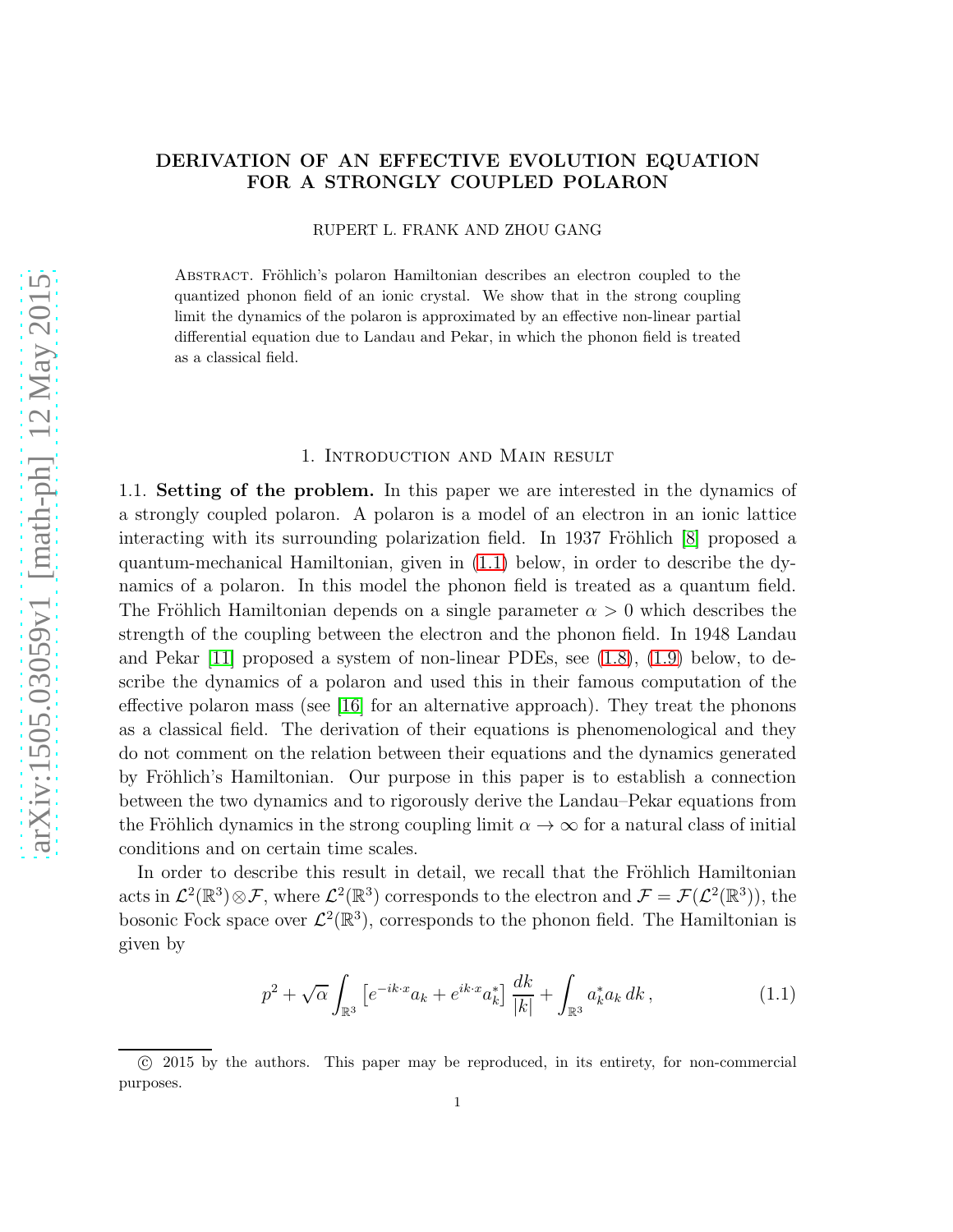where  $p := -i\nabla_x$  and x are momentum and position of the electron and  $a_k$  and  $a_k^*$  are annihilation and creation operators in  $\mathcal F$  satisfying the commutation relations

$$
[a_k, a_{k'}^*] = \delta(k - k'), [a_k, a_{k'}] = 0, \text{ and } [a_k^*, a_{k'}^*] = 0.
$$
 (1.2)

As mentioned before, the scalar  $\alpha > 0$  describes the strength of the coupling between the electron and the phonon field and will be large in our study.

To facilitate later discussions we rescale the variables, as in [\[7\]](#page-45-3),

$$
x \mapsto \alpha^{-1} x, \qquad k \mapsto \alpha k, \tag{1.3}
$$

and find that the Hamiltonian in [\(1.1\)](#page-0-0) is unitarily equivalent to  $\alpha^2 \tilde{H}_{\alpha}^F$ , where the new Hamiltonian  $\tilde{H}_{\alpha}^{F}$ , acting again in  $\mathcal{L}^{2}(\mathbb{R}^{3})\otimes\mathcal{F}$ , is defined as

$$
\tilde{H}_{\alpha}^{F} := p^2 + \int_{\mathbb{R}^3} \left[ e^{-ik \cdot x} b_k + e^{ik \cdot x} b_k^* \right] \frac{dk}{|k|} + \int_{\mathbb{R}^3} b_k^* b_k dk . \tag{1.4}
$$

The new annihilation and creation operators  $b_k := \alpha^{\frac{1}{2}} a_{\alpha k}$  and  $b_k^* := \alpha^{\frac{1}{2}} b_{\alpha k}^*$  satisfy the commutation relations

$$
[b_k, b_{k'}^*] = \alpha^{-2}\delta(k - k'), [b_k, b_{k'}] = 0, \text{ and } [b_k^*, b_{k'}^*] = 0.
$$
 (1.5)

We emphasize the  $\alpha$ -dependence in [\(1.5\)](#page-1-2).

We will discuss the dynamics generated by  $\tilde{H}_{\alpha}^{F}$  for initial conditions of the product form

<span id="page-1-3"></span><span id="page-1-2"></span>
$$
\psi_0 \otimes W(\alpha^2 \varphi_0) \Omega \,. \tag{1.6}
$$

Here,  $\Omega$  denotes the vacuum in  $\mathcal F$  and  $W(f)$  denotes the Weyl operator,

<span id="page-1-1"></span><span id="page-1-0"></span>
$$
W(f) := e^{b^*(f) - b(f)}, \tag{1.7}
$$

so that  $W(\alpha^2 \varphi) \Omega$  is a coherent state. This particular choice of initial conditions is motivated by Pekar's approximation [\[14,](#page-45-4) [15\]](#page-45-5) to the ground state energy, which uses exactly states of this form. Pekar's approximation was made mathematically rigorous by Donsker and Varadhan [\[5\]](#page-45-6) (see [\[12\]](#page-45-7) for an alternative approach).

Clearly, the time-evolved state  $e^{-i\tilde{H}_\alpha^F t}\psi_0 \otimes W(\alpha^2 \varphi_0) \Omega$  with  $t \neq 0$  will in general no longer have an exact product structure. However, we will see that for large  $\alpha$  (and t of order one, or even larger) it can be approximated, in a certain sense, by a state of the product form  $\psi_t \otimes W(\alpha^2 \varphi_t) \Omega$ , where  $\psi_t$  and  $\varphi_t$  solve the Landau–Pekar equations

$$
i\partial_t \psi_t(x) = \left[ -\Delta + \int_{\mathbb{R}^3} \left[ e^{-ik \cdot x} \varphi_t(k) + e^{ik \cdot x} \overline{\varphi_t(k)} \right] \frac{dk}{|k|} \right] \psi_t(x) , \qquad (1.8)
$$

$$
i\alpha^2 \partial_t \varphi_t(k) = \varphi_t(k) + |k|^{-1} \int_{\mathbb{R}^3} |\psi_t(x)|^2 e^{ik \cdot x} dx \qquad (1.9)
$$

with initial data  $\psi_0$  and  $\varphi_0$ . Using standard methods one can show that for any  $\psi_0 \in \mathcal{H}^1(\mathbb{R}^3)$ ,  $\varphi_0 \in \mathcal{L}^2(\mathbb{R}^3)$  and  $\alpha > 0$  the system [\(1.8\)](#page-1-0), [\(1.9\)](#page-1-1) has a global solution  $(\psi_t, \varphi_t)$ , which satisfies

$$
\|\psi_t\|_{\mathcal{L}^2(\mathbb{R}^3)} = \|\psi_0\|_{\mathcal{L}^2(\mathbb{R}^3)} \quad \text{and} \quad \mathcal{E}(\psi_t, \varphi_t) = \mathcal{E}(\psi_0, \varphi_0) \quad \text{for all } t \in \mathbb{R}
$$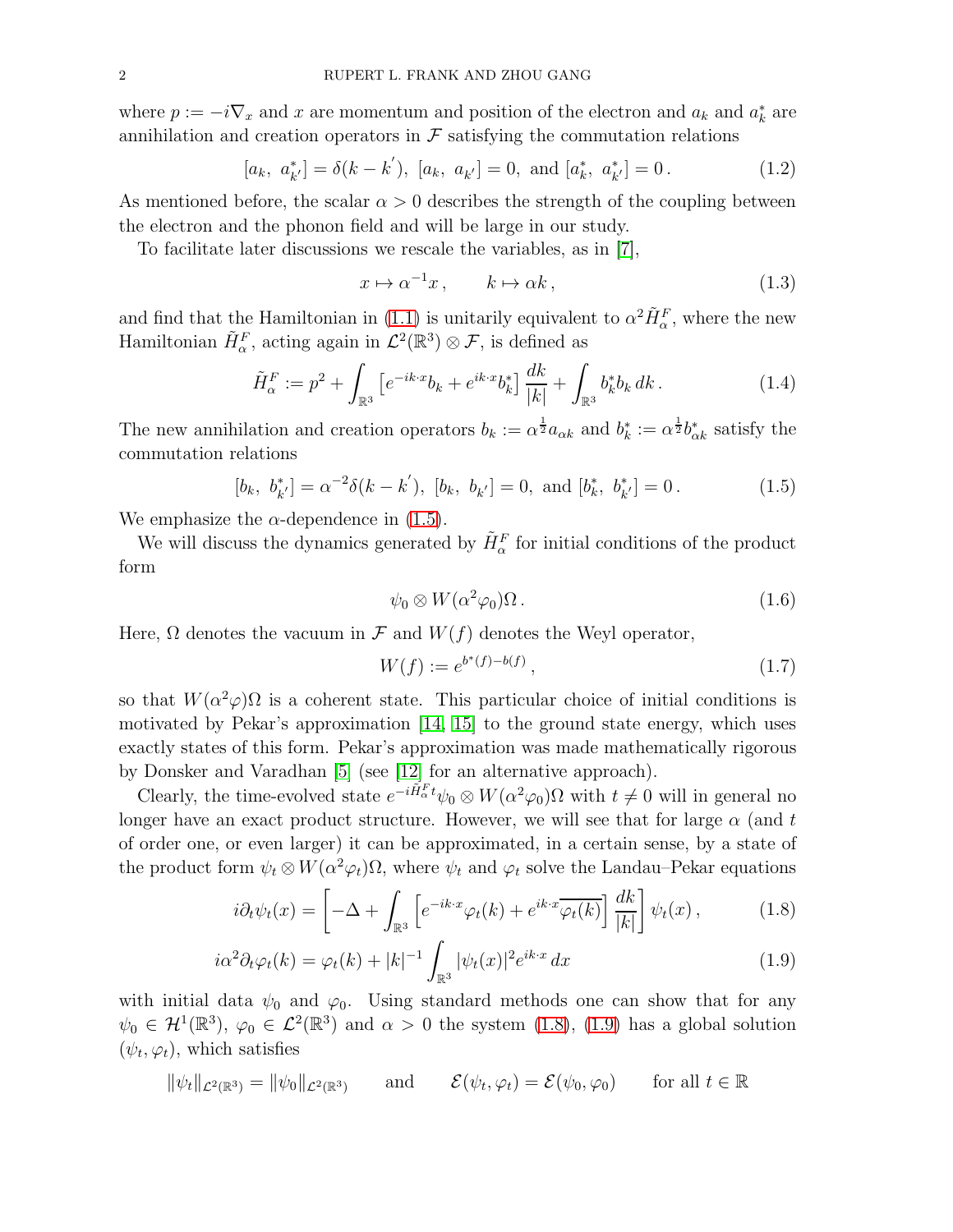with the energy

$$
\mathcal{E}(\psi,\varphi) := \int_{\mathbb{R}^3} |\nabla \psi|^2 dx + \int_{\mathbb{R}^3} |\psi(x)|^2 \int_{\mathbb{R}^3} \left( e^{-ik \cdot x} \varphi(k) + e^{ik \cdot x} \bar{\varphi}(k) \right) \frac{dk}{|k|} dx
$$
  
+ 
$$
\int_{\mathbb{R}^3} |\varphi(k)|^2 dk.
$$
 (1.10)

We refer to Lemma [2.1](#page-7-0) and Proposition [2.2](#page-8-0) for more details about the solution  $(\psi_t, \varphi_t)$ . In the original work of Landau and Pekar the equations are given in a different, but equivalent form, and we explain this connection in Subsection [1.4.](#page-6-0)

1.2. Main result. In order to prove our main result we need the following regularity and decay assumptions on the initial data. We denote by  $\mathcal{H}^m(\mathbb{R}^3)$  the Sobolev space of order m and by

<span id="page-2-2"></span>
$$
\mathcal{L}_{(m)}^2(\mathbb{R}^3) := \mathcal{L}^2(\mathbb{R}^3, (1+k^2)^m dk)
$$
 (1.11)

a weighted  $\mathcal{L}^2$  space with norm

$$
\|\varphi\|_{\mathcal{L}^2_{(m)}} = \left(\int_{\mathbb{R}^3} (1+k^2)^m |\varphi(k)|^2 dk\right)^{1/2}.
$$

Our main result will be valid under

<span id="page-2-0"></span>**Assumption 1.1.** We assume  $\psi_0 \in \mathcal{H}^4(\mathbb{R}^3)$  and  $\varphi_0 \in \mathcal{L}^2_{(3)}(\mathbb{R}^3)$  with  $\|\psi_0\|_{\mathcal{L}^2(\mathbb{R}^3)} = 1$ .

A first version of our main result concerns the approximation of the reduced density matrices of  $e^{-i\tilde{H}_{\alpha}^F t}\psi_0 \otimes W(\alpha^2 \varphi_0) \Omega$  in the trace norm.

<span id="page-2-1"></span>**Theorem 1.2.** Assume that  $\psi_0$  and  $\varphi_0$  satisfy Assumption [1.1](#page-2-0) and let  $(\psi_t, \varphi_t)$  be the solution of [\(1.8\)](#page-1-0), [\(1.9\)](#page-1-1) with initial condition  $(\psi_0, \varphi_0)$ . Define

$$
\gamma_t^{\text{particle}} := \text{Tr}_{\mathcal{F}} \left| e^{-i\tilde{H}_\alpha^F t} \psi_0 \otimes W(\alpha^2 \varphi_0) \Omega \right\rangle \left\langle e^{-i\tilde{H}_\alpha^F t} \psi_0 \otimes W(\alpha^2 \varphi_0) \Omega \right|,
$$
  

$$
\gamma_t^{\text{field}} := \text{Tr}_{\mathcal{L}^2(\mathbb{R}^3)} \left| e^{-i\tilde{H}_\alpha^F t} \psi_0 \otimes W(\alpha^2 \varphi_0) \Omega \right\rangle \left\langle e^{-i\tilde{H}_\alpha^F t} \psi_0 \otimes W(\alpha^2 \varphi_0) \Omega \right|.
$$

Then, for all  $\alpha \geq 1$  and all  $t \in [-\alpha, \alpha]$ ,

$$
\text{Tr}_{\mathcal{L}^2(\mathbb{R}^3)} \left| \gamma_t^{\text{particle}} - |\psi_t\rangle\langle\psi_t| \right| \leq C\alpha^{-2} (1+t^2),
$$
  

$$
\text{Tr}_{\mathcal{F}} \left| \gamma_t^{\text{field}} - |W(\alpha^2 \varphi_t)\Omega\rangle\langle W(\alpha^2 \varphi_t)\Omega| \right| \leq C\alpha^{-2} (1+t^2).
$$

Note that  $\gamma_t^{\text{particle}}$ particle,  $\gamma_t^{\text{field}}$ ,  $|\psi_t\rangle\langle\psi_t|$  and  $|W(\alpha^2\varphi_t)\Omega\rangle\langle W(\alpha^2\varphi_t)\Omega|$  all have trace norm equal to one (in fact, they are non-negative operators with trace one) and therefore Theorem [1.2](#page-2-1) gives a non-trivial approximation up to times  $t = o(\alpha)$ . Already the approximation up to times of order one is significant since this is the time scale on which  $\psi_t$  changes. It is a bonus that the same approximation is in fact valid for much longer times.

We emphasize that the Landau–Pekar approximation to the Fröhlich dynamics depends on  $\alpha$  (through [\(1.9\)](#page-1-1)). As we will explain in Subsection [1.3,](#page-4-0) without allowing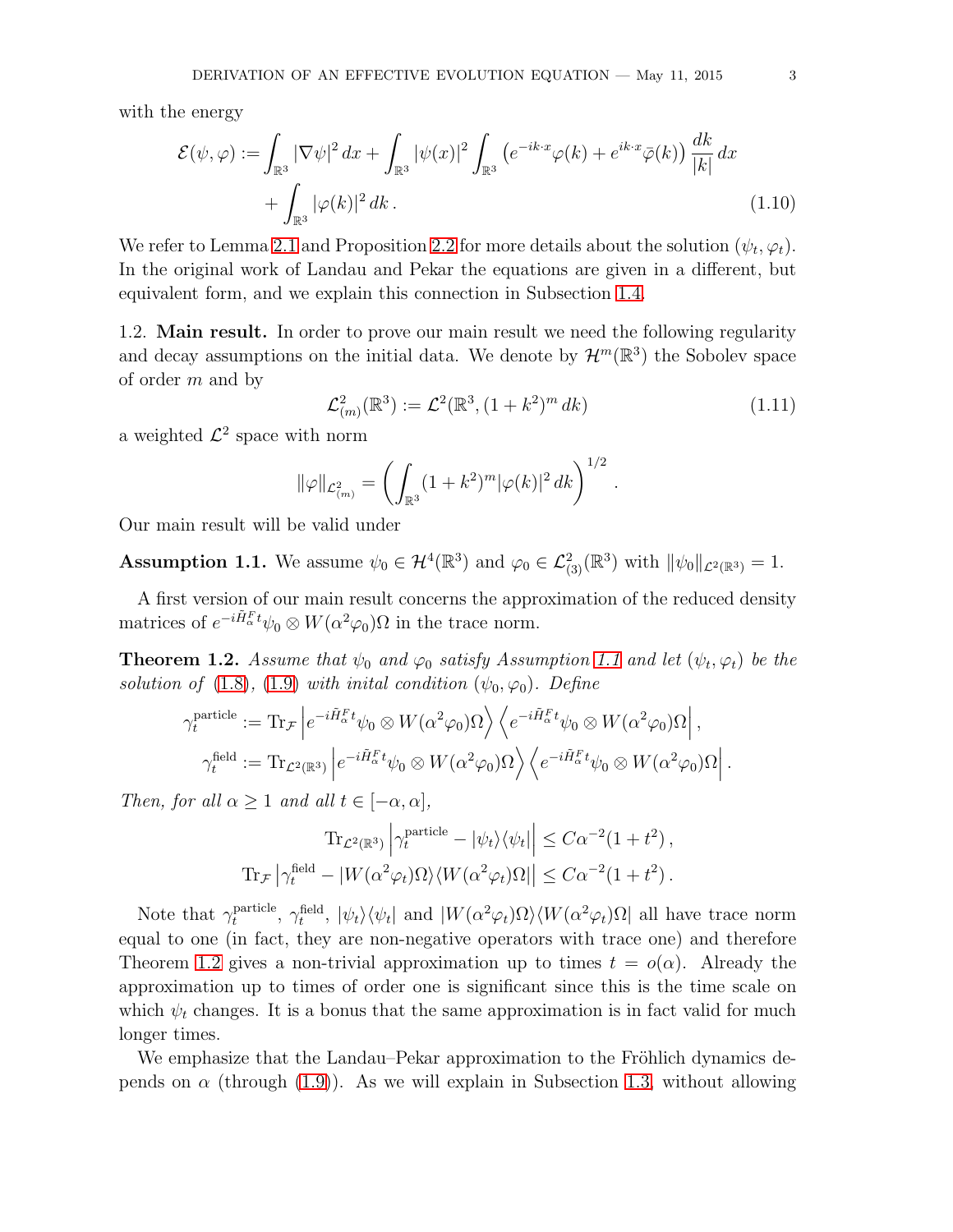for an  $\alpha$ -dependence one can not approximate  $\gamma_t^{\text{particle}}$  with accuracy  $\alpha^{-2}$  for times of order one.

We next present a more precise result which comes at the expense of a more complicated formulation. We approximate the state  $e^{-i\tilde{H}_\alpha^F t}\psi_0 \otimes W(\alpha^2\varphi_0)\Omega$  itself in  $\mathcal{L}^2(\mathbb{R}^3) \otimes \mathcal{F}$ , and not only its reduced density matrices. However, it turns out that up to the desired order  $\alpha^{-2}$  this is *not* possible in terms of simple product states. Instead, we need to include an explicit non-product state of order  $\alpha^{-1}$  which takes correlations between the particle and the field into account. The key observation is that this term satisfies an almost orthogonality condition, so that it does not contribute to the reduced density matrices to order  $\alpha^{-1}$ . For the statement we need the real scalar function  $\omega$  defined as

<span id="page-3-5"></span><span id="page-3-0"></span>
$$
\omega(t) := \alpha^2 \operatorname{Im}(\varphi_t, \partial_t \varphi_t) + ||\varphi_t||^2. \tag{1.12}
$$

It will follow from Lemma [2.1](#page-7-0) below that this function is uniformly bounded in  $t \in \mathbb{R}$ .

The following is our main result.

<span id="page-3-1"></span>**Theorem 1.3.** Assume that  $\psi_0$  and  $\varphi_0$  satisfy Assumption [1.1](#page-2-0) and let  $(\psi_t, \varphi_t)$  be the solution of [\(1.8\)](#page-1-0), [\(1.9\)](#page-1-1) with initial condition  $(\psi_0, \varphi_0)$ . Then there is a decomposition

$$
e^{-i\tilde{H}_\alpha^F t}\psi_0 \otimes W(\alpha^2 \varphi_0)\Omega = e^{-i\int_0^t \omega(s) ds}\psi_t \otimes W(\alpha^2 \varphi_t)\Omega + R(t)
$$
 (1.13)

and a constant  $C > 0$  such that for all  $\alpha \geq 1$  and all  $t \in [-\alpha, \alpha]$ ,

$$
\left\| \left\langle \Omega, \ W^*(\alpha^2 \varphi_t) R(t) \right\rangle_{\mathcal{F}} \right\|_{\mathcal{L}^2(\mathbb{R}^3)} \leq C \alpha^{-2} |t| \left( 1 + |t| \right) \tag{1.14}
$$

$$
\left\| \left\langle \psi_t, \ W^*(\alpha^2 \varphi_t) R(t) \right\rangle_{\mathcal{L}^2(\mathbb{R}^3)} \right\|_{\mathcal{F}} \leq C \alpha^{-2} |t| \left( 1 + |t| \right) \tag{1.15}
$$

and

<span id="page-3-8"></span><span id="page-3-7"></span><span id="page-3-6"></span><span id="page-3-4"></span><span id="page-3-3"></span><span id="page-3-2"></span>
$$
||R(t)||_{\mathcal{L}^2(\mathbb{R}^3)\otimes\mathcal{F}} \leq C\alpha^{-1} (1+|t|) . \tag{1.16}
$$

More precisely, [\(1.13\)](#page-3-0) holds with  $R(t) = R_1(t) + R_2(t)$  and with the following bounds

$$
\left\| \left\langle \Omega, \ W^*(\alpha^2 \varphi_t) R_1(t) \right\rangle_{\mathcal{F}} \right\|_{\mathcal{L}^2(\mathbb{R}^3)} \leq C \alpha^{-2} t^2 \tag{1.17}
$$

$$
\left\| \left\langle \psi_t, \ W^*(\alpha^2 \varphi_t) R_1(t) \right\rangle_{\mathcal{L}^2(\mathbb{R}^3)} \right\|_{\mathcal{F}} \leq C \alpha^{-2} t^2 \tag{1.18}
$$

and

$$
||R_2(t)||_{\mathcal{L}^2(\mathbb{R}^3)\otimes\mathcal{F}} \leq C\alpha^{-2}|t| \left(1+|t|\right), \qquad ||R_1(t)||_{\mathcal{L}^2(\mathbb{R}^3)\otimes\mathcal{F}} \leq C\alpha^{-1} \left(1+|t|\right). \tag{1.19}
$$

Similarly as before we note that for  $t = o(\alpha)$  the term  $R(t)$  is of lower order than the main term  $e^{-i\int_0^t \omega(s) ds} \psi_t \otimes W(\alpha^2 \varphi_t) \Omega$ , which has constant norm equal to one.

The message of Theorem [1.3](#page-3-1) is that, while  $R(t)$  is in general not of order  $\alpha^{-2}$  (for times of order one), it can be split into a piece which is, namely  $R_2(t)$ , and a piece which satisfies almost orthogonality conditions, so that it does not contribute to the reduced particle or field density matrices at order  $\alpha^{-1}$  either. The term  $R_1(t)$  is given explicitly in [\(2.16\)](#page-9-0) below.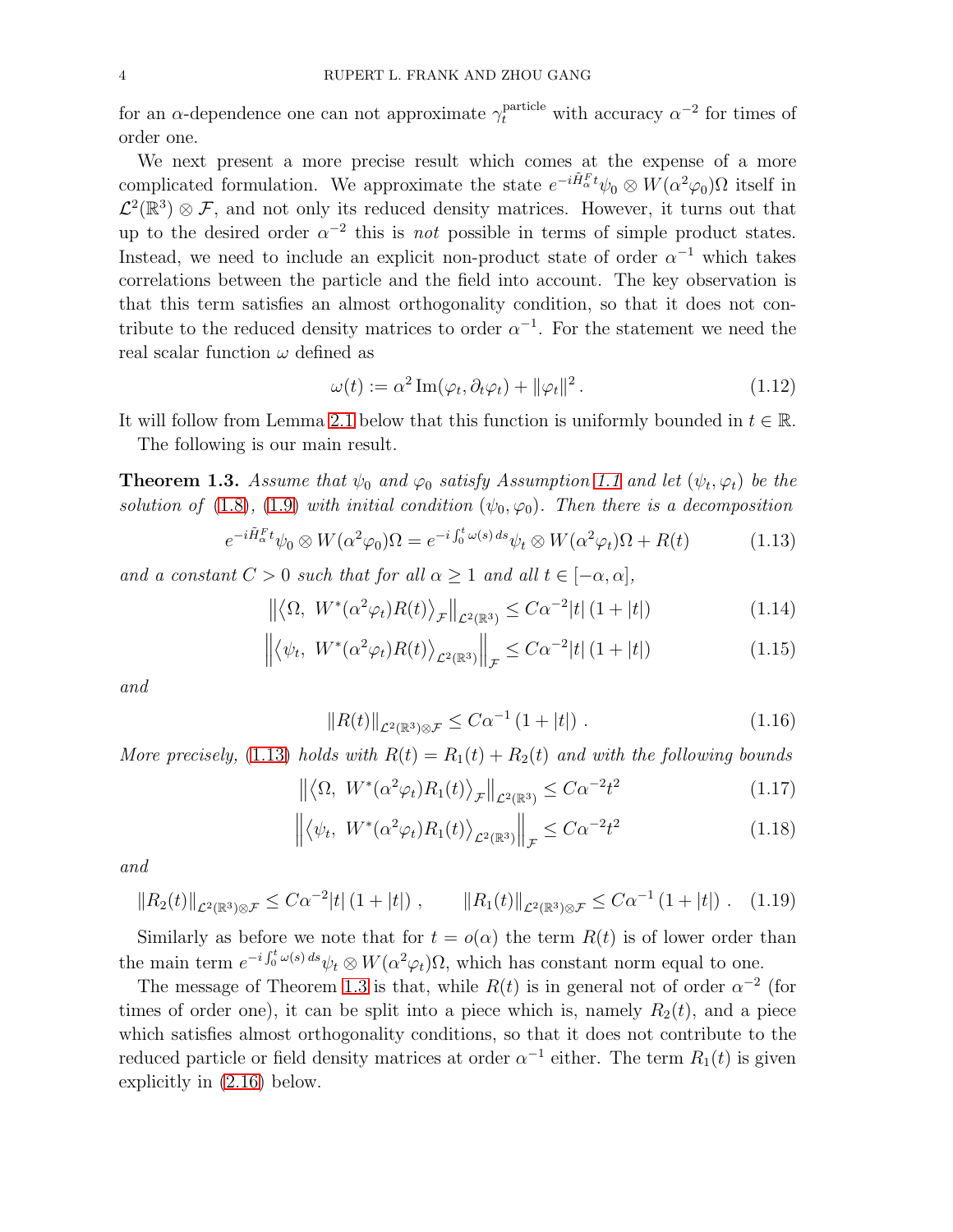Theorem [1.3](#page-3-1) implies Theorem [1.2](#page-2-1) by a simple abstract argument, which we explain in Appendix [D.](#page-43-0) In the following we concentrate on proving Theorem [1.3.](#page-3-1)

In Subsection [1.3](#page-4-0) we compare Theorem [1.3](#page-3-1) with a similar approximation in [\[7\]](#page-45-3) where  $\varphi_t$  is independent of t. In Lemma [1.4](#page-5-0) we show that this simpler approximation does not yield the same accuracy in terms of powers of  $\alpha^{-1}$  as Theorem [1.3.](#page-3-1) In this sense Theorem [1.3](#page-3-1) derives the Landau–Pekar dynamics from the Fröhlich dynamics and answers an open question in [\[7\]](#page-45-3).

While it is necessary to take the time dependence of  $\varphi_t$  into account, this dependence is still weak for times of order  $\alpha$  as considered in our theorems. The field  $\varphi_t$  changes by order one only on times of order  $\alpha^2$ , and it would be desirable to extend Theorems [1.2](#page-2-1) and [1.3](#page-3-1) to this time scale, at least for a certain class of initial conditions. This remains an open problem.

The almost orthogonality relations [\(1.14\)](#page-3-2) and [\(1.15\)](#page-3-3) clearly play an important role in our proof. Let us discuss their origin in more detail. We introduce the function

<span id="page-4-5"></span><span id="page-4-2"></span><span id="page-4-1"></span>
$$
\tilde{\psi}_t := e^{-i \int_0^t \omega(s) \, ds} \, \psi_t \tag{1.20}
$$

and consider the problem of approximating  $e^{-i\tilde{H}_{\alpha}^{F}t}\psi_{0}\otimes W(\alpha^{2}\varphi_{0})\Omega$  by a function of the form  $\tilde{\psi}_t \otimes W(\alpha^2 \varphi_t) \Omega$ . (We do *not* assume at this point that  $\tilde{\psi}_t$  and  $\varphi_t$  satisfy an equation.) Since  $W(\alpha^2 \varphi_t)$  is unitary, this is the same as the problem of choosing  $\tilde{\psi}_t$ and  $\varphi_t$  so as to minimize the norm of the vector

$$
W^*(\alpha^2 \varphi_t) e^{-i\tilde{H}_\alpha^F t} \psi_0 \otimes W(\alpha^2 \varphi_0) \Omega - \tilde{\psi}_t \otimes \Omega.
$$
 (1.21)

Clearly, for given  $\psi_0$ ,  $\varphi_0$  and  $\varphi_t$ , the optimal choice for  $\tilde{\psi}_t$  is

$$
\tilde{\psi}_t = \left\langle \Omega, \ W^*(\alpha^2 \varphi_t) e^{-i\tilde{H}_\alpha^F t} \psi_0 \otimes W(\alpha^2 \varphi_0) \Omega \right\rangle_{\mathcal{F}}.\tag{1.22}
$$

In order to determine  $\varphi_t$  we only solve the simpler problem of minimizing the norm of the projection of [\(1.21\)](#page-4-1) onto the subspace span $\{\tilde{\psi}_t\} \otimes \mathcal{F}$ . This norm could be made zero if we could achieve

<span id="page-4-3"></span>
$$
\Omega = \left\langle \tilde{\psi}_t, \ W^*(\alpha^2 \varphi_t) e^{-i\tilde{H}_\alpha^F t} \psi_0 \otimes W(\alpha^2 \varphi_0) \Omega \right\rangle_{\mathcal{L}^2}.
$$
\n(1.23)

While it may not be possible to have exact equalities in  $(1.22)$  and  $(1.23)$ , we will see that the Landau–Pekar equations yield almost equalities. In fact, the almost orthogonality relations [\(1.14\)](#page-3-2) and [\(1.15\)](#page-3-3) in our main theorem state exactly that

$$
\tilde{\psi}_t - \left\langle \Omega, \ W^*(\alpha^2 \varphi_t) e^{-i\tilde{H}_\alpha^F t} \psi_0 \otimes W(\alpha^2 \varphi_0) \Omega \right\rangle_{\mathcal{F}} = O_{\mathcal{L}^2} \left( \alpha^{-2} |t| \left( 1 + |t| \right) \right) \tag{1.24}
$$

$$
\Omega - \left\langle \tilde{\psi}_t, \ W^*(\alpha^2 \varphi_t) e^{-i\tilde{H}_\alpha^F t} \psi_0 \otimes W(\alpha^2 \varphi_0) \Omega \right\rangle_{\mathcal{L}^2} = O_{\mathcal{F}}\left(\alpha^{-2}|t| \left(1+|t|\right)\right). \tag{1.25}
$$

<span id="page-4-0"></span>1.3. Comparison with earlier results. The problem of approximating the Fröhlich dynamics of a polaron was studied before in [\[7\]](#page-45-3) and it was shown that

<span id="page-4-4"></span>
$$
\left\|e^{-i\tilde{H}_{\alpha}^{\mathcal{F}}t}\psi_0\otimes W(\alpha^2\varphi_0)\Omega - e^{-i\|\varphi_0\|_2^2t}\zeta_t\otimes W(\alpha^2\varphi_0)\right\|_{\mathcal{L}^2\otimes\mathcal{F}} \leq C\alpha^{-1}|t|^{1/2}e^{C|t|}\,,\tag{1.26}
$$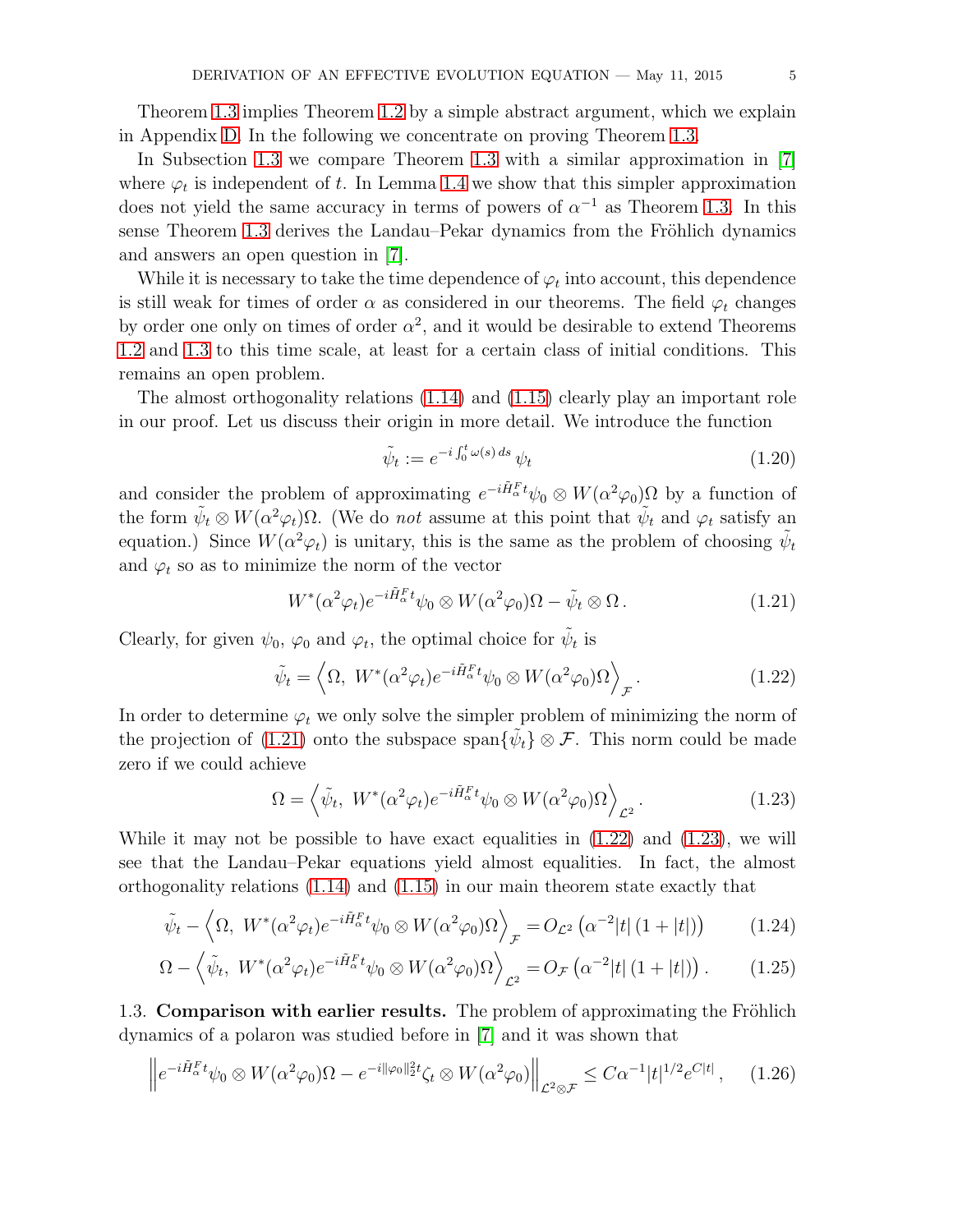where  $\zeta_t$  denotes the solution of the *linear* equation

$$
i\partial_t \zeta_t(x) = \left[ -\Delta + \int_{\mathbb{R}^3} \left[ e^{-ikx} \varphi_0(k) + e^{ik \cdot x} \overline{\varphi_0(k)} \right] \frac{dk}{|k|} \right] \zeta_t(x)
$$

with initial condition  $\psi_0$ . We stress that in this approximation,  $\varphi_0$  does not evolve in time.

Our Theorem [1.3](#page-3-1) improves upon this result by exhibiting an approximation which is valid for longer times. Namely, [\(1.16\)](#page-3-4) says that

$$
\left\|e^{-i\tilde{H}_\alpha^F t}\psi_0\otimes W(\alpha^2\varphi_0)\Omega - e^{-i\int_0^t \omega(s)\,ds}\psi_t\otimes W(\alpha^2\varphi_t)\Omega\right\|_{\mathcal{L}^2\otimes\mathcal{F}} \leq C\alpha^{-1}\left(1+|t|\right).
$$

(In [\[7\]](#page-45-3) weaker regularity and decay assumptions are imposed on  $\psi_0$  and  $\varphi_0$ , but we emphasize that [\(1.16\)](#page-3-4) is also valid under weaker assumptions than those in Assumption [1.1.](#page-2-0) In fact, the latter assumption is needed to bound  $R_2(t)$ , whereas for [\(1.16\)](#page-3-4) one can avoid the use of Duhamel's principle in Proposition [2.3.](#page-9-1))

More importantly, even for times of order one the bounds from [\[7\]](#page-45-3) do not allow one to approximate  $\gamma_t^{\text{field}}$  as precisely as in Theorem [1.2.](#page-2-1) In fact, [\(1.26\)](#page-4-4) gives, using [\(D.1\)](#page-43-1) and possibly changing the value of C,

$$
\text{Tr}_{\mathcal{L}^2} \left| \gamma_t^{\text{particle}} - |\zeta_t\rangle\langle\zeta_t| \right| \leq C\alpha^{-1} |t|^{1/2} e^{C|t|},
$$
  

$$
\text{Tr}_{\mathcal{L}^2} \left| \gamma_t^{\text{field}} - |W(\alpha^2 \varphi_0) \Omega \rangle \langle W(\alpha^2 \varphi_0) \Omega| \right| \leq C\alpha^{-1} |t|^{1/2} e^{C|t|}.
$$

The next result shows that in the approximation of  $\gamma_t^{\text{field}}$  the order  $\alpha^{-1}$  (for times of order one) cannot be improved in general. In contrast, Theorem [1.2](#page-2-1) says that  $|W(\alpha^2\varphi_t)\Omega\rangle\langle W(\alpha^2\varphi_t)\Omega|$  provides an approximation to order  $\alpha^{-2}$ . This gain of a factor of  $\alpha^{-1}$  comes from the time dependence of  $\varphi_t$  through the Landau–Pekar equations.

<span id="page-5-0"></span>**Lemma 1.4.** In addition to Assumption [1.1](#page-2-0) suppose that  $\varphi_0 \neq -\sigma_{\psi_0}$  in the notation [\(2.2\)](#page-7-1). Then there are  $\varepsilon > 0$ ,  $C > 0$  and  $c > 0$  such that for all  $|t| \in [C\alpha^{-1}, \varepsilon]$  and all  $\alpha \ge C/\varepsilon$ ,

$$
\text{Tr}_{\mathcal{F}} \left| \gamma^{\text{field}} - |W(\alpha^2 \varphi_0) \Omega \rangle \langle W(\alpha^2 \varphi_0 \Omega) | \geq c \alpha^{-1} |t| \right.
$$

Since Theorem [1.2](#page-2-1) is a consequence of Theorem [1.3](#page-3-1) and since we showed that one cannot replace  $\varphi_t$  by  $\varphi_0$  in Theorem [1.2,](#page-2-1) the same applies to Theorem [1.3.](#page-3-1)

Let us consider our problem from a wider perspective. We have a composite quantum system  $\mathcal{H}_1 \otimes \mathcal{H}_2$  and a Hamiltonian which couples the two subsystems. Each system has an effective 'Planck constant' and the characteristic feature of the problem is that the Planck constant of one system goes to zero, whereas that of the other system remains fixed. Thus, one of the system becomes classical, whereas the other one remains quantum-mechanical, and Ginibre, Nironi and Velo [\[9\]](#page-45-8) used the term 'partially classical limit' in a closely related context. (For us, the 'Planck constant' of the phonons is  $\alpha^{-2}$ , as can be seen from the commutation relations, whereas that of the electron is of order one.) A prime example of such a problem is the Born–Oppenheimer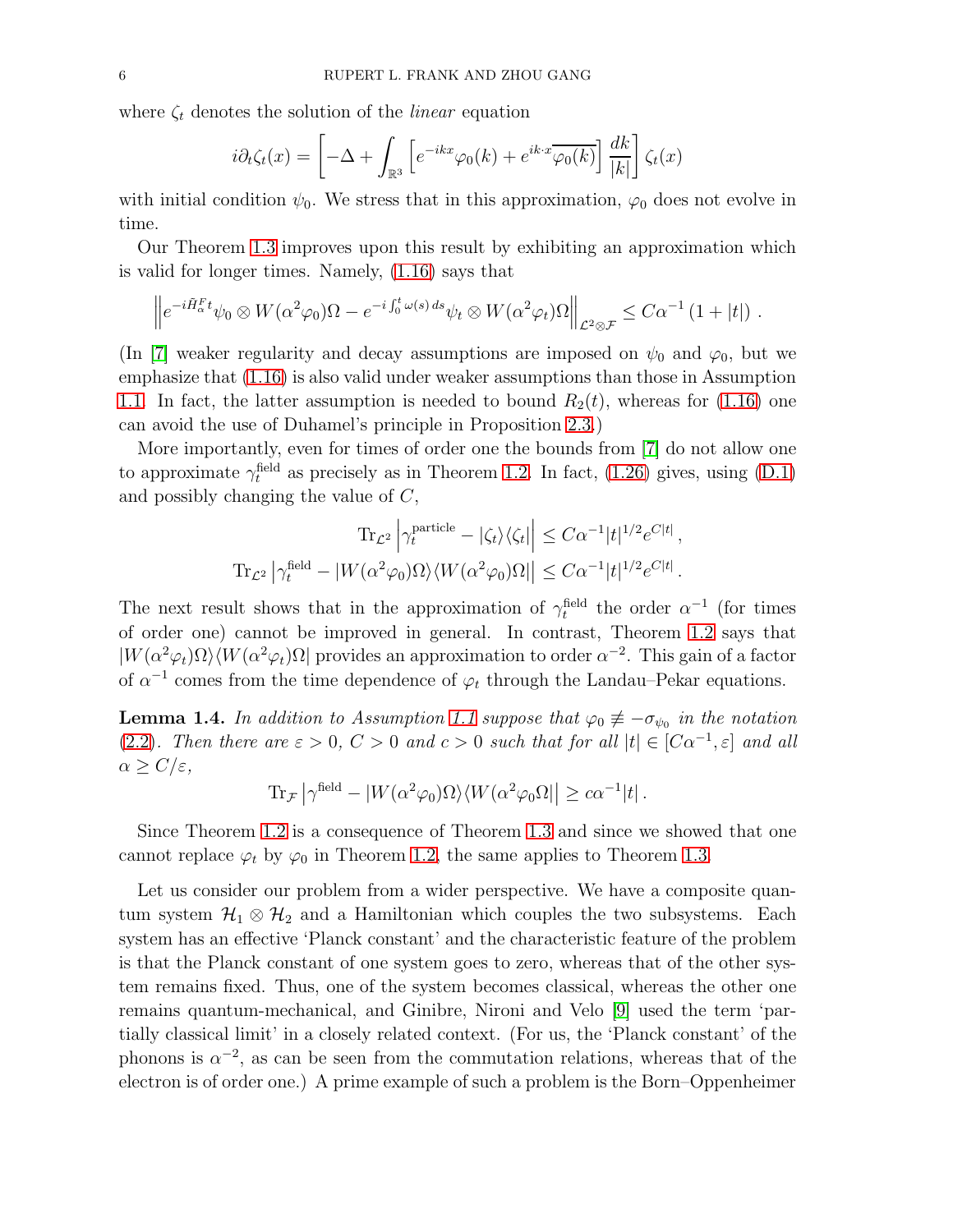approximation, where the inverse square root of the nuclear mass plays the role of the small Planck constant.

Here, however, we consider the case where  $\mathcal{H}_1 \otimes \mathcal{H}_2$  has infinitely many degrees of freedom. As is well known, our Hamiltonian is the Wick quantization of an energy functional on an infinite-dimensional phase space and the notion of 'Planck constant' has a well-defined meaning through the commutation relations of the fields. (We emphasize that in our problem we can imagine that we have also a field  $\Psi$  for the electrons, but that we only consider the sector of a single electron.)

Although there is an enormous literature concerning the classical limit, starting with Hepp's work [\[10\]](#page-45-9), and although we believe that the question of a partially classical limit is a very natural one which appears in many models, we are only aware of the single work [\[9\]](#page-45-8) prior to [\[7\]](#page-45-3) on this question. The paper [\[9\]](#page-45-8) studies fluctuation dynamics. Closer to our focus here are the works  $[6, 1]$  $[6, 1]$  about the Nelson model with a cut-off where, however, a classical limit on both systems is taken. On the level of results one obtains equations similar to the Landau–Pekar equations (without the factor  $\alpha^2$  in [\(1.9\)](#page-1-1)), but the proofs are completely different, as [\[1\]](#page-45-11) relies on the Wigner measure approach from [\[2,](#page-45-12) [3\]](#page-45-13). The polaron model, in contrast to the Nelson model, does not require a cut-off, although this is not obvious since the operator  $\int e^{ik \cdot x} b_k |k|^{-1} dk$  and its adjoint are not bounded relative to the number operator. Lieb and Yamazaki [\[13\]](#page-45-14) devised a method to deal with this problem in the stationary case, but it is not clear to us how to apply their argument in a dynamical setting and we consider our solution of this problem as a technical novelty in this paper. Our methods apply equally well to a partially classical limit in the cut-off Nelson model and, in fact, the proofs in that case would be considerably shorter.

<span id="page-6-0"></span>1.4. An equivalent form of the Landau–Pekar equations. Often the Landau– Pekar equations are stated in the form

<span id="page-6-2"></span><span id="page-6-1"></span>
$$
i\partial_t \psi_t = \left(-\Delta + |x|^{-1} * P_t\right) \psi_t, \qquad (1.27)
$$

$$
\alpha^4 \partial_t^2 P_t = -P_t - (2\pi)^2 |\psi_t|^2 \tag{1.28}
$$

for a real-valued polarization field  $P_t$ ; see, e.g., [\[11,](#page-45-1) [4\]](#page-45-15). Let us show that this pair of equations is equivalent to the pair of equations that we discussed so far. In fact, assume that  $\psi_t$  and  $\varphi_t$  solve [\(1.8\)](#page-1-0) and [\(1.9\)](#page-1-1) and define

$$
P_t(x) := (2\pi)^{-1} \operatorname{Re} \int_{\mathbb{R}^3} |k| \varphi_t(k) e^{-ik \cdot x} dk,
$$

as well as the auxiliary function

$$
Q_t(x) := (2\pi)^{-1} \operatorname{Im} \int_{\mathbb{R}^3} |k| \varphi_t(k) e^{-ik \cdot x} dk.
$$

If we multiply [\(1.9\)](#page-1-1) by |k| and integrate with respect to  $e^{-ik \cdot x}$ , we obtain

$$
i\alpha^2\partial_t(P_t + iQ_t) = P_t + iQ_t + (2\pi)^2|\psi_t|^2.
$$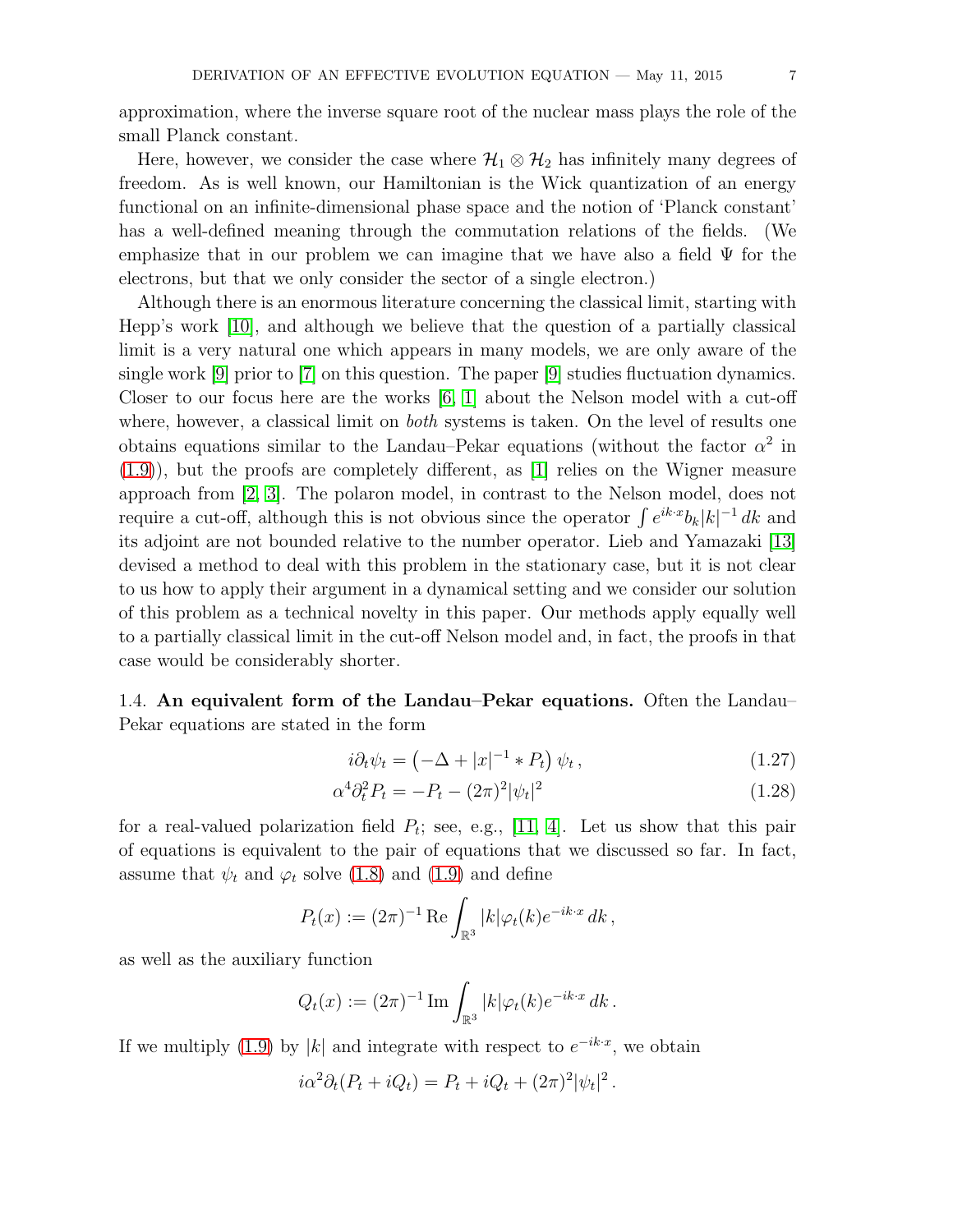Since  $P_t$  and  $Q_t$  are real, this equation is equivalent to the pair of equations

$$
\alpha^2 \partial_t P_t = Q_t \,, \qquad \alpha^2 \partial_t Q_t = -P_t - (2\pi)^2 |\psi_t|^2 \,.
$$

Here we can eliminate  $Q_t$  by differentiating the first equation and arrive at [\(1.28\)](#page-6-1).

Moreover, the inversion formula

$$
\varphi_t(k) = (2\pi)^{-2}|k|^{-1} \int_{\mathbb{R}^3} (P_t + iQ_t)e^{ik \cdot x} dx
$$

implies

$$
\int_{\mathbb{R}^3} \left( e^{-ik \cdot x} \varphi_t(k) + e^{ik \cdot x} \overline{\varphi_t(k)} \right) \frac{dk}{|k|} = |x|^{-1} * P_t,
$$

which yields [\(1.27\)](#page-6-2).

Acknowledgements. The authors are grateful to J. Fröhlich, M. Lewin, B. Schlein and R. Seiringer for their helpful remarks at various stages of this project. Support through NSF grants PHY–1347399 and DMS–1363432 (R.L.F.) and DMS–1308985 and DMS–1443225 (Z.G.) is acknowledged.

### 2. Outline of the proof

2.1. Well-posedness of the Landau–Pekar equations. We begin by discussing the well-posedness of the equations for  $\psi_t$  and  $\varphi_t$  in [\(1.8\)](#page-1-0) and [\(1.9\)](#page-1-1). We use the following abbreviations for the coupling terms in these equations,

<span id="page-7-2"></span>
$$
V_{\varphi}(x) := \int_{\mathbb{R}^3} \left[ e^{-ik \cdot x} \varphi(k) + e^{ik \cdot x} \overline{\varphi(k)} \right] \frac{dk}{|k|}
$$
 (2.1)

and

<span id="page-7-1"></span>
$$
\sigma_{\psi}(k) := |k|^{-1} \int_{\mathbb{R}^3} |\psi_t(x)|^2 e^{ik \cdot x} dx.
$$
 (2.2)

The following lemma, which is proved in Appendix [C,](#page-38-0) states global well-posedness in the energy space  $\mathcal{H}^1(\mathbb{R}^3) \times \mathcal{L}^2(\mathbb{R}^3)$ .

<span id="page-7-0"></span>**Lemma 2.1.** For any  $(\psi_0, \varphi_0) \in \mathcal{H}^1(\mathbb{R}^3) \times \mathcal{L}^2(\mathbb{R}^3)$  there is a unique global solution  $(\psi_t, \varphi_t)$  of [\(1.8\)](#page-1-0), [\(1.9\)](#page-1-1). One has the conservation laws

 $\|\psi_t\|_{\mathcal{L}^2} = \|\psi_0\|_{\mathcal{L}^2}$  and  $\mathcal{E}(\psi_t, \varphi_t) = \mathcal{E}(\psi_0, \varphi_0)$  for all  $t \in \mathbb{R}$ .

Moreover, for all  $\alpha > 0$  and all  $t \in \mathbb{R}$ ,

<span id="page-7-3"></span>
$$
\|\psi_t\|_{\mathcal{H}^1} \lesssim 1\,, \qquad \|\varphi_t\|_{\mathcal{L}^2} \lesssim 1\,, \tag{2.3}
$$

and

<span id="page-7-4"></span>
$$
\|\partial_t \varphi_t\|_{\mathcal{L}^2} \lesssim \alpha^{-2} \,, \qquad \|\varphi_t - \varphi_s\|_{\mathcal{L}^2} \lesssim \alpha^{-2}|t-s| \,, \qquad \|\sigma_{\psi_t}\|_{\mathcal{L}^2} \lesssim 1 \,. \tag{2.4}
$$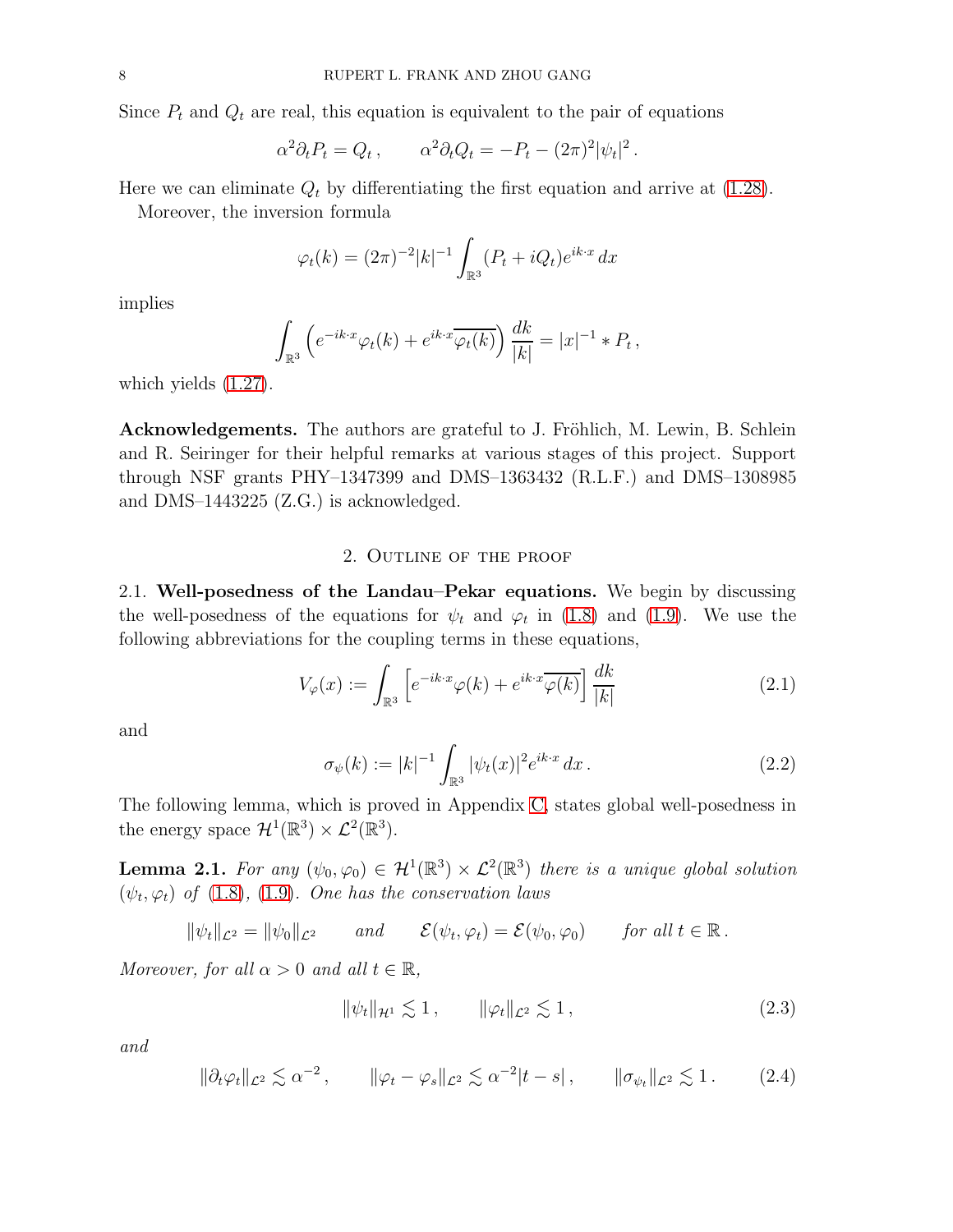In the proof of our main result we need to go beyond the energy space  $\mathcal{H}^1(\mathbb{R}^3) \times$  $\mathcal{L}^2(\mathbb{R}^3)$ . The following proposition states that if the initial conditions have more regularity and decay then, at least for a certain (long) time interval, we have bounds on the solution in the corresponding spaces. We will also need some bounds on the auxiliary functions  $g_{s,t} : \mathbb{R}^3 \to \mathbb{C}$  defined by

<span id="page-8-4"></span>
$$
g_{s,t}(x) := \int_{\mathbb{R}^3} \left[ \overline{\varphi_t(k)} - \overline{\varphi_s(k)} \right] e^{ik \cdot x} \frac{dk}{|k|}
$$
 (2.5)

and  $g_s : \mathbb{R}^3 \to \mathbb{C}$  defined by

$$
g_s(x) := -\partial_s g_{s,t}(x) = \int_{\mathbb{R}^3} e^{ik \cdot x} \overline{\partial_s \varphi_s(k)} \frac{dk}{|k|}.
$$
 (2.6)

The following proposition will also be proved in Appendix [C.](#page-38-0)

<span id="page-8-0"></span>**Proposition 2.2.** Let  $\tau > 0$ . If  $(\psi_0, \varphi_0)$  satisfies Assumption [1.1,](#page-2-0) then for all  $\alpha > 0$ and for all  $t, s \in [-\tau \alpha^2, \tau \alpha^2]$  we have

<span id="page-8-8"></span><span id="page-8-6"></span>
$$
\|\psi_t\|_{\mathcal{H}^4} \lesssim_{\tau} 1, \qquad \|\varphi_t\|_{\mathcal{L}^2_{(3)}} \lesssim_{\tau} 1.
$$

Moreover,

<span id="page-8-9"></span>
$$
\|\partial_t \psi_t\|_{\mathcal{H}^2} \lesssim_{\tau} 1 , \qquad \|\partial_t \sigma_{\psi_t}\|_{\mathcal{L}^2} \lesssim_{\tau} 1
$$
 (2.8)

and

$$
||g_{s,t}||_{\infty} \lesssim_{\tau} \alpha^{-2}|t-s|, \qquad ||g_s||_{\infty} \lesssim \alpha^{-2}. \qquad (2.9)
$$

<span id="page-8-5"></span>2.2. Decomposition of the solution. In this subsection we decompose the solution  $e^{-i\tilde{H}_{\alpha}^{F}t}\psi_{0}\otimes W(\alpha^{2}\varphi_{0})\Omega$  as claimed in Theorem [1.3.](#page-3-1) In order to state this, we need to introduce some notations.

It will be convenient to work with the function  $\tilde{\psi}_t$  from [\(1.20\)](#page-4-5). Clearly, the bounds from Lemma [2.1](#page-7-0) and Proposition [2.2](#page-8-0) hold for  $\tilde{\psi}_t$  as well. (For the bounds on  $\partial_t \tilde{\psi}_t$  we use the fact that  $|\omega(t)| \lesssim 1$  by Lemma [2.1.](#page-7-0)) Moreover, we note that  $\tilde{\psi}_t$  and  $\varphi_t$  satisfy the modified equations

$$
i\partial_t \tilde{\psi}_t(x) = \left[ -\Delta + \int_{\mathbb{R}^3} \left[ e^{-ik \cdot x} \varphi_t(k) + e^{ik \cdot x} \bar{\varphi}_t(k) \right] \frac{dk}{|k|} + \omega(t) \right] \tilde{\psi}_t(x) , \qquad (2.10)
$$

$$
i\alpha^2 \partial_t \varphi_t(k) = \varphi_t(k) + |k|^{-1} \int_{\mathbb{R}^3} |\tilde{\psi}_t(x)|^2 e^{ik \cdot x} dx.
$$
\n(2.11)

Next, we define for  $\psi \in \mathcal{L}^2(\mathbb{R}^3)$  with  $\|\psi\| = 1$  the orthogonal projections in  $\mathcal{L}^2(\mathbb{R}^3)$ 

$$
P_{\psi} := |\psi\rangle\langle\psi| \,, \qquad P_{\psi}^{\perp} := 1 - P_{\psi} = 1 - |\psi\rangle\langle\psi| \,.
$$

The effective Schrödinger operator  $H_{\varphi}$  in  $\mathcal{L}^2(\mathbb{R}^3)$  is defined by

<span id="page-8-7"></span><span id="page-8-2"></span><span id="page-8-1"></span>
$$
H_{\varphi} := -\Delta + V_{\varphi} + \int_{\mathbb{R}^3} |\varphi(k)|^2 dk \qquad (2.12)
$$

with  $V_{\varphi}$  from [\(2.1\)](#page-7-2). Moreover, let us introduce the operator

<span id="page-8-3"></span>
$$
\tilde{H}_{\varphi} := W^*(\alpha^2 \varphi) \tilde{H}_{\alpha}^F W(\alpha^2 \varphi)
$$
\n(2.13)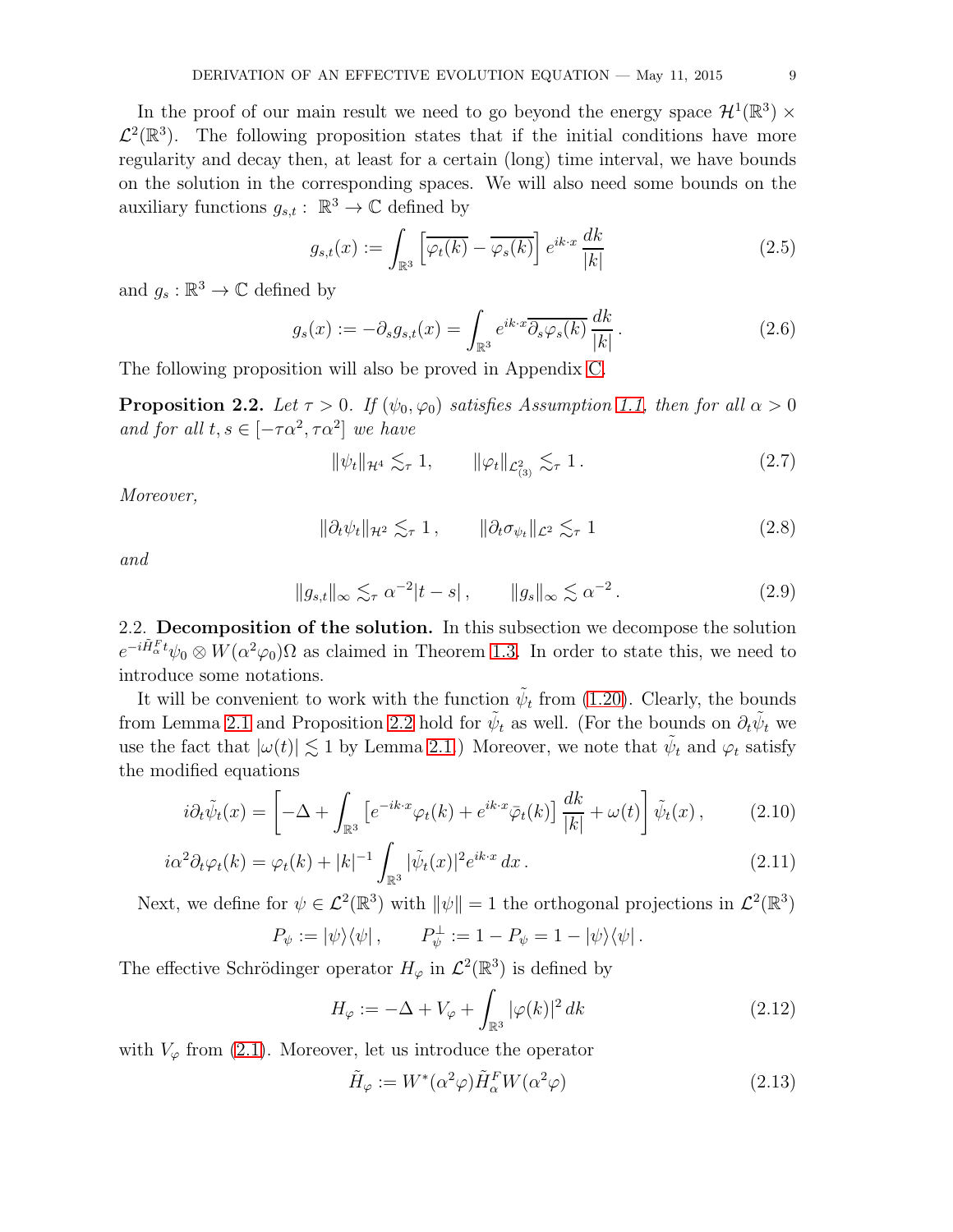in  $\mathcal{L}^2(\mathbb{R}^3) \otimes \mathcal{F}$ . Using the commutation relations (see Lemma [A.1\)](#page-35-0) we find that

<span id="page-9-3"></span>
$$
\tilde{H}_{\varphi} = H_{\varphi} + \int_{\mathbb{R}^3} \left[ e^{ik \cdot x} b_k^* + e^{-ik \cdot x} b_k \right] \frac{dk}{|k|} + \int_{\mathbb{R}^3} \left[ \varphi(k) b_k^* + \bar{\varphi}(k) b_k \right] dk + \int_{\mathbb{R}^3} b_k^* b_k dk. \tag{2.14}
$$

Finally, we introduce the vector

<span id="page-9-2"></span>
$$
F_{t,s} := P_{\tilde{\psi}_s}^{\perp} \int_{\mathbb{R}^3} \left( e^{ik \cdot x} W^*(\alpha^2 \varphi_t) W(\alpha^2 \varphi_s) b_k^* \tilde{\psi}_s \otimes \Omega \right) \frac{dk}{|k|} \tag{2.15}
$$

and define

$$
D_0 := \int_0^t e^{iH_{\varphi_t}s} F_{t,s} ds
$$

and

$$
D_1 := \int_0^t \int_0^{t-s} \int_{\mathbb{R}^3} \left( e^{i \tilde{H}_{\varphi_t}(s+s_1)} e^{ik \cdot x} b_k^* e^{-i H_{\varphi_t} s_1} F_{t,s} \right) \frac{dk}{|k|} ds_1 ds,
$$
  
\n
$$
D_2 := \int_0^t \int_0^{t-s} \int_{\mathbb{R}^3} \left( e^{i \tilde{H}_{\varphi_t}(s+s_1)} e^{-ik \cdot x} b_k e^{-i H_{\varphi_t} s_1} F_{t,s} \right) \frac{dk}{|k|} ds_1 ds,
$$
  
\n
$$
D_3 := \int_0^t \int_0^{t-s} \int_{\mathbb{R}^3} \left( e^{i \tilde{H}_{\varphi_t}(s+s_1)} \varphi_t(k) b_k^* e^{-i H_{\varphi_t} s_1} F_{t,s} \right) dk ds_1 ds,
$$
  
\n
$$
D_4 := \int_0^t \int_0^{t-s} \int_{\mathbb{R}^3} \left( e^{i \tilde{H}_{\varphi_t}(s+s_1)} \overline{\varphi_t(k)} b_k e^{-i H_{\varphi_t} s_1} F_{t,s} \right) dk ds_1 ds,
$$
  
\n
$$
D_5 := \int_0^t \int_0^{t-s} \int_{\mathbb{R}^3} \left( e^{i \tilde{H}_{\varphi_t}(s+s_1)} b_k^* b_k e^{-i H_{\varphi_t} s_1} F_{t,s} \right) dk ds_1 ds.
$$

With these notations the promised representation formula for the solution looks as follows.

<span id="page-9-1"></span>**Proposition 2.3.** Assume that  $(\tilde{\psi}_t, \varphi_t)$  satisfy [\(2.10\)](#page-8-1), [\(2.11\)](#page-8-2) with initial conditions  $(\psi_0, \varphi_0)$  where  $\|\psi_0\|^2 = 1$ . Then for any  $t \in \mathbb{R}$  one has the decomposition

$$
e^{-i\tilde{H}_\alpha^F t}\psi_0 \otimes W(\alpha^2 \varphi_0)\Omega = \tilde{\psi}_t \otimes W(\alpha^2 \varphi_t)\Omega + R_1(t) + R_2(t)
$$

with

<span id="page-9-0"></span>
$$
R_1(t) := -iW(\alpha^2 \varphi_t)e^{-iH_{\varphi_t}t}D_0
$$

and

$$
R_2(t) := -W(\alpha^2 \varphi_t) e^{-i\tilde{H}_{\varphi_t}t} (D_1 + D_2 + D_3 + D_4 + D_5).
$$

Clearly, in terms of the original function  $\psi_t$ , the term  $R_1$  is explicitly given by

$$
R_1(t) = -iW(\alpha^2 \varphi_t) \int_0^t \left[ e^{-iH_{\varphi_t}(t-s) - i \int_0^s \omega(s_1) ds_1} \right]
$$

$$
P_{\psi_s}^{\perp} \int_{\mathbb{R}^3} \left( e^{ik \cdot x} W^*(\alpha^2 \varphi_t) W(\alpha^2 \varphi_s) b_k^* \psi_s \otimes \Omega \right) \frac{dk}{|k|} ds. \quad (2.16)
$$

The proof of Proposition [2.3](#page-9-1) makes use of equations [\(2.10\)](#page-8-1), [\(2.11\)](#page-8-2) for  $(\tilde{\psi}_t, \varphi_t)$  as well as the Duhamel formula. We single out the use of the equations in the following lemma.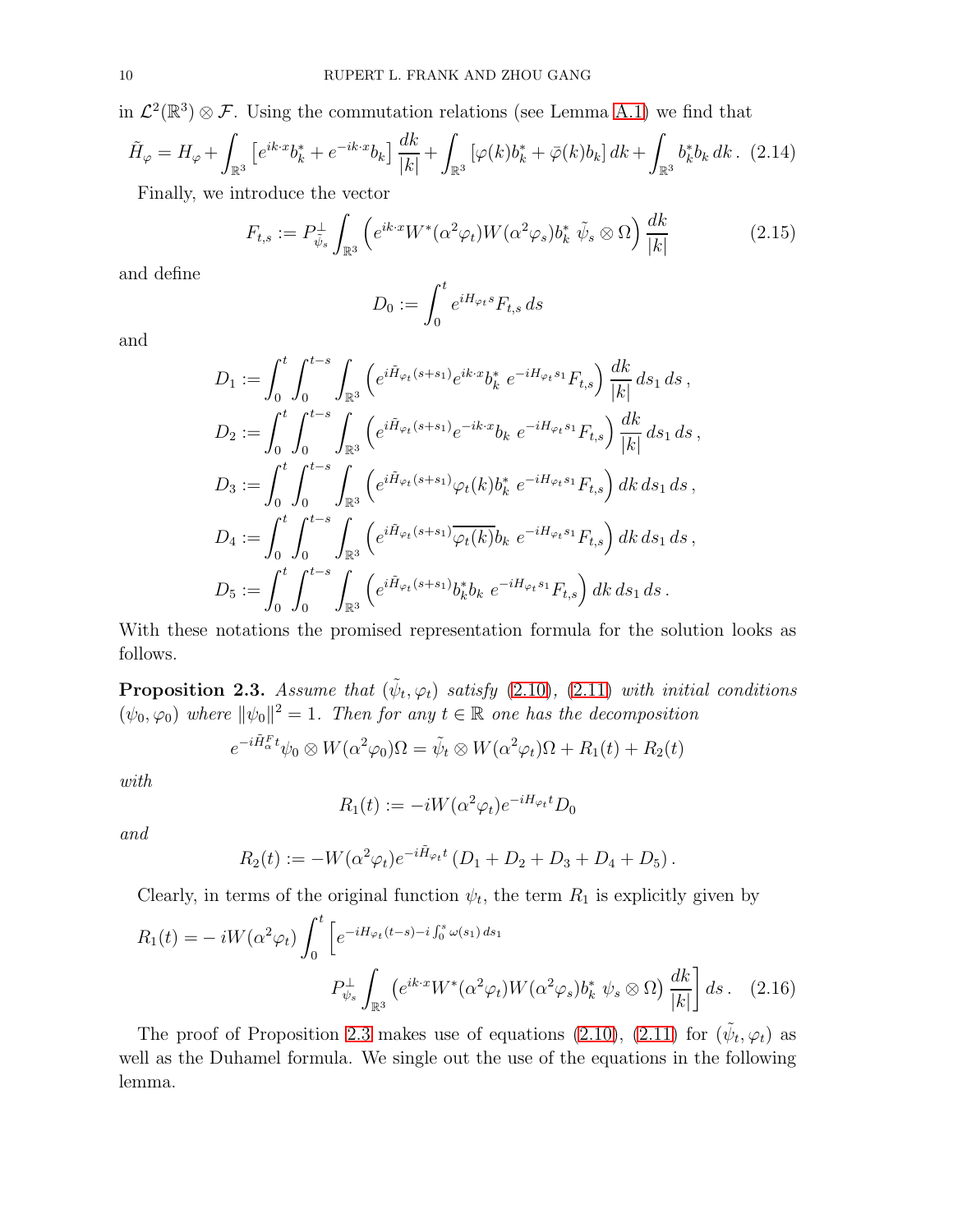<span id="page-10-0"></span>**Lemma 2.4.** Assume that  $(\tilde{\psi}_t, \varphi_t)$  satisfy [\(2.10\)](#page-8-1), [\(2.11\)](#page-8-2) with initial conditions  $(\psi_0, \varphi_0)$ where  $\|\psi_0\|^2 = 1$ . Then for any  $t \in \mathbb{R}$  one has

$$
e^{-i\tilde{H}_{\alpha}^{F}t}\psi_{0}\otimes W(\alpha^{2}\varphi_{0})\Omega=\tilde{\psi}_{t}\otimes W(\alpha^{2}\varphi_{t})\Omega-i\int_{0}^{t}e^{-i\tilde{H}_{\alpha}^{F}(t-s)}W(\alpha^{2}\varphi_{t})F_{t,s}ds.
$$
 (2.17)

*Proof of Lemma [2.4.](#page-10-0)* Applying the operator  $e^{i\tilde{H}_{\alpha}^{F}t}$  to both sides of [\(2.17\)](#page-10-1) we see that we need to prove

<span id="page-10-1"></span>
$$
\psi_0 \otimes W(\alpha^2 \varphi_0) \Omega = e^{i \tilde{H}_\alpha^F t} \tilde{\psi}_t \otimes W(\alpha^2 \varphi_t) \Omega - i \int_0^t e^{i \tilde{H}_\alpha^F s} W(\alpha^2 \varphi_t) F_{t,s} ds.
$$

This is clearly true at  $t = 0$  and therefore we only need to show that the time deriva-tives of both sides coincide for all t, that is, in view of definition [\(2.15\)](#page-9-2) of  $F_{t,s}$ ,

$$
0 = e^{i\tilde{H}_{\alpha}^{F}t} \left[ i\tilde{H}_{\alpha}^{F}\tilde{\psi}_{t} \otimes W(\alpha^{2}\varphi_{t})\Omega + \partial_{t}\tilde{\psi}_{t} \otimes W(\alpha^{2}\varphi_{t})\Omega + \tilde{\psi}_{t} \otimes \partial_{t}W(\alpha^{2}\varphi_{t})\Omega -iW(\alpha^{2}\varphi_{t})P_{\tilde{\psi}_{t}}\int_{\mathbb{R}^{3}} \left(e^{ik\cdot x}b_{k}^{*}\tilde{\psi}_{t} \otimes \Omega\right) \frac{dk}{|k|}\right].
$$

This is, of course, the same as

<span id="page-10-2"></span>
$$
i\tilde{H}_{\alpha}^{F}\tilde{\psi}_{t} \otimes W(\alpha^{2}\varphi_{t})\Omega + \partial_{t}\tilde{\psi}_{t} \otimes W(\alpha^{2}\varphi_{t})\Omega + \tilde{\psi}_{t} \otimes \partial_{t}W(\alpha^{2}\varphi_{t})\Omega
$$

$$
= iW(\alpha^{2}\varphi_{t})P_{\tilde{\psi}_{t}}^{\perp} \int_{\mathbb{R}^{3}} \left(e^{ik \cdot x}b_{k}^{*}\tilde{\psi}_{t} \otimes \Omega\right) \frac{dk}{|k|}, \qquad (2.18)
$$

which is what we are going to show now.

We begin by rewriting the first term on the left side. Using  $(2.13)$  and  $(2.14)$  we obtain

$$
i\tilde{H}_{\alpha}^{F}\tilde{\psi}_{t} \otimes W(\alpha^{2}\varphi_{t})\Omega
$$
  
=  $iH_{\varphi_{t}}\tilde{\psi}_{t} \otimes W(\alpha^{2}\varphi_{t})\Omega + \tilde{\psi}_{t} W(\alpha^{2}\varphi_{t}) \left[ib^{*}(\varphi_{t}) + i \int_{\mathbb{R}^{3}} e^{ik \cdot x} b_{k}^{*} \frac{dk}{|k|} \right] \Omega.$ 

In order to rewrite the third term on the left side of [\(2.18\)](#page-10-2) we use the formula for  $\partial_t W(\alpha^2 \varphi_t)$  from [\(A.4\)](#page-36-0) below and find

$$
\tilde{\psi}_t \otimes \partial_t W(\alpha^2 \varphi_t) \Omega = i\alpha^2 \left( \text{Im}(\varphi_t, \partial_t \varphi_t) \right) \tilde{\psi}_t \otimes W(\alpha^2 \varphi_t) \Omega + \alpha^2 \tilde{\psi}_t \otimes W(\alpha^2 \varphi_t) b^*(\partial_t \varphi_t) \Omega.
$$

Thus, recalling the definition of  $\omega$  in [\(1.12\)](#page-3-5), we have shown that

$$
i\tilde{H}_{\alpha}^{F}\tilde{\psi}_{t} \otimes W(\alpha^{2}\varphi_{t})\Omega + \partial_{t}\tilde{\psi}_{t} \otimes W(\alpha^{2}\varphi_{t})\Omega + \tilde{\psi}_{t} \otimes \partial_{t}W(\alpha^{2}\varphi_{t})\Omega
$$
  
= 
$$
[\partial_{t} + i(-\Delta + V_{\varphi_{t}} + \omega(t))] \tilde{\psi}_{t} \otimes W(\alpha^{2}\varphi_{t})\Omega
$$
 (2.19)

<span id="page-10-4"></span><span id="page-10-3"></span>
$$
+ W(\alpha^2 \varphi_t) \left[ \alpha^2 b^* (\partial_t \varphi_t) + i b^* (\varphi_t) + i \int_{\mathbb{R}^3} e^{ik \cdot x} b_k^* \frac{dk}{|k|} \right] \left( \tilde{\psi}_t \otimes \Omega \right). \tag{2.20}
$$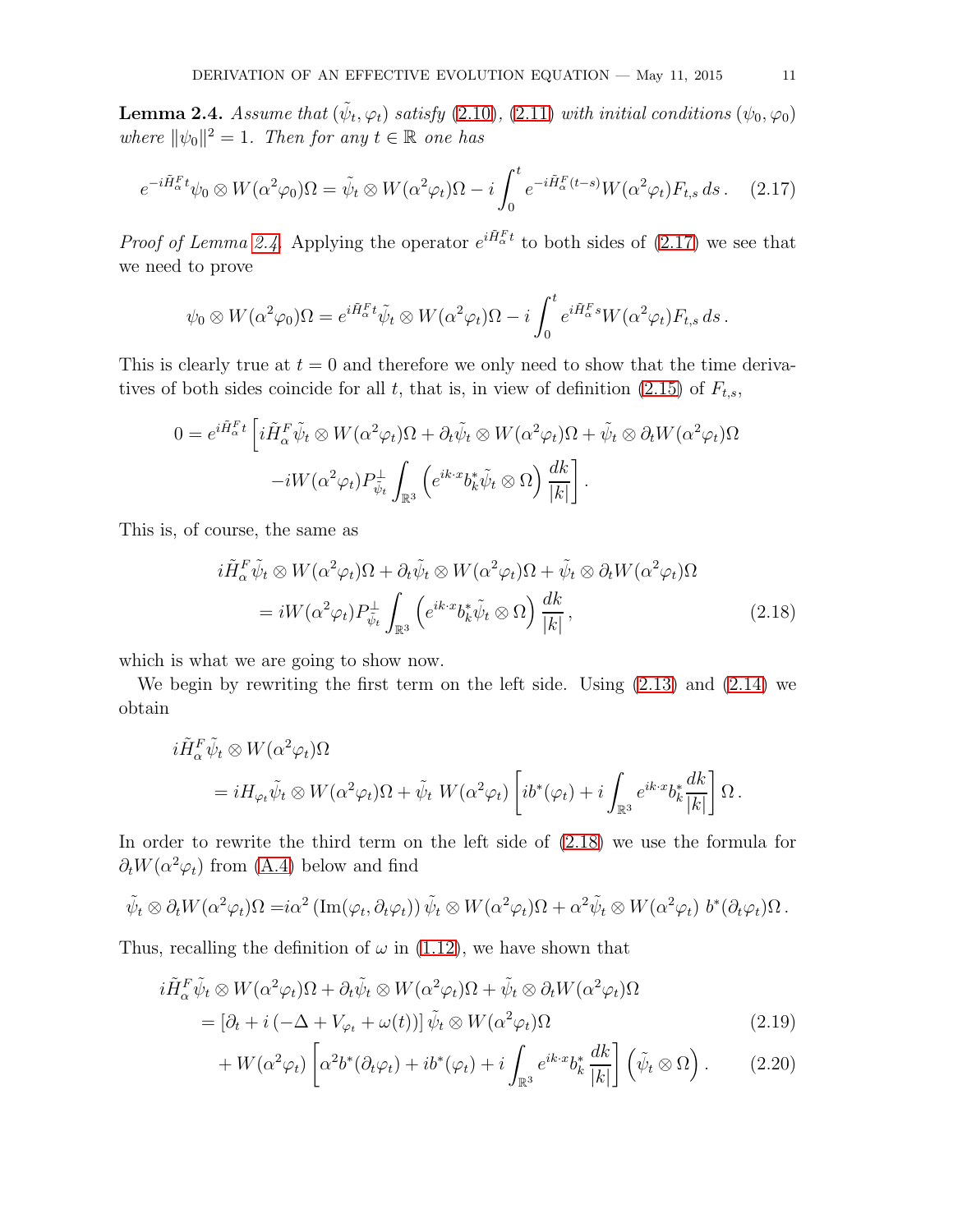At this point in the proof we use the equations for  $\tilde{\psi}_t$  and  $\varphi_t$ . It follows from [\(2.10\)](#page-8-1) that line  $(2.19)$  vanishes identically. For line  $(2.20)$  we use  $(2.11)$  to obtain

$$
i\tilde{H}_{\alpha}^{F}\tilde{\psi}_{t} \otimes W(\alpha^{2}\varphi_{t})\Omega + \partial_{t}\tilde{\psi}_{t} \otimes W(\alpha^{2}\varphi_{t})\Omega + \tilde{\psi}_{t} \otimes \partial_{t}W(\alpha^{2}\varphi_{t})\Omega
$$
  
\n
$$
= iW(\alpha^{2}\varphi_{t})\left[\int_{\mathbb{R}^{3}}\left(-\int_{\mathbb{R}^{3}}|\tilde{\psi}_{t}(y)|^{2}e^{ik\cdot y}dy + e^{ik\cdot x}\right)b_{k}^{*}\frac{dk}{|k|}\right]\left(\tilde{\psi}_{t} \otimes \Omega\right)
$$
  
\n
$$
= iW(\alpha^{2}\varphi_{t})P_{\tilde{\psi}_{t}}^{\perp}\int_{\mathbb{R}^{3}}\left(e^{ik\cdot x}b_{k}^{*}\tilde{\psi}_{t} \otimes \Omega\right)\frac{dk}{|k|}.
$$
\n(2.21)

Here we used the fact that  $\|\tilde{\psi}_t\| = \|\psi_0\| = 1$  by assumption and Lemma [2.1,](#page-7-0) and therefore

$$
P_{\tilde{\psi}_t}^{\perp} = 1 - |\tilde{\psi}_t\rangle\langle\tilde{\psi}_t|.
$$

Equation [\(2.21\)](#page-11-0) proves [\(2.18\)](#page-10-2) and completes the proof.  $\Box$ 

Having proved Lemma [2.4](#page-10-0) we turn to the proof of Proposition [2.3.](#page-9-1)

Proof of Proposition [2.3.](#page-9-1) It follows from Lemma [2.4](#page-10-0) and [\(2.13\)](#page-8-3) that

$$
e^{-i\tilde{H}_\alpha^F t}\psi_0 \otimes W(\alpha^2\varphi_0)\Omega = \tilde{\psi}_t \otimes W(\alpha^2\varphi_t)\Omega - iW(\alpha^2\varphi_t)\int_0^t e^{-i\tilde{H}_{\varphi_t}(t-s)}F_{t,s} ds.
$$

In the time integral on the right side we use Duhamel's principle and [\(2.14\)](#page-9-3),

$$
e^{-i\tilde{H}_{\varphi_t}(t-s)} = e^{-iH_{\varphi_t}(t-s)} - i \int_0^{t-s} e^{-i\tilde{H}_{\varphi_t}(t-s-s_1)} \left( \int_{\mathbb{R}^3} \left[ e^{ik \cdot x} b_k^* + e^{-ik \cdot x} b_k \right] \frac{dk}{|k|} + \int_{\mathbb{R}^3} b_k^* b_k dk \right. + \int_{\mathbb{R}^3} \left[ \varphi_t(k) b_k^* + \bar{\varphi}_t(k) b_k \right] dk \right) e^{-iH_{\varphi_t}s_1} ds_1.
$$

Proposition [2.3](#page-9-1) now follows easily from the definition of  $D_0, \ldots, D_5$ .

2.3. Reduction of the proof of the main result. In the remainder of this paper we will prove the following

<span id="page-11-1"></span>**Theorem 2.5.** Assume that  $\psi_0$  and  $\varphi_0$  satisfy Assumption [1.1,](#page-2-0) let  $(\tilde{\psi}_t, \varphi_t)$  be the solution of [\(2.10\)](#page-8-1), [\(2.11\)](#page-8-2) with initial condition  $(\psi_0, \varphi_0)$  and let  $D_0, \ldots, D_5$  be as in

<span id="page-11-0"></span>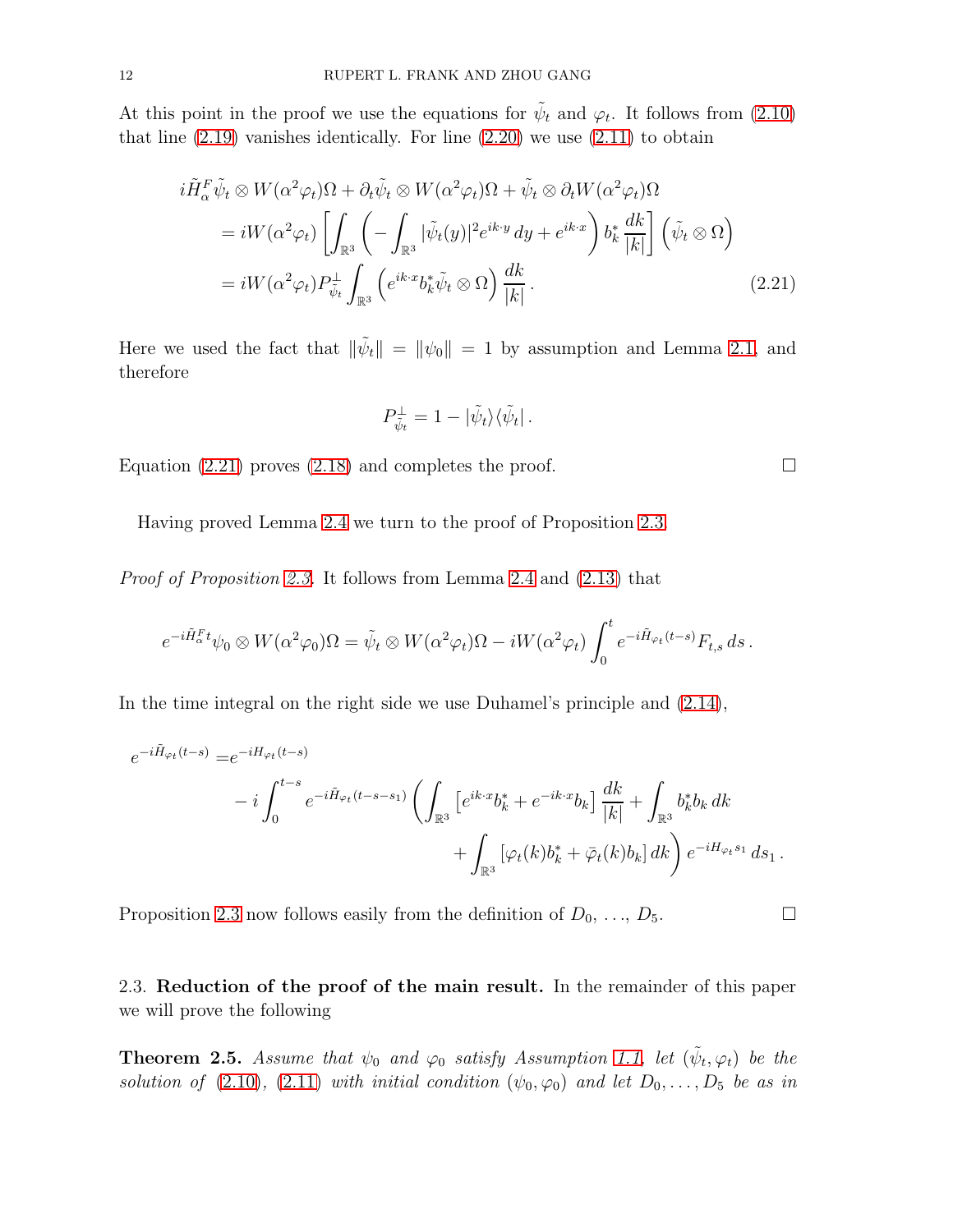Proposition [2.3.](#page-9-1) Then there is a constant  $C > 0$  such that for all  $\alpha \geq 1$  and  $t \in [0, \alpha^2]$ 

$$
||D_0||_{\mathcal{L}^2 \otimes \mathcal{F}} \leq C\alpha^{-1} (1+t), \qquad (2.22)
$$

$$
||D_1||_{\mathcal{L}^2 \otimes \mathcal{F}} \leq C\alpha^{-2} t (1+t) , \qquad (2.23)
$$

$$
||D_2||_{\mathcal{L}^2 \otimes \mathcal{F}} \le \alpha^{-2} t \left(1 + t\right) \left(1 + \alpha^{-1} t\right), \tag{2.24}
$$

$$
||D_3||_{\mathcal{L}^2 \otimes \mathcal{F}} \leq C\alpha^{-2} t (1+t) (1+\alpha^{-1}t) , \qquad (2.25)
$$

$$
||D_4||_{\mathcal{L}^2 \otimes \mathcal{F}} \leq C\alpha^{-2} t^2 \left(1 + \alpha^{-1} t\right), \tag{2.26}
$$

$$
||D_5||_{\mathcal{L}^2 \otimes \mathcal{F}} \leq C\alpha^{-3} t \left(1+t\right) \left(1+\alpha^{-2} t^2\right), \tag{2.27}
$$

$$
\left\| \left\langle \Omega, e^{-iH_{\varphi_t}t} D_0 \right\rangle_{\mathcal{F}} \right\|_{\mathcal{L}^2(\mathbb{R}^3)} \leq C\alpha^{-2} t^2 \,, \tag{2.28}
$$

$$
\left\| \left\langle \tilde{\psi}_t, e^{-iH_{\varphi_t}t} D_0 \right\rangle_{\mathcal{L}^2(\mathbb{R}^3)} \right\|_{\mathcal{F}} \leq C\alpha^{-2} t^2 \left( 1 + \alpha^{-2} t^2 \right). \tag{2.29}
$$

This theorem (and its analogue for  $t \in [-\alpha^2, 0]$ ), together with the decomposition from Proposition [2.3](#page-9-1) and the fact that the operators  $W(\alpha^2 \varphi_t)$ ,  $e^{-iH_{\varphi_t}t}$  and  $e^{-i\tilde{H}_{\varphi_t}t}$ are unitary, implies Theorem [1.3.](#page-3-1) In fact, [\(2.22\)](#page-12-0) implies the second bound in [\(1.19\)](#page-3-6),  $(2.23)$ – $(2.27)$  imply the first bound in  $(1.19)$ ,  $(2.28)$  implies  $(1.17)$  and  $(2.29)$  implies  $(1.18).$  $(1.18).$ 

We emphasize that Theorem [2.5](#page-11-1) is valid up to times  $\alpha^2$ . (In fact, since the proof only relies on Proposition [2.2,](#page-8-0) it is valid up to times  $\tau \alpha^2$  for an arbitrary  $\tau > 0$  with C depending on  $\tau$ .) Consequently, the bounds in Theorem [1.3](#page-3-1) are also valid up to times  $\alpha^2$ . However, since the evolved state and the main term in the approximation have both norm one, the bounds are only meaningful for times up to  $\varepsilon \alpha$  for some small  $\varepsilon > 0$ .

The basic intuition behind the bounds on  $D_k$ ,  $k = 0, \ldots, 5$ , is that each annihilation or creation operator is of order  $\alpha^{-1}$  and therefore  $D_0$ , which contains only one creation operator, is of order  $\alpha^{-1}$ ,  $D_1, D_2, D_3, D_4$ , which contain two creation or annihilation operators, are of order  $\alpha^{-2}$  and  $D_5$ , which contains three creation or annihilation operators, is of order  $\alpha^{-3}$ . We illustrate this intuition in more detail in Subsection [2.5](#page-14-0) with the simplest possible terms.

While this basic principle is true, it is oversimplifying the situation considerably as is does not take the slow-decaying terms  $|k|^{-1}$  into account. The operator  $\int e^{ik \cdot x} b_k^* |k|^{-1} dk$ and its adjoint are *not* bounded relative to the number operator  $\int b_k^* b_k dx$ . In fact, the treatment of these operators is the major difficulty that we have to overcome here.

At this point we have reduced the proof of Theorem [1.3](#page-3-1) to the proof of Theorem [2.5,](#page-11-1) and the remainder of the paper is concerned with this. We bound  $D_0$  in Section [3,](#page-16-0)  $D_1$  in Section [4](#page-19-0) and  $D_2$  in Section [5.](#page-27-0) The terms  $D_3$ ,  $D_4$  and  $D_5$  which are easier to bound than  $D_1$  and  $D_2$ , are briefly discussed in Section [6.](#page-30-0) Finally, the bounds [\(2.28\)](#page-12-3) and [\(2.29\)](#page-12-4) will be proved in Subsections [7.1](#page-31-0) and [7.2,](#page-31-1) respectively.

<span id="page-12-4"></span><span id="page-12-3"></span><span id="page-12-2"></span><span id="page-12-1"></span><span id="page-12-0"></span>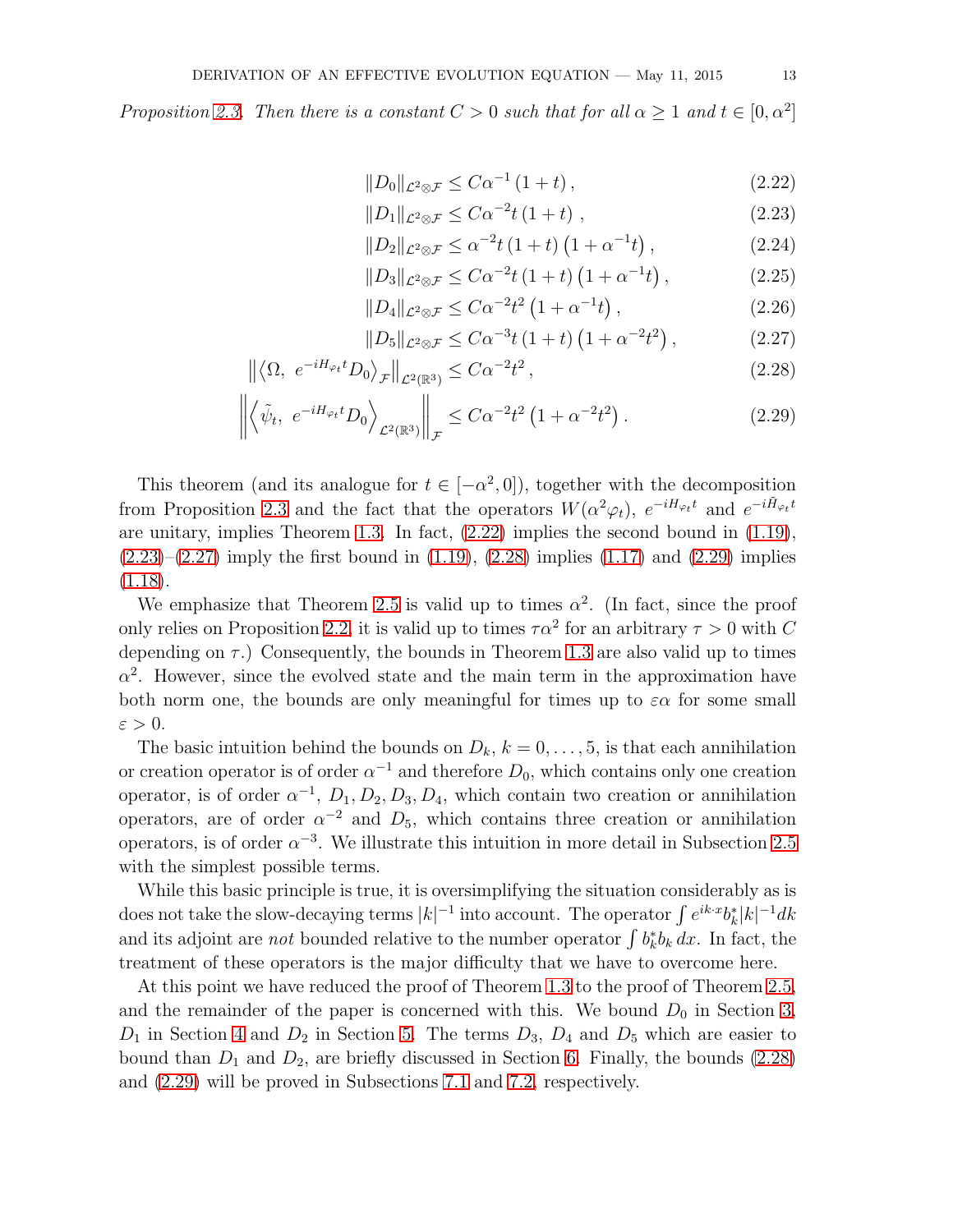2.4. A further decomposition. Using the fact that  $P_{\tilde{\psi}_t}^{\perp} = 1 - |\tilde{\psi}_t\rangle\langle\tilde{\psi}_t|$  (see the proof of Lemma [2.4\)](#page-10-0), we decompose

$$
F_{t,s} = F_{t,s}^{(1)} - F_{t,s}^{(2)}\,,
$$

where

$$
F_{t,s}^{(1)} := \int_{\mathbb{R}^3} \left( e^{ik \cdot x} W^*(\alpha^2 \varphi_t) W(\alpha^2 \varphi_s) b_k^* \tilde{\psi}_s \otimes \Omega \right) \frac{dk}{|k|}
$$

and, with the notation  $\sigma_{\psi}$  from  $(2.2)$ ,

$$
F_{t,s}^{(2)} := \tilde{\psi}_s \otimes W^*(\alpha^2 \varphi_t) W(\alpha^2 \varphi_s) b^*(\sigma_{\tilde{\psi}_s}) \Omega.
$$

Correspondingly, we define

$$
D_k = D_{k1} - D_{k2} \qquad \text{for } k = 0, 1, 2, 3, 4, 5 \, .
$$

In general, the terms  $D_{k2}$  are easier to deal with than the terms  $D_{k1}$ . The reason for this is that  $e^{ik\cdot x} |k|^{-1} \notin L^2(\mathbb{R}^3)$ , whereas  $\sigma_{\tilde{\psi}_t} \in L^2(\mathbb{R}^3)$  by Lemma [2.1,](#page-7-0) so the operator  $\int e^{ik \cdot x} b_k^* |k|^{-1} dk$  in  $F_{t,s}^{(1)}$  is harder to control than the operator  $b^*(\sigma_{\tilde{\psi}_s})$  in  $F_{t,s}^{(2)}$ .

For  $k = 1, ..., 5$  both operators  $D_{k1}$  and  $D_{k2}$  involve an operator  $b_k^*$ ,  $b_k$  or  $b_k^*b_k$  to the left of  $F_{t,s}^{(1)}$  or  $F_{t,s}^{(2)}$ , which in turn involves an operator  $W^*(\alpha^2\varphi_t)W(\alpha^2\varphi_s)$ . We now decompose

<span id="page-13-1"></span><span id="page-13-0"></span>
$$
D_{kj} = D_{kj1} + D_{kj2}
$$
 for  $k = 1, 2, 3, 4, 5$  and  $j = 1, 2$ ,

where  $D_{kj1}$  denotes the expression with  $b_k$ ,  $b_k^*$  or  $b_k^* b_k$  commuted through the operator  $W^*(\alpha^2\varphi_t)W(\alpha^2\varphi_s)$  and  $D_{kj2}$  denotes the expression coming from the commutator. To be explicit, we display some exemplary cases,

$$
D_{111} = \int_0^t \int_0^{t-s} \int_{\mathbb{R}^3} \int_{\mathbb{R}^3} e^{i\tilde{H}_{\varphi_t}(s+s_1)} e^{ik \cdot x} e^{-iH_{\varphi_t}s_1} e^{ik' \cdot x} W^*(\alpha^2 \varphi_t) W(\alpha^2 \varphi_s) b_k^* b_{k'}^* \times \tilde{\psi}_s \otimes \Omega \frac{dk'}{|k'|} \frac{dk}{|k|} ds_1 ds,
$$
\n(2.30)

$$
D_{121} = \int_0^t \int_0^{t-s} \int_{\mathbb{R}^3} e^{i\tilde{H}_{\varphi_t}(s+s_1)} e^{ik \cdot x} e^{-iH_{\varphi_t}s_1} W^*(\alpha^2 \varphi_t) W(\alpha^2 \varphi_s) b_k^* b^*(\sigma_{\tilde{\psi}_s})
$$
  
 
$$
\times \tilde{\psi}_s \otimes \Omega \frac{dk}{|k|} ds_1 ds,
$$
 (2.31)

$$
D_{211} = \int_0^t \int_0^{t-s} \int_{\mathbb{R}^3} \int_{\mathbb{R}^3} e^{i\tilde{H}_{\varphi_t}(s+s_1)} e^{ik \cdot x} e^{-iH_{\varphi_t}s_1} e^{ik' \cdot x} W^*(\alpha^2 \varphi_t) W(\alpha^2 \varphi_s) b_k b_{k'}^* \times \tilde{\psi}_s \otimes \Omega \frac{dk'}{|k'|} \frac{dk}{|k|} ds_1 ds,
$$
\n(2.32)

<span id="page-13-3"></span><span id="page-13-2"></span>
$$
D_{221} = \int_0^t \int_0^{t-s} \int_{\mathbb{R}^3} e^{i\tilde{H}_{\varphi_t}(s+s_1)} e^{ik \cdot x} e^{-iH_{\varphi_t}s_1} W^*(\alpha^2 \varphi_t) W(\alpha^2 \varphi_s) b_k b^*(\sigma_{\tilde{\psi}_s})
$$
  
 
$$
\times \tilde{\psi}_s \otimes \Omega \frac{dk}{|k|} ds_1 ds.
$$
 (2.33)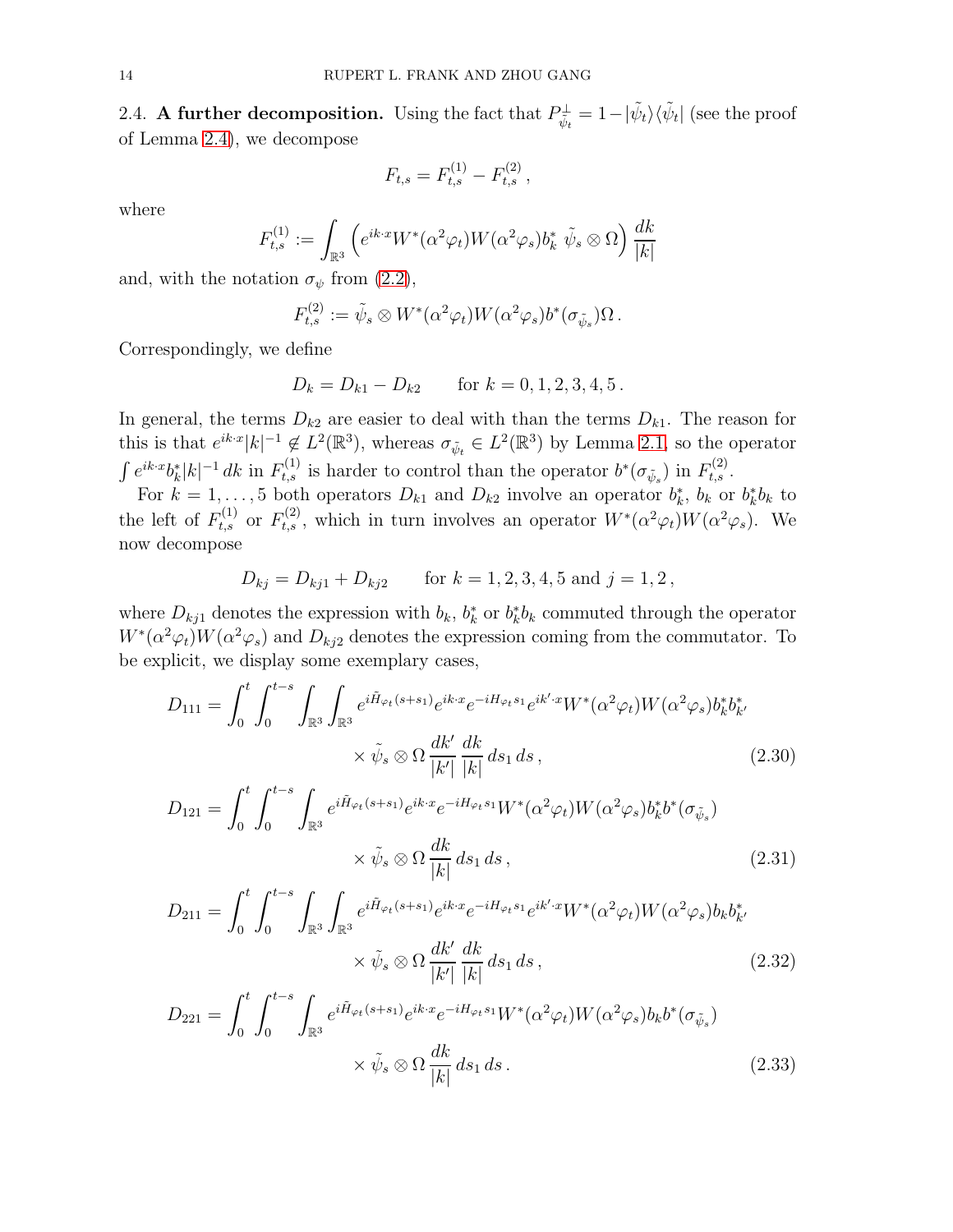The commutator terms can be computed with the help of Corollary [A.2.](#page-36-1) Recalling the definition of the function  $g_{s,t}$  in [\(2.5\)](#page-8-4), we have for instance

$$
D_{112} = -\int_0^t \int_0^{t-s} \int_{\mathbb{R}^3} e^{i\tilde{H}_{\varphi_t}(s+s_1)} g_{s,t} W^*(\alpha^2 \varphi_t) W(\alpha^2 \varphi_s) e^{-iH_{\varphi_t} s_1} e^{ik \cdot x} b_k^* \tilde{\psi}_s \otimes \Omega \frac{dk}{|k|} ds_1 ds,
$$
\n(2.34)

<span id="page-14-2"></span>
$$
D_{122} = -\int_0^t \int_0^{t-s} e^{i\tilde{H}_{\varphi_t}(s+s_1)} g_{s,t} W^*(\alpha^2 \varphi_t) W(\alpha^2 \varphi_s) e^{-iH_{\varphi_t}s_1} b^*(\sigma_{\tilde{\psi}_s}) \tilde{\psi}_s \otimes \Omega \, ds_1 \, ds \,, \tag{2.35}
$$

$$
D_{212} = \int_0^t \int_0^{t-s} \int_{\mathbb{R}^3} e^{i\tilde{H}_{\varphi_t}(s+s_1)} \overline{g_{s,t}} W^*(\alpha^2 \varphi_t) W(\alpha^2 \varphi_s) e^{-iH_{\varphi_t}s_1} e^{ik \cdot x} b_k^* \tilde{\psi}_s \otimes \Omega \frac{dk}{|k|} ds_1 ds,
$$
\n(2.36)

$$
D_{222} = \int_0^t \int_0^{t-s} e^{i\tilde{H}_{\varphi_t}(s+s_1)} \overline{g_{s,t}} W^*(\alpha^2 \varphi_t) W(\alpha^2 \varphi_s) e^{-iH_{\varphi_t}s_1} b^*(\sigma_{\tilde{\psi}_s}) \tilde{\psi}_s \otimes \Omega \, ds_1 \, ds. \tag{2.37}
$$

<span id="page-14-0"></span>2.5. Some warm-up bounds. In order to prepare for the rather technical sections that follow, we will first focus on the terms that do not include a term of the form  $|k|^{-1}$ , that is, on the terms  $D_{02}$ ,  $D_{32}$ ,  $D_{42}$  and  $D_{52}$ . We hope that this explains the underlying mechanism of our proof and the intuition that each annihilation or creation operator is of size  $\alpha^{-1}$ .

**Bound on**  $D_{02}$ . We recall that

<span id="page-14-3"></span>
$$
D_{02} = \int_0^t \left( e^{iH_{\varphi_t} s} \tilde{\psi}_s \right) \otimes \left( W^*(\alpha^2 \varphi_t) W(\alpha^2 \varphi_s) b^*(\sigma_{\tilde{\psi}_s}) \Omega \right) ds
$$

and, therefore, by Lemma [2.1,](#page-7-0)

<span id="page-14-1"></span>
$$
||D_{02}||_{\mathcal{L}^2 \otimes \mathcal{F}} \le \int_0^t ||\tilde{\psi}_s||_2 ||b^*(\sigma_{\tilde{\psi}_s})\Omega||_{\mathcal{F}} ds = \alpha^{-1} \int_0^t ||\sigma_{\tilde{\psi}_s}||_2 ds \lesssim \alpha^{-1}t. \tag{2.38}
$$

**Bound on**  $D_{32}$ . We have

$$
D_{321} = \int_0^t \int_0^{t-s} e^{i\tilde{H}_{\varphi_t}(s+s_1)} \left( e^{-iH_{\varphi_t}s_1} \tilde{\psi}_s \right) \otimes \left( W^*(\alpha^2 \varphi_t) W(\alpha^2 \varphi_s) b^*(\varphi_t) b^*(\sigma_{\tilde{\psi}_s}) \Omega \right) ds_1 ds
$$

and, according to Corollary [A.2,](#page-36-1)

$$
D_{322} = -\int_0^t \int_0^{t-s} e^{i\tilde{H}_{\varphi_t}(s+s_1)} \left( e^{-iH_{\varphi_t}s_1} \tilde{\psi}_s \right)
$$
  

$$
\otimes \left( (\varphi_t - \varphi_s, \varphi_t) W^*(\alpha^2 \varphi_t) W(\alpha^2 \varphi_s) b^*(\sigma_{\tilde{\psi}_s}) \Omega \right) ds_1 ds.
$$

By the bounds from Lemma [2.1](#page-7-0) we have

$$
\left\| b^*(\varphi_t) b^*(\sigma_{\tilde{\psi}_s}) \Omega \right\|_{\mathcal{F}} = \alpha^{-2} \left( \|\varphi_t\|_2^2 \|\sigma_{\tilde{\psi}_s}\|_2^2 + |(\varphi_t, \sigma_{\tilde{\psi}_s})|^2 \right)^{1/2} \lesssim \alpha^{-2},
$$

and therefore, using also the conservation of the  $\mathcal{L}^2$ -norm of  $\tilde{\psi}_s$ ,

$$
||D_{321}||_{\mathcal{L}^2 \otimes \mathcal{F}} \lesssim \alpha^{-2} t^2.
$$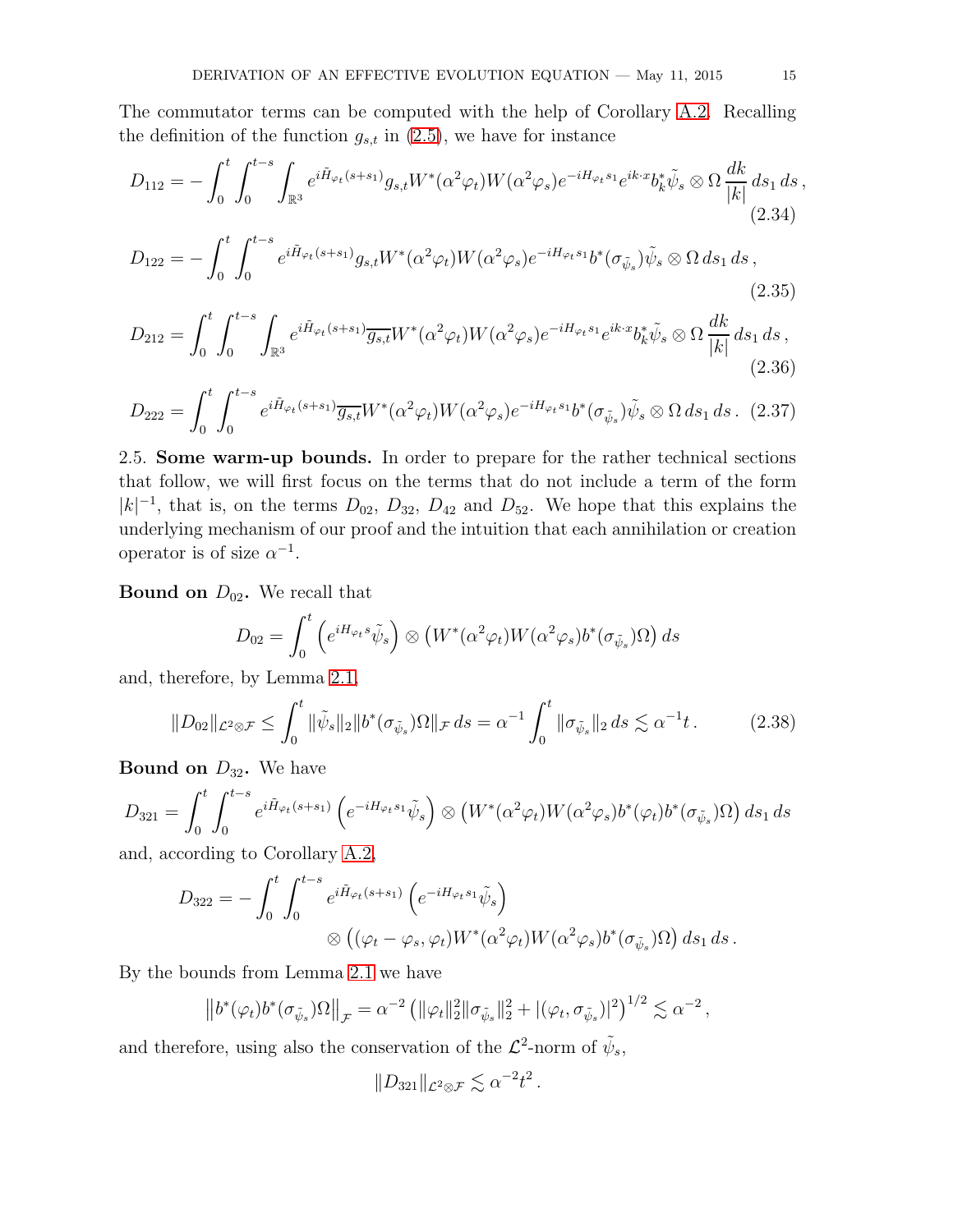On the other hand, the bounds from Lemma [2.1](#page-7-0) imply

$$
\left\|b^*(\sigma_{\tilde{\psi}_s})\Omega\right\|_{\mathcal{F}} = \alpha^{-1}\|\sigma_{\tilde{\psi}_s}\|_2 \lesssim \alpha^{-1} \qquad |(\varphi_t - \varphi_s, \varphi_t)| \lesssim \alpha^{-2}|t - s|,
$$

and therefore, using again the conservation of the  $\mathcal{L}^2$ -norm of  $\tilde{\psi}_s$ ,

$$
||D_{322}||_{\mathcal{L}^2 \otimes \mathcal{F}} \lesssim \alpha^{-3} t^3.
$$

Thus, we have shown that

<span id="page-15-1"></span>
$$
||D_{32}||_{\mathcal{L}^2 \otimes \mathcal{F}} \lesssim \alpha^{-2} t^2 \left(1 + \alpha^{-1} t\right). \tag{2.39}
$$

**Bound on**  $D_{42}$ . We have

$$
D_{421} = \int_0^t \int_0^{t-s} e^{i\tilde{H}_{\varphi_t}(s+s_1)} \left( e^{-iH_{\varphi_t}s_1} \tilde{\psi}_s \right) \otimes \left( W^*(\alpha^2 \varphi_t) W(\alpha^2 \varphi_s) b(\varphi_t) b^*(\sigma_{\tilde{\psi}_s}) \Omega \right) ds_1 ds
$$

and, according to Corollary [A.2,](#page-36-1)

$$
D_{422} = \int_0^t \int_0^{t-s} e^{i\tilde{H}_{\varphi_t}(s+s_1)} \left( e^{-iH_{\varphi_t}s_1} \tilde{\psi}_s \right)
$$
  

$$
\otimes \left( (\varphi_t, \varphi_t - \varphi_s) W^*(\alpha^2 \varphi_t) W(\alpha^2 \varphi_s) b^*(\sigma_{\tilde{\psi}_s}) \Omega \right) ds_1 ds.
$$

We commute once again and obtain

$$
D_{421} = \int_0^t \int_0^{t-s} e^{i\tilde{H}_{\varphi_t}(s+s_1)} \left( e^{-iH_{\varphi_t}s_1} \tilde{\psi}_s \right) \otimes \left( \alpha^{-2} (\varphi_t, \sigma_{\tilde{\psi}_s}) W^*(\alpha^2 \varphi_t) W(\alpha^2 \varphi_s) \Omega \right) ds_1 ds.
$$

According to Lemma [2.1](#page-7-0) we have  $|(\varphi_t, \sigma_{\tilde{\psi}_s})| \lesssim 1$ . This and computations similarly to those in the bound of  $D_{32}$  yield

$$
||D_{421}||_{\mathcal{L}^2 \otimes \mathcal{F}} \lesssim \alpha^{-2} t^2, \qquad ||D_{422}||_{\mathcal{L}^2 \otimes \mathcal{F}} \lesssim \alpha^{-3} t^3.
$$

Thus, we have shown that

<span id="page-15-2"></span>
$$
||D_{42}||_{\mathcal{L}^2 \otimes \mathcal{F}} \lesssim \alpha^{-2} t^2 \left(1 + \alpha^{-1} t\right). \tag{2.40}
$$

**Bound on**  $D_{52}$ . To simplify the notation, let us introduce

<span id="page-15-0"></span>
$$
\mathcal{N} := \int_{\mathbb{R}^3} b_k^* b_k \, dk \,. \tag{2.41}
$$

We have

$$
D_{521} = \int_0^t \int_0^{t-s} e^{i\tilde{H}_{\varphi_t}(s+s_1)} \left( e^{-iH_{\varphi_t}s_1} \tilde{\psi}_s \right) \otimes \left( W^*(\alpha^2 \varphi_t) W(\alpha^2 \varphi_s) \mathcal{N} b^*(\sigma_{\tilde{\psi}_s}) \Omega \right) ds_1 ds.
$$

Moreover, by Corollary [A.2,](#page-36-1)

$$
\begin{aligned} \left[\mathcal{N}, \ W^*(\alpha^2 \varphi_t) W(\alpha^2 \varphi_s)\right] &= -\ W^*(\alpha^2 \varphi_t) W(\alpha^2 \varphi_s) \left(b(\varphi_t) - b(\varphi_s)\right) \\ &+ W^*(\alpha^2 \varphi_t) W(\alpha^2 \varphi_s) \left(b^*(\varphi_t) - b^*(\varphi_s)\right) \\ &- W^*(\alpha^2 \varphi_t) W(\alpha^2 \varphi_s) \|\varphi_t - \varphi_2\|_2^2 \,, \end{aligned}
$$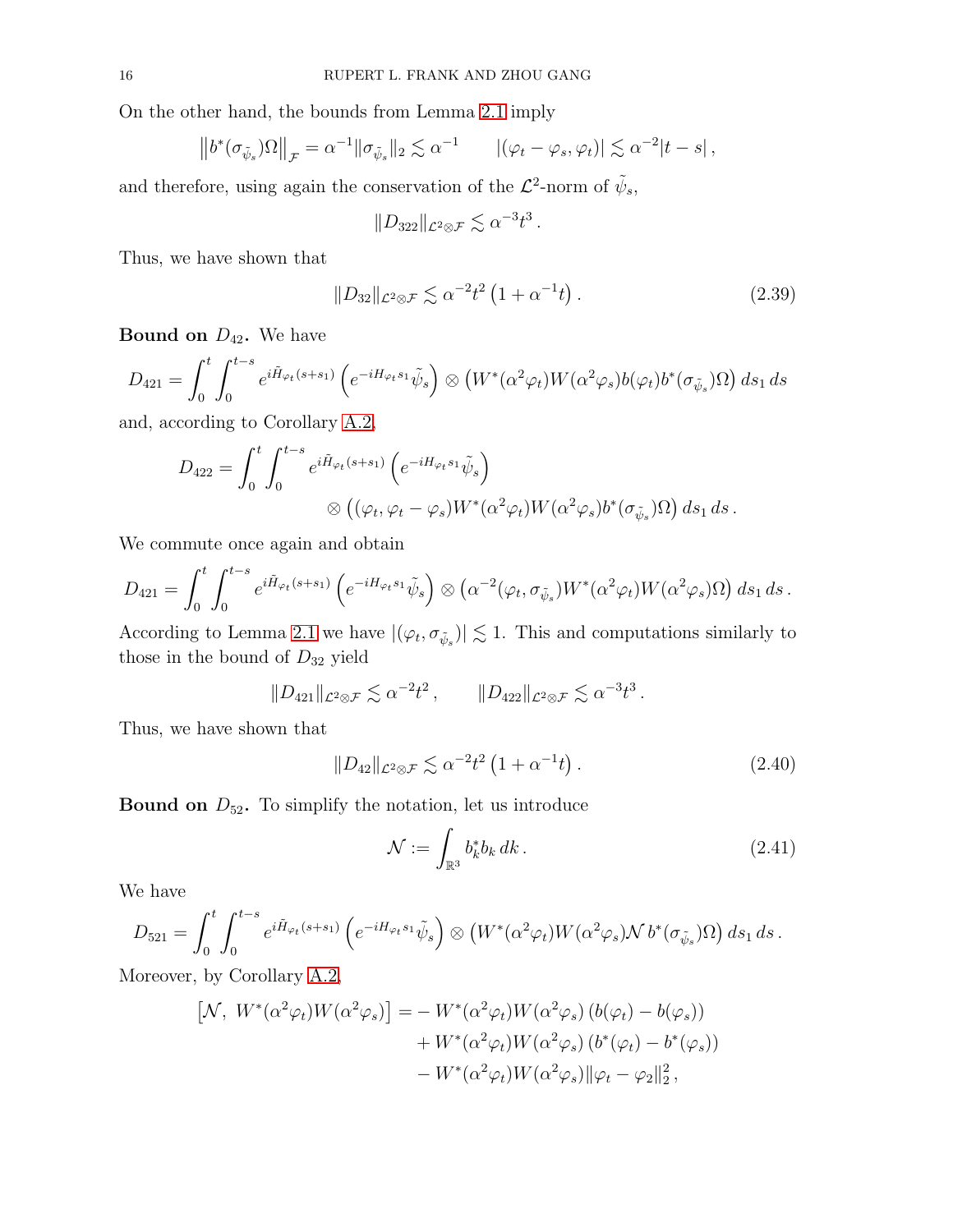so

$$
D_{522} = \int_0^t \int_0^{t-s} e^{i\tilde{H}_{\varphi_t}(s+s_1)} \left( e^{-iH_{\varphi_t}s_1} \tilde{\psi}_s \right) \otimes \left( W^*(\alpha^2 \varphi_t) W(\alpha^2 \varphi_s) \times \left( -b(\varphi_t - \varphi_s) + b^*(\varphi_t - \varphi_s) - ||\varphi_t - \varphi_2||_2^2 \right) b^*(\sigma_{\tilde{\psi}_s}) \Omega \right) ds_1 ds.
$$

We use  $\mathcal{N} b^*(\sigma_{\tilde{\psi}_s}) = b^*(\sigma_{\tilde{\psi}_s})\mathcal{N} + \alpha^{-2}b^*(\sigma_{\tilde{\psi}_s})$  and obtain

$$
D_{521} = \alpha^{-2} \int_0^t \int_0^{t-s} e^{i\tilde{H}_{\varphi_t}(s+s_1)} \left( e^{-iH_{\varphi_t}s_1} \tilde{\psi}_s \right) \otimes \left( W^*(\alpha^2 \varphi_t) W(\alpha^2 \varphi_s) b^*(\sigma_{\tilde{\psi}_s}) \Omega \right) ds_1 ds.
$$
  
Thus,  $\alpha$  is a higher order to be

Therefore, similarly as before,

 $||D_{521}||_{\mathcal{L}^2\otimes\mathcal{F}} \lesssim \alpha^{-3}t^2$ .

For  $D_{522}$  we commute again to get

$$
D_{522} = \int_0^t \int_0^{t-s} e^{i\tilde{H}_{\varphi_t}(s+s_1)} \left( e^{-iH_{\varphi_t}s_1} \tilde{\psi}_s \right) \otimes \left( W^*(\alpha^2 \varphi_t) W(\alpha^2 \varphi_s) \right) \times \left( -\alpha^{-2} (\varphi_t - \varphi_s, \sigma_{\tilde{\psi}_s}) \Omega + b^*(\varphi_t - \varphi_s) b^*(\sigma_{\tilde{\psi}_s}) \Omega - ||\varphi_t - \varphi_2||_2^2 b^*(\sigma_{\tilde{\psi}_s}) \Omega \right) ds_1 ds.
$$

For the second term on the right side we compute

$$
\left\|b^*(\varphi_t-\varphi_s)b^*(\sigma_{\tilde{\psi}_s})\Omega\right\|_{\mathcal{F}}=\alpha^{-2}\left(\|\varphi_t-\varphi_s\|_2^2\|\sigma_{\tilde{\psi}_s}\|_2^2+\left|(\varphi_t-\varphi_s,\sigma_{\tilde{\psi}_s})\right|^2\right)^{1/2}.
$$

Using the bounds from Lemma [2.1](#page-7-0) for  $\|\varphi_t - \varphi_s\|_2$  we obtain that

$$
||D_{522}||_{\mathcal{L}^2\otimes\mathcal{F}} \lesssim \alpha^{-4}t^3\left(1+\alpha^{-1}t\right).
$$

<span id="page-16-0"></span>Thus, we have shown that

<span id="page-16-2"></span>
$$
||D_{52}||_{\mathcal{L}^2 \otimes \mathcal{F}} \lesssim \alpha^{-3} t^2 \left(1 + \alpha^{-2} t^2\right). \tag{2.42}
$$

## 3. BOUND ON  $D_0$

We have already controlled  $D_{02}$  in [\(2.38\)](#page-14-1), so it remains to consider  $D_{01}$ .

**Bound on**  $D_{01}$ . We recall that

$$
D_{01} = \int_0^t e^{iH_{\varphi_t} s} \int_{\mathbb{R}^3} \left( e^{ik \cdot x} W^*(\alpha^2 \varphi_t) W(\alpha^2 \varphi_s) b_k^* \tilde{\psi}_s \otimes \Omega \right) \frac{dk}{|k|} ds
$$

The main difficulty here, which we will encounter in various forms throughout this paper, is the unboundedness of the operator  $\int e^{ik \cdot x} b_k^* |k|^{-1} dk$  (for any fixed  $x \in \mathbb{R}^3$ ), since  $e^{ik \cdot x} |k|^{-1} \notin \mathcal{L}^2(\mathbb{R}^3)$ .

To overcome this difficulty we make use of the oscillatory behavior of  $e^{ik \cdot x}$  via the formula

<span id="page-16-1"></span>
$$
e^{ik \cdot x} = \frac{1 - ik \cdot \nabla_x}{1 + |k|^2} e^{ik \cdot x}
$$
 (3.1)

and aim at integrating by parts with respect to  $x$ . However, this integration by parts creates a new difficulty: the resulting operator  $\nabla_x$  is unbounded and has to be controlled.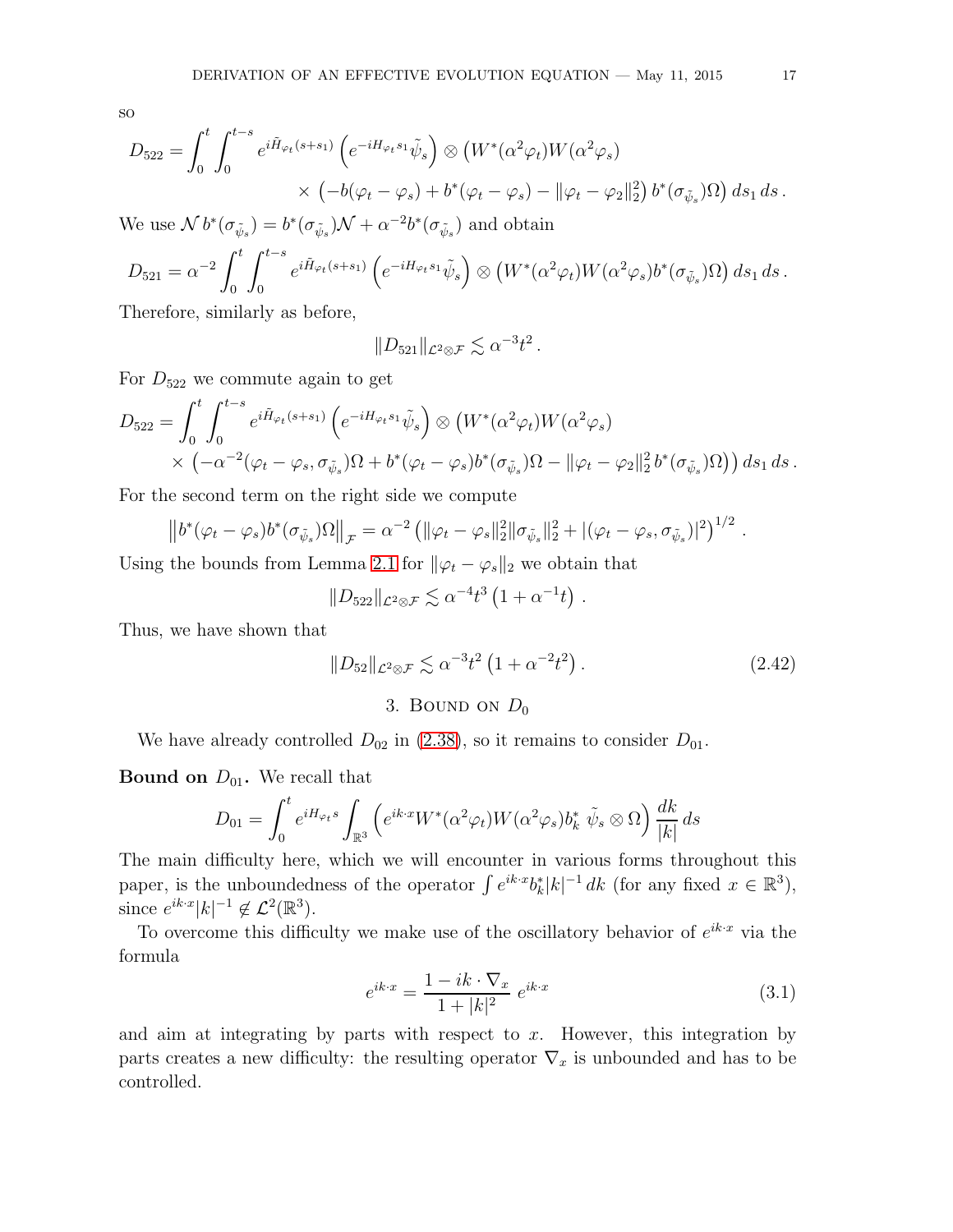To overcome this new difficulty, it will be desirable to have an operator  $(-\Delta+1)^{-1}$ somewhere in the expression of  $D_{01}$  so that we can use it to control  $\nabla_x$ , since obviously  $\nabla_x(-\Delta+1)^{-1}$  is bounded. It is equivalent and technically more convenient to work with  $(H_{\varphi_t} + M)^{-1}$ , where  $M > 0$  is a large constant (independent of  $\alpha$  and t), instead of  $(-\Delta + 1)^{-1}$ . In order to create this term we first integrate by parts in s and make use of the identity

$$
e^{iH_{\varphi_t}s} = -i\left(H_{\varphi_t} + M\right)^{-1}e^{-iMs}\partial_s\left[e^{i\left(H_{\varphi_t} + M\right)s}\right].\tag{3.2}
$$

We obtain, using the fact that  $H_{\varphi_t}$  commutes with  $W(\alpha^2 \varphi_s)$ ,

$$
D_{01} = -ie^{iH_{\varphi_t}t} (H_{\varphi_t} + M)^{-1} \int_{\mathbb{R}^3} e^{ik \cdot x} b_k^* \tilde{\psi}_t \otimes \Omega \frac{dk}{|k|} + iW^* (\alpha^2 \varphi_t) W (\alpha^2 \varphi_0) (H_{\varphi_t} + M)^{-1} \int_{\mathbb{R}^3} e^{ik \cdot x} b_k^* \tilde{\psi}_0 \otimes \Omega \frac{dk}{|k|} + M \int_0^t e^{iH_{\varphi_t}s} W^* (\alpha^2 \varphi_t) W (\alpha^2 \varphi_s) (H_{\varphi_t} + M)^{-1} \int_{\mathbb{R}^3} e^{ik \cdot x} b_k^* \tilde{\psi}_s \otimes \Omega \frac{dk}{|k|} ds + i \int_0^t e^{iH_{\varphi_t}s} W^* (\alpha^2 \varphi_t) W (\alpha^2 \varphi_s) (H_{\varphi_t} + M)^{-1} \int_{\mathbb{R}^3} e^{ik \cdot x} b_k^* \partial_s \tilde{\psi}_s \otimes \Omega \frac{dk}{|k|} ds + i \int_0^t e^{iH_{\varphi_t}s} W^* (\alpha^2 \varphi_t) (\partial_s W (\alpha^2 \varphi_s)) (H_{\varphi_t} + M)^{-1} \int_{\mathbb{R}^3} e^{ik \cdot x} b_k^* \tilde{\psi}_s \otimes \Omega \frac{dk}{|k|} ds = D_{011} + D_{012} + D_{013} + D_{014} + D_{015},
$$

<span id="page-17-0"></span>where the terms  $D_{01k}$  are defined in a natural way. We will prove the following lemma. **Lemma 3.1.** For  $u \in \mathcal{H}^1(\mathbb{R}^3)$  and  $f \in \mathcal{L}^2(\mathbb{R}^3)$ ,

$$
\left\| \left( -\Delta + 1 \right)^{-1/2} \int_{\mathbb{R}^3} e^{ik \cdot x} b_k^* u \otimes \Omega \frac{dk}{|k|} \right\|_{\mathcal{L}^2 \otimes \mathcal{F}} \lesssim \alpha^{-1} \|u\|_{\mathcal{H}^1}
$$

and

$$
\left\| \left( -\Delta + 1 \right)^{-1/2} \int_{\mathbb{R}^3} e^{ik \cdot x} b^*(f) b_k^* u \otimes \Omega \frac{dk}{|k|} \right\|_{\mathcal{L}^2 \otimes \mathcal{F}} \lesssim \alpha^{-2} \|u\|_{\mathcal{H}^1} \|f\|_2.
$$

We defer the proof of this lemma to the end of this section and first show how to use it to control  $D_{01}$ . We know from Corollary [B.2](#page-38-1) and Lemma [2.1](#page-7-0) that we can choose M large enough so that  $(H_{\varphi_t} + M)^{-1/2}(-\Delta + 1)^{1/2}$  is bounded uniformly in  $t \in \mathbb{R}$ . Moreover, by Proposition [2.2,](#page-8-0)  $\tilde{\psi}_t$  and  $\partial_t \tilde{\psi}_t$  belong to  $H^1(\mathbb{R}^3)$  and have uniformly bounded norms for  $t \in [0, \alpha^2]$ ; see also the remark at the beginning of Subsection [2.2](#page-8-5) concerning the bounds on  $\partial_t \tilde{\psi}_t$ . These facts, together with the unitarity of  $e^{iH_{\varphi_t} s}$ ,  $W^*(\alpha^2 \varphi_t)$  and  $W(\alpha^2 \varphi_s)$ , imply that

$$
||D_{011}||_{\mathcal{L}^2 \otimes \mathcal{F}} \lesssim \alpha^{-1} , \qquad ||D_{012}||_{\mathcal{L}^2 \otimes \mathcal{F}} \lesssim \alpha^{-1} ,
$$

and

$$
||D_{013}||_{\mathcal{L}^2 \otimes \mathcal{F}} \lesssim \alpha^{-1}t, \qquad ||D_{014}||_{\mathcal{L}^2 \otimes \mathcal{F}} \lesssim \alpha^{-1}t,
$$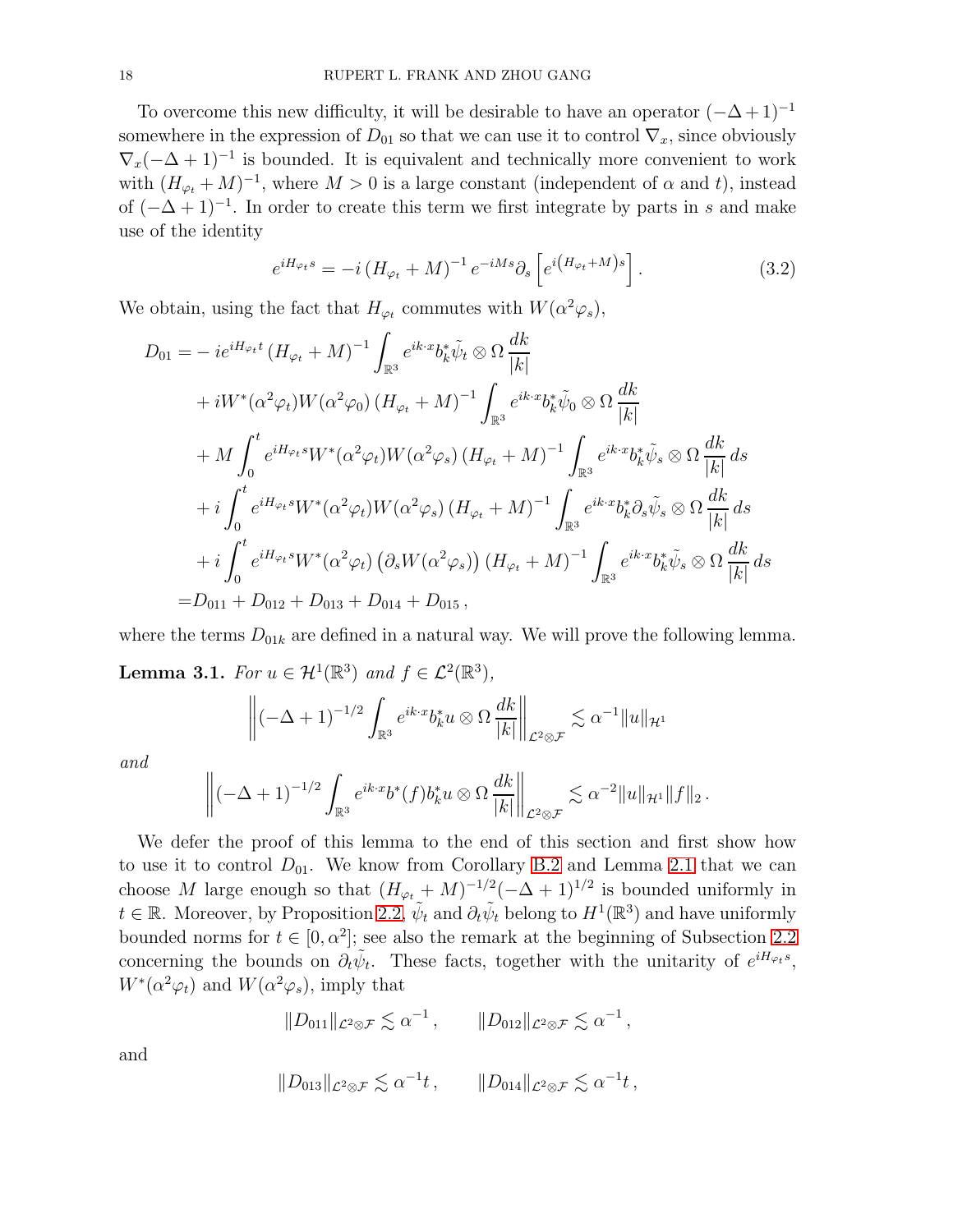In order to deal with the term  $D_{015}$  we make use of  $(A.4)$  and find

$$
D_{015} = -\int_0^t \left( \text{Im}(\varphi_s, \alpha^2 \partial_s \varphi_s) \right) e^{iH_{\varphi_t} s} W^*(\alpha^2 \varphi_t) W(\alpha^2 \varphi_s)
$$
  

$$
\times (H_{\varphi_t} + M)^{-1} \int_{\mathbb{R}^3} e^{ik \cdot x} b_k^* \tilde{\psi}_s \otimes \Omega \frac{dk}{|k|} ds
$$
  

$$
+ i \int_0^t e^{iH_{\varphi_t} s} W^*(\alpha^2 \varphi_t) W(\alpha^2 \varphi_s)
$$
  

$$
\times (H_{\varphi_t} + M)^{-1} \int_{\mathbb{R}^3} e^{ik \cdot x} b^*(\alpha^2 \partial_s \varphi_s) b_k^* \tilde{\psi}_s \otimes \Omega \frac{dk}{|k|} ds
$$
  

$$
- i \int_0^t e^{iH_{\varphi_t} s} W^*(\alpha^2 \varphi_t) W(\alpha^2 \varphi_s)
$$
  

$$
\times (H_{\varphi_t} + M)^{-1} \int_{\mathbb{R}^3} e^{ik \cdot x} b(\alpha^2 \partial_s \varphi_s) b_k^* \tilde{\psi}_s \otimes \Omega \frac{dk}{|k|} ds
$$
  
=  $D_{0151} + D_{0152} + D_{0153}.$ 

From Lemma [2.1](#page-7-0) we know that  $|(\varphi_s, \alpha^2 \partial_s \varphi_s)| \lesssim 1$  and  $\|\alpha^2 \partial_s \varphi_s\| \lesssim 1$ . Thus, the first and the second bound in Lemma [3.1](#page-17-0) imply, respectively,

$$
||D_{0151}||_{\mathcal{L}^2 \otimes \mathcal{F}} \lesssim \alpha^{-1}t, \qquad ||D_{0152}||_{\mathcal{L}^2 \otimes \mathcal{F}} \lesssim \alpha^{-2}t.
$$

For  $D_{0153}$  we use the commutation relations to rewrite it as

$$
D_{0153} = -i \int_0^t e^{iH_{\varphi_t} s} W^*(\alpha^2 \varphi_t) W(\alpha^2 \varphi_s) (H_{\varphi_t} + M)^{-1} g_s \tilde{\psi}_s \otimes \Omega ds
$$

with  $g_s$  from [\(2.6\)](#page-8-6). Therefore, Proposition [2.2](#page-8-0) yields

$$
||D_{0153}||_{\mathcal{L}^2 \otimes \mathcal{F}} \lesssim \alpha^{-2}t.
$$

To summarize, we have shown that

$$
||D_{01}||_{\mathcal{L}^2 \otimes \mathcal{F}} \lesssim \alpha^{-1} (1+t). \tag{3.3}
$$

It remains to give the

*Proof of Lemma [3.1.](#page-17-0)* For any  $\gamma \in \mathcal{L}^2(\mathbb{R}^3) \otimes \mathcal{F}$  and  $(\Phi_k)_{k \in \mathbb{R}^3} \subset \mathcal{F}$  we use [\(3.1\)](#page-16-1) to find

$$
\left\langle \gamma, \; (-\Delta + 1)^{-1/2} \int_{\mathbb{R}^3} e^{ik \cdot x} u \otimes \Phi_k \frac{dk}{|k|} \right\rangle_{\mathcal{L}^2 \otimes \mathcal{F}}
$$
\n
$$
= \left\langle \nabla \left( -\Delta + 1 \right)^{-1/2} \gamma, \int_{\mathbb{R}^3} \frac{ike^{ik \cdot x}}{|k|(1 + |k|^2)} u \otimes \Phi_k \, dk \right\rangle_{\mathcal{L}^2 \otimes \mathcal{F}}
$$
\n
$$
+ \left\langle \left( -\Delta + 1 \right)^{-1/2} \gamma, \int_{\mathbb{R}^3} \frac{ike^{ik \cdot x}}{|k|(1 + |k|^2)} (\nabla u) \otimes \Phi_k \, dk \right\rangle_{\mathcal{L}^2 \otimes \mathcal{F}}
$$
\n
$$
+ \left\langle \left( -\Delta + 1 \right)^{-1/2} \gamma, \int_{\mathbb{R}^3} \frac{e^{ik \cdot x}}{|k|(1 + |k|^2)} u \otimes \Phi_k \, dk \right\rangle_{\mathcal{L}^2 \otimes \mathcal{F}}
$$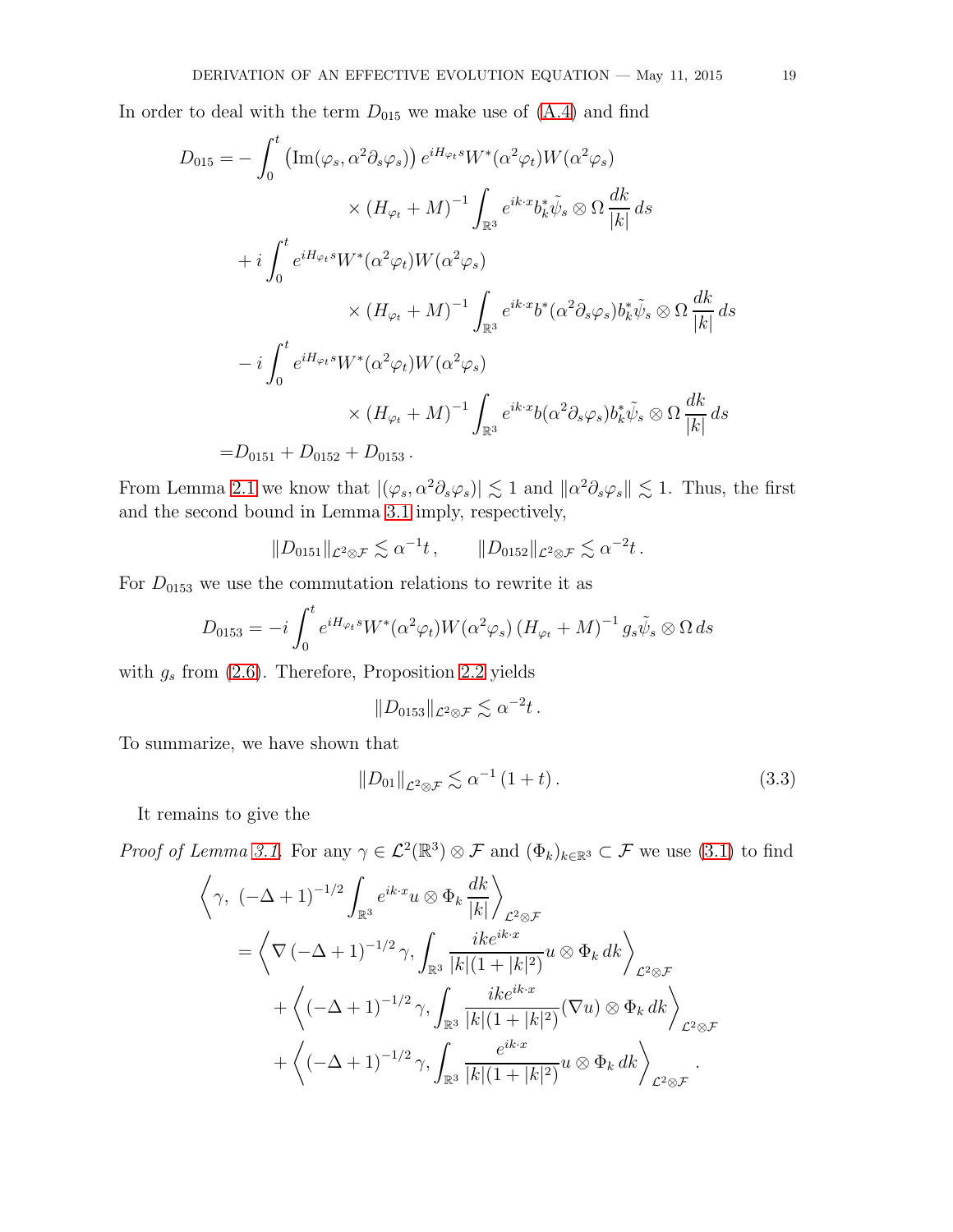Clearly,  $\|\nabla(-\Delta + 1)^{-1/2}\gamma\|_{\mathcal{L}^2\otimes\mathcal{F}} \le \|\gamma\|_{\mathcal{L}^2\otimes\mathcal{F}}$  and  $\|(-\Delta + 1)^{-1/2}\gamma\|_{\mathcal{L}^2\otimes\mathcal{F}} \le \|\gamma\|_{\mathcal{L}^2\otimes\mathcal{F}}$ , so

$$
\left\| (-\Delta + 1)^{-1/2} \int_{\mathbb{R}^3} e^{ik \cdot x} u \otimes \Phi_k \frac{dk}{|k|} \right\|_{\mathcal{L}^2 \otimes \mathcal{F}} \lesssim \|u\|_{\mathcal{H}^1} \sup_{x \in \mathbb{R}^d} \left( \left\| \int_{\mathbb{R}^3} \frac{ike^{ik \cdot x}}{|k|(1+|k|^2)} \Phi_k dk \right\|_{\mathcal{F}} \right. \\ \left. + \left\| \int_{\mathbb{R}^3} \frac{e^{ik \cdot x}}{|k|(1+|k|^2)} \Phi_k dk \right\|_{\mathcal{F}} \right).
$$

If  $\Phi_k = b_k^* \Omega$ , we use the fact that  $\frac{1}{|k|(1+|k|^2)}$ ,  $\frac{k}{|k|(1+1)}$  $\frac{k}{|k|(1+|k|^2)} \in \mathcal{L}^2(\mathbb{R}^3)$  to conclude that, uniformly in  $x \in \mathbb{R}^3$ ,

$$
\left\| \int_{\mathbb{R}^3} \frac{ik e^{ik \cdot x}}{|k|(1+|k|^2)} b_k^* \Omega \, dk \right\|_{\mathcal{F}} \lesssim \alpha^{-1} \,, \qquad \left\| \int_{\mathbb{R}^3} \frac{e^{ik \cdot x}}{|k|(1+|k|^2)} b_k^* \Omega \, dk \right\|_{\mathcal{F}} \lesssim \alpha^{-1} \,.
$$

This proves the first bound in the lemma. If  $\Phi_k = b^*(f) b_k^* \Omega$ , one can similarly show that

$$
\left\| \int_{\mathbb{R}^3} \frac{ik e^{ik \cdot x}}{|k|(1+|k|^2)} b^*(f) b_k^* \Omega \, dk \right\|_{\mathcal{F}} \lesssim \frac{\|f\|_2}{\alpha^2}, \quad \left\| \int_{\mathbb{R}^3} \frac{e^{ik \cdot x}}{|k|(1+|k|^2)} b^*(f) b_k^* \Omega \, dk \right\|_{\mathcal{F}} \lesssim \frac{\|f\|_2}{\alpha^2}.
$$

<span id="page-19-0"></span>This proves the second bound in the lemma.  $\Box$ 

## 4. BOUND ON  $D_1$

**Bound on**  $D_{111}$ . We recall equation [\(2.30\)](#page-13-0) for  $D_{111}$ . In this equation, we commute  $e^{ik\cdot x}$  with  $e^{-iH_{\varphi_t} s}$ . Thus, if we introduce the operator

$$
H_{\varphi}(k) := e^{ik \cdot x} H_{\varphi} e^{-ik \cdot x} = (i \nabla_x + k)^2 + V_{\varphi} + \int_{\mathbb{R}^3} |\varphi(k)|^2 dk, \qquad (4.1)
$$

we obtain

$$
D_{111} = \int_0^t \int_0^{t-s} \int_{\mathbb{R}^3} \int_{\mathbb{R}^3} e^{i\tilde{H}_{\varphi_t}(s+s_1)} e^{-iH_{\varphi_t}(k)s_1} e^{i(k+k')\cdot x} W^*(\alpha^2 \varphi_t) W(\alpha^2 \varphi_s) b_k^* b_{k'}^*
$$

$$
\times \tilde{\psi}_s \otimes \Omega \frac{dk'}{|k'|} \frac{dk}{|k|} ds_1 ds.
$$

Controlling  $D_{111}$  is harder than controlling  $D_{01}$  because there are two slowly decaying terms  $|k|^{-1}$  and  $|k'|^{-1}$ . The beginning of the proof, however, is similar, namely, for a large constant  $M > 0$  to be specified, independent of t and  $\alpha$ , we integrate by parts in s using

$$
e^{i\tilde{H}_{\varphi_t}s} = -i\left(\tilde{H}_{\varphi_t} + M\right)^{-1}e^{-iMs}\left[\partial_s e^{i\left(\tilde{H}_{\varphi_t} + M\right)s}\right].
$$

<span id="page-19-1"></span>
$$
\Box
$$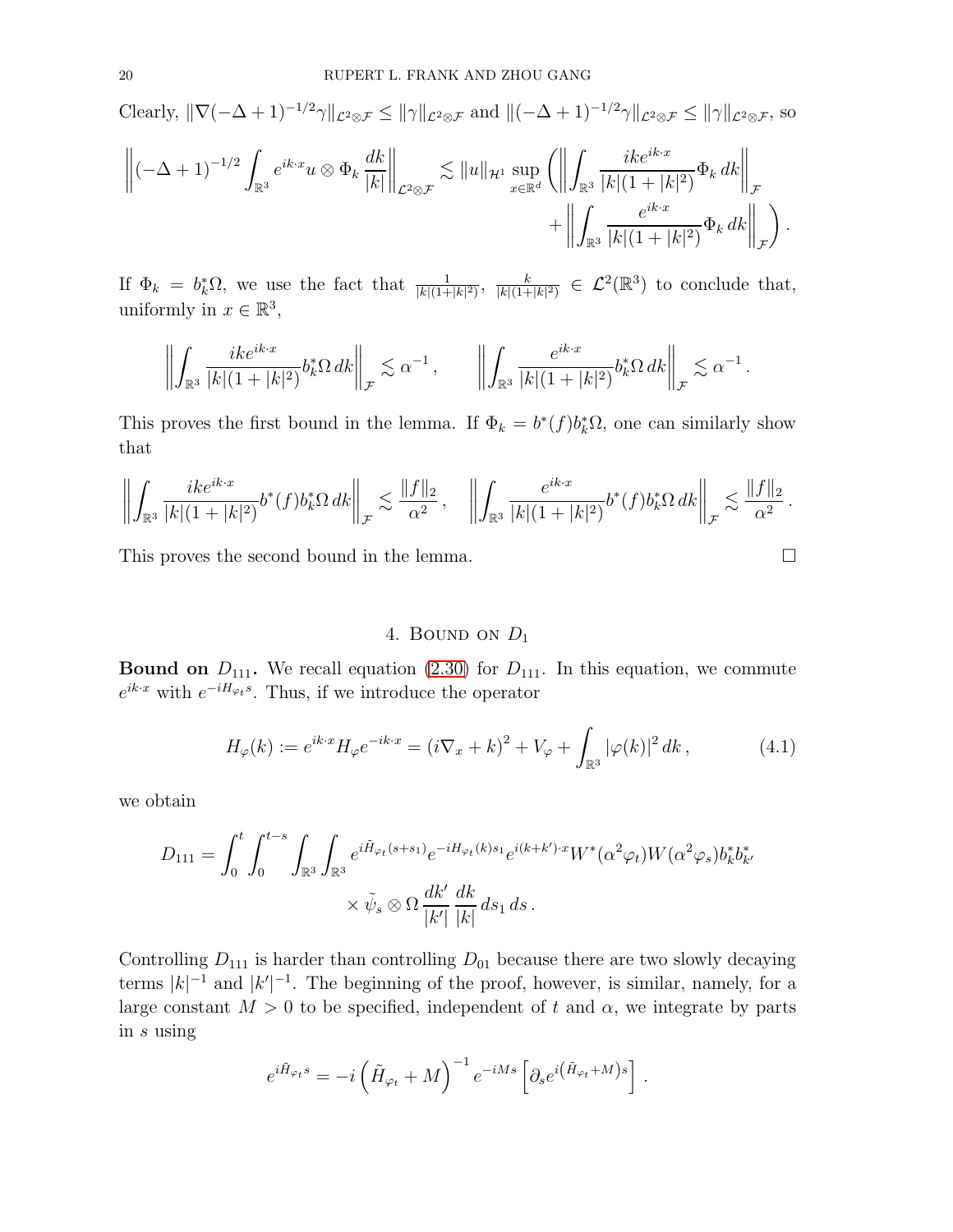In this way we obtain

$$
D_{111} = -i \int_0^t \int_{\mathbb{R}^3} \int_{\mathbb{R}^3} e^{i\tilde{H}_{\varphi_t}t} \left( \tilde{H}_{\varphi_t} + M \right)^{-1} e^{-iH_{\varphi_t}(k)s_1} e^{i(k'+k)x}
$$
  
\n
$$
\times W^*(\alpha^2 \varphi_t) W(\alpha^2 \varphi_{t-s_1}) b^*_b b^*_b \tilde{\psi}_{t-s_1} \otimes \Omega \frac{dk'}{|k'|} \frac{dk}{|k|} ds_1
$$
  
\n
$$
+ i \int_0^t \int_{\mathbb{R}^3} \int_{\mathbb{R}^3} e^{i\tilde{H}_{\varphi_t}s_1} \left( \tilde{H}_{\varphi_t} + M \right)^{-1} e^{-iH_{\varphi_t}(k)s_1} e^{i(k'+k)x}
$$
  
\n
$$
\times W^*(\alpha^2 \varphi_t) W(\alpha^2 \varphi_0) b^*_b b^*_b \tilde{\psi}_0 \otimes \Omega \frac{dk'}{|k'|} \frac{dk}{|k|} ds_1
$$
  
\n
$$
+ M \int_0^t \int_0^{t-s} \int_{\mathbb{R}^3} \int_{\mathbb{R}^3} e^{i\tilde{H}_{\varphi_t}(s+s_1)} \left( \tilde{H}_{\varphi_t} + M \right)^{-1} e^{-iH_{\varphi_t}(k)s_1} e^{i(k'+k)x}
$$
  
\n
$$
\times W^*(\alpha^2 \varphi_t) W(\alpha^2 \varphi_s) b^*_b b^*_b \tilde{\psi}_s \otimes \Omega \frac{dk'}{|k'|} \frac{dk}{|k|} ds_1 ds
$$
  
\n
$$
+ i \int_0^t \int_0^{t-s} \int_{\mathbb{R}^3} \int_{\mathbb{R}^3} e^{i\tilde{H}_{\varphi_t}(s+s_1)} \left( \tilde{H}_{\varphi_t} + M \right)^{-1} e^{-iH_{\varphi_t}(k)s_1} e^{i(k'+k)x}
$$
  
\n
$$
\times W^*(\alpha^2 \varphi_t) W(\alpha^2 \varphi_s) b^*_b b^*_k [\partial_s \tilde{\psi}_s] \otimes \Omega \frac{dk'}{|k'|} \frac{dk}{|k|} ds_1 ds
$$
  
\

We now use [\(2.13\)](#page-8-3), which implies

$$
\left(\tilde{H}_{\varphi_t} + M\right)^{-1} W^*(\alpha^2 \varphi_t) W(\alpha^2 \varphi_s) = W^*(\alpha^2 \varphi_t) \left(\tilde{H}_{\alpha}^F + M\right)^{-1} W(\alpha^2 \varphi_s)
$$
  

$$
= W^*(\alpha^2 \varphi_t) W(\alpha^2 \varphi_s) \left(\tilde{H}_{\varphi_s} + M\right)^{-1},
$$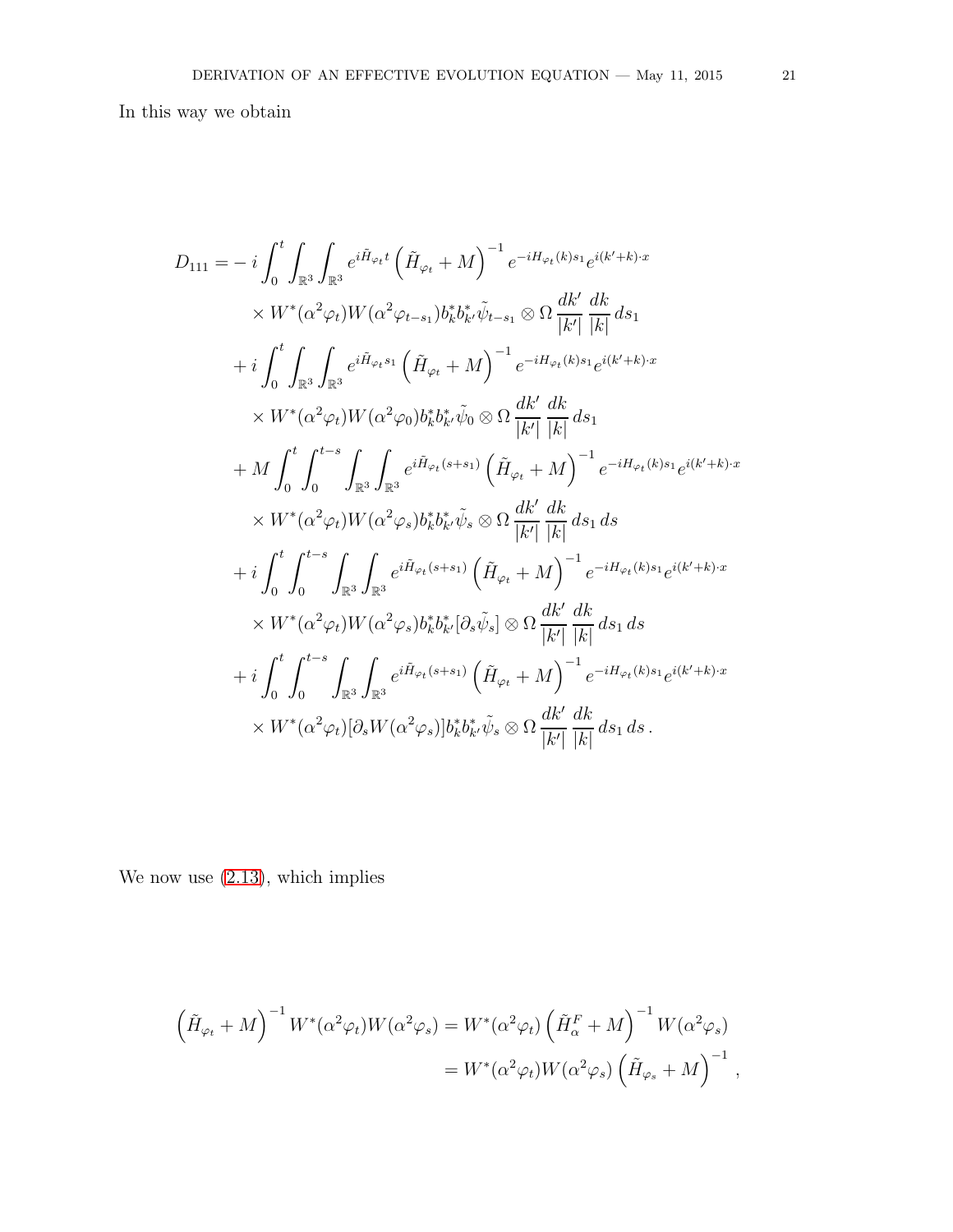in order to commute  $\left(\tilde{H}_{\varphi_t} + M\right)^{-1}$  to the right through  $W^*(\alpha^2 \varphi_t)W(\alpha^2 \varphi_s)$ . Moreover, we use Lemma [A.3](#page-36-2) to compute  $\partial_s W(\alpha^2 \varphi_s)$ . In this way we obtain

$$
D_{111} = -i \int_0^t e^{i\tilde{H}_{\varphi_t}t} W^*(\alpha^2 \varphi_t) W(\alpha^2 \varphi_s) Q_1 ds
$$
  
+  $i \int_0^t e^{i\tilde{H}_{\varphi_t}s_1} W^*(\alpha^2 \varphi_t) W(\alpha^2 \varphi_0) Q_2 ds_1$   
+  $M \int_0^t \int_0^{t-s} e^{i\tilde{H}_{\varphi_t}(s+s_1)} W^*(\alpha^2 \varphi_t) W(\alpha^2 \varphi_s) Q_3 ds_1 ds$   
+  $i \int_0^t \int_0^{t-s} e^{i\tilde{H}_{\varphi_t}(s+s_1)} W^*(\alpha^2 \varphi_t) W(\alpha^2 \varphi_s) Q_4 ds_1 ds$   
+  $i \int_0^t \int_0^{t-s} e^{i\tilde{H}_{\varphi_t}(s+s_1)} W^*(\alpha^2 \varphi_t) W(\alpha^2 \varphi_s) Q_5 ds_1 ds$ 

with

$$
Q_1 := \left(\tilde{H}_{\varphi_s} + M\right)^{-1} \int_{\mathbb{R}^3} \int_{\mathbb{R}^3} e^{-iH_{\varphi_t}(k)(t-s)} e^{i(k'+k)\cdot x} b_k^* b_{k'}^* \tilde{\psi}_s \otimes \Omega \frac{dk'}{|k'|} \frac{dk}{|k|},
$$
  
\n
$$
Q_2 := \left(\tilde{H}_{\varphi_0} + M\right)^{-1} \int_{\mathbb{R}^3} \int_{\mathbb{R}^3} e^{-iH_{\varphi_t}(k)s_1} e^{i(k'+k)\cdot x} b_k^* b_{k'}^* \tilde{\psi}_0 \otimes \Omega \frac{dk'}{|k'|} \frac{dk}{|k|},
$$
  
\n
$$
Q_3 := \left(\tilde{H}_{\varphi_s} + M\right)^{-1} \int_{\mathbb{R}^3} \int_{\mathbb{R}^3} e^{-iH_{\varphi_t}(k)s_1} e^{i(k'+k)\cdot x} b_k^* b_{k'}^* \tilde{\psi}_s \otimes \Omega \frac{dk'}{|k'|} \frac{dk}{|k|},
$$
  
\n
$$
Q_4 := \left(\tilde{H}_{\varphi_s} + M\right)^{-1} \int_{\mathbb{R}^3} \int_{\mathbb{R}^3} e^{-iH_{\varphi_t}(k)s_1} e^{i(k'+k)\cdot x} b_k^* b_{k'}^* [\partial_s \tilde{\psi}_s] \otimes \Omega \frac{dk'}{|k'|} \frac{dk}{|k|},
$$
  
\n
$$
Q_5 := \left(\tilde{H}_{\varphi_s} + M\right)^{-1} \int_{\mathbb{R}^3} \int_{\mathbb{R}^3} e^{-iH_{\varphi_t}(k)s_1} e^{i(k'+k)\cdot x} \left(b^*(\alpha^2 \partial_s \varphi_s) - b(\alpha^2 \partial_s \varphi_s) \right) \frac{dk'}{|k'|} \frac{dk}{|k|}.
$$

(Here, we suppress the dependence on t, s and  $s_1$  in the notation of the  $Q_j$ 's.)

In the remainder of this section we shall show that, uniformly for  $0 \leq s, s_1 \leq t \leq \alpha^2$ ,

<span id="page-21-0"></span>
$$
||Q_j||_{\mathcal{L}^2 \otimes \mathcal{F}} \lesssim \alpha^{-2} \quad \text{if } j = 1, 2, 3, 4, 5 \,. \tag{4.2}
$$

This will imply that

<span id="page-21-1"></span>
$$
||D_{111}||_{\mathcal{L}^2 \otimes \mathcal{F}} \lesssim \alpha^{-2} t(1+t). \tag{4.3}
$$

Since the operator  $(\tilde{H}_{\varphi_s} + M)^{-1}(-\Delta + \mathcal{N} + M)$  is *not* bounded, bounding the  $Q_j$ is rather involved. (Here  $N$  was introduced in  $(2.41)$ .) With the notation

$$
Z_{\varphi} := V_{\varphi} + \int_{\mathbb{R}^3} |\varphi(x)|^2 \, dk + \int_{\mathbb{R}^3} \left( e^{-ik \cdot x} b_k + e^{ik \cdot x} b_k^* \right) \frac{dk}{|k|} + b(\varphi) + b^*(\varphi)
$$

abbreviate [\(2.14\)](#page-9-3) as

$$
\tilde{H}_{\varphi} = -\Delta + \mathcal{N} + Z_{\varphi} \, .
$$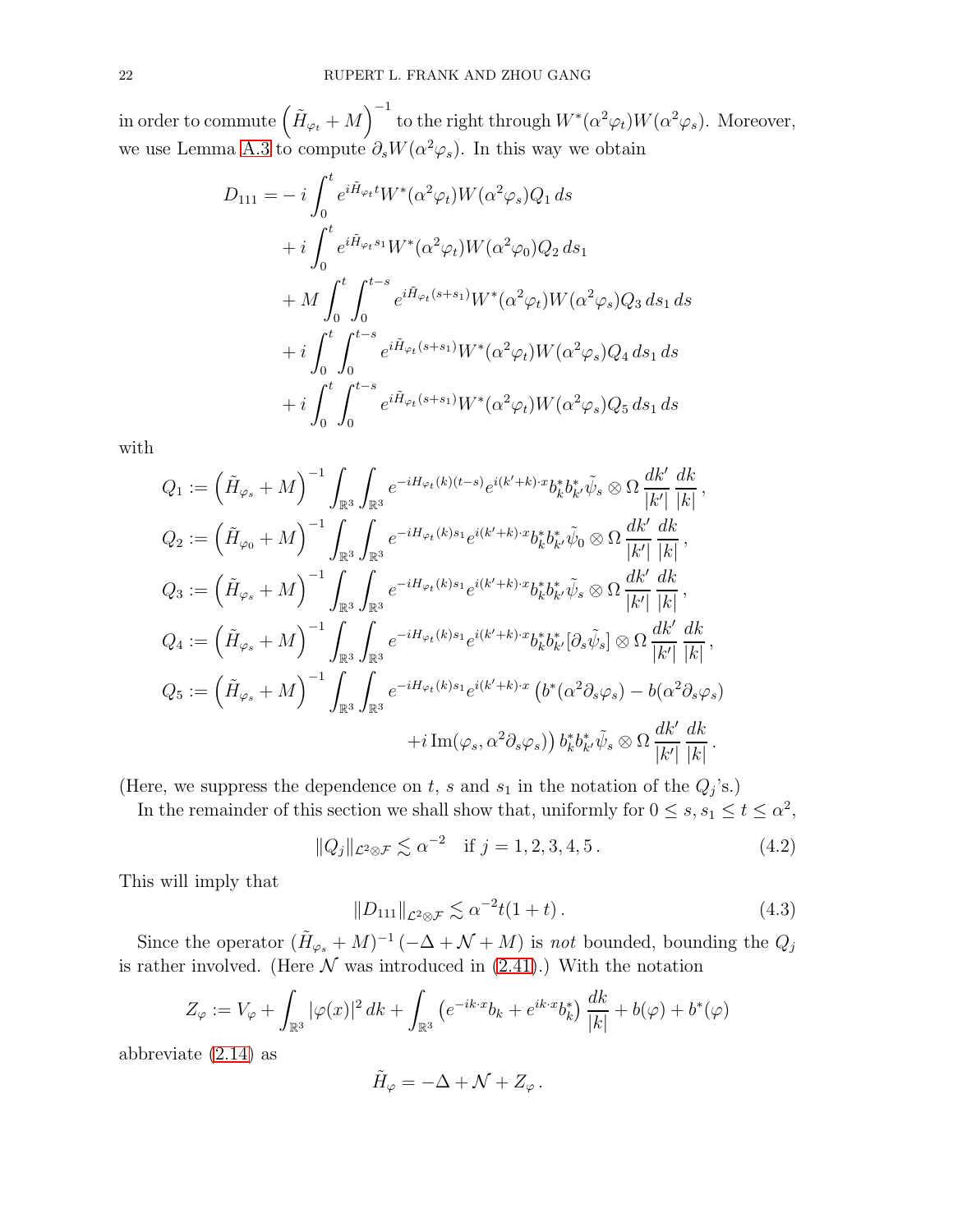Defining

$$
\tilde{Z}_{\varphi} := (-\Delta + \mathcal{N} + M)^{-1/2} Z_{\varphi} (-\Delta + \mathcal{N} + M)^{-1/2}
$$

we have

$$
(H_{\varphi} + M)^{-1} = (-\Delta + \mathcal{N} + M)^{-1/2} \left(1 + \tilde{Z}_{\varphi}\right)^{-1} (-\Delta + \mathcal{N} + M)^{-1/2}
$$
  
=  $(-\Delta + \mathcal{N} + M)^{-1}$   
 $- (-\Delta + \mathcal{N} + M)^{-1/2} \left(1 + \tilde{Z}_{\varphi}\right)^{-1} (-\Delta + \mathcal{N} + M)^{-1/2} Z_{\varphi} (-\Delta + \mathcal{N} + M)^{-1}.$ 

It is not difficult to see that for every  $\varepsilon > 0$  and  $A > 0$  there is an M such that

<span id="page-22-0"></span>
$$
\left\| \tilde{Z}_{\varphi} \right\|_{\mathcal{L}^2 \otimes \mathcal{F} \mapsto \mathcal{L}^2 \otimes F} \leq \varepsilon \tag{4.4}
$$

for all  $\varphi$  with  $\|\varphi\|_{\mathcal{L}^2} \leq A$ ; for details of this argument we refer to [\[7\]](#page-45-3). Thus, using the bound on  $\|\varphi_s\|_{\mathcal{L}^2}$  from Lemma [2.1,](#page-7-0) we can choose M in such a way that

$$
\left\|\tilde{Z}_{\varphi_s}\right\|_{\mathcal{L}^2\otimes\mathcal{F}\mapsto\mathcal{L}^2\otimes F}\leq\frac{1}{2}
$$
 for all  $s>0$ .

Therefore, the operator  $1 + \tilde{Z}_{\varphi_s}$  in the above formula for  $(H_{\varphi_s} + M)^{-1}$  is invertible. We use this formula to decompose

$$
Q_{1} = \left(1 - \left(-\Delta + \mathcal{N} + M\right)^{-1/2} \left(1 + \tilde{Z}_{\varphi_{s}}\right)^{-1} \left(-\Delta + \mathcal{N} + M\right)^{-1/2} \right.\times \left(V_{\varphi_{s}} + \int_{\mathbb{R}^{3}} |\varphi_{s}(x)|^{2} dk + b(\varphi_{s}) + b^{*}(\varphi_{s})\right)\right) Q_{10}\n- \left(-\Delta + \mathcal{N} + M\right)^{-1/2} \left(1 + \tilde{Z}_{\varphi_{s}}\right)^{-1} \left(Q_{11} + Q_{12}\right) \tag{4.5}
$$

with

$$
Q_{10} := (-\Delta + \mathcal{N} + M)^{-1} \int_{\mathbb{R}^3} \int_{\mathbb{R}^3} e^{-iH_{\varphi_t}(k)(t-s)} e^{i(k'+k)\cdot x} b_k^* b_{k'}^* \tilde{\psi}_s \otimes \Omega \frac{dk'}{|k'|} \frac{dk}{|k|}
$$
  
\n
$$
Q_{11} := (-\Delta + \mathcal{N} + M)^{-1/2} \left( \int_{\mathbb{R}^3} e^{-ik''\cdot x} b_{k''} \frac{dk''}{|k''|} \right) (-\Delta + \mathcal{N} + M)^{-1}
$$
  
\n
$$
\times \int_{\mathbb{R}^3} \int_{\mathbb{R}^3} e^{-iH_{\varphi_t}(k)(t-s)} e^{i(k'+k)\cdot x} b_k^* b_{k'}^* \tilde{\psi}_s \otimes \Omega \frac{dk'}{|k'|} \frac{dk}{|k|},
$$
  
\n
$$
Q_{12} := (-\Delta + \mathcal{N} + M)^{-1/2} \left( \int_{\mathbb{R}^3} e^{ik''\cdot x} b_{k''}^* \frac{dk''}{|k''|} \right) (-\Delta + \mathcal{N} + M)^{-1}
$$
  
\n
$$
\times \int_{\mathbb{R}^3} \int_{\mathbb{R}^3} e^{-iH_{\varphi_t}(k)(t-s)} e^{i(k'+k)\cdot x} b_k^* b_{k'}^* \tilde{\psi}_s \otimes \Omega \frac{dk'}{|k'|} \frac{dk}{|k|}.
$$

Using [\(4.4\)](#page-22-0), the fact that  $(-\Delta + \mathcal{N} + M)^{-1/2}(b(\varphi_s) + b^*(\varphi_s))$  is bounded uniformly in s as well as the estimates  $||V_{\varphi_s}||_{\infty} \lesssim 1$  (from [\(C.1\)](#page-38-2) and Proposition [2.2\)](#page-8-0),  $||\varphi_s||_2 \lesssim 1$ . (from Lemma [2.1\)](#page-7-0), we conclude from [\(4.5\)](#page-22-1) that

$$
||Q_1||_{\mathcal{L}^2 \otimes \mathcal{F}} \lesssim ||Q_{10}||_{\mathcal{L}^2 \otimes \mathcal{F}} + ||Q_{11}||_{\mathcal{L}^2 \otimes \mathcal{F}} + ||Q_{12}||_{\mathcal{L}^2 \otimes \mathcal{F}}.
$$

<span id="page-22-1"></span>,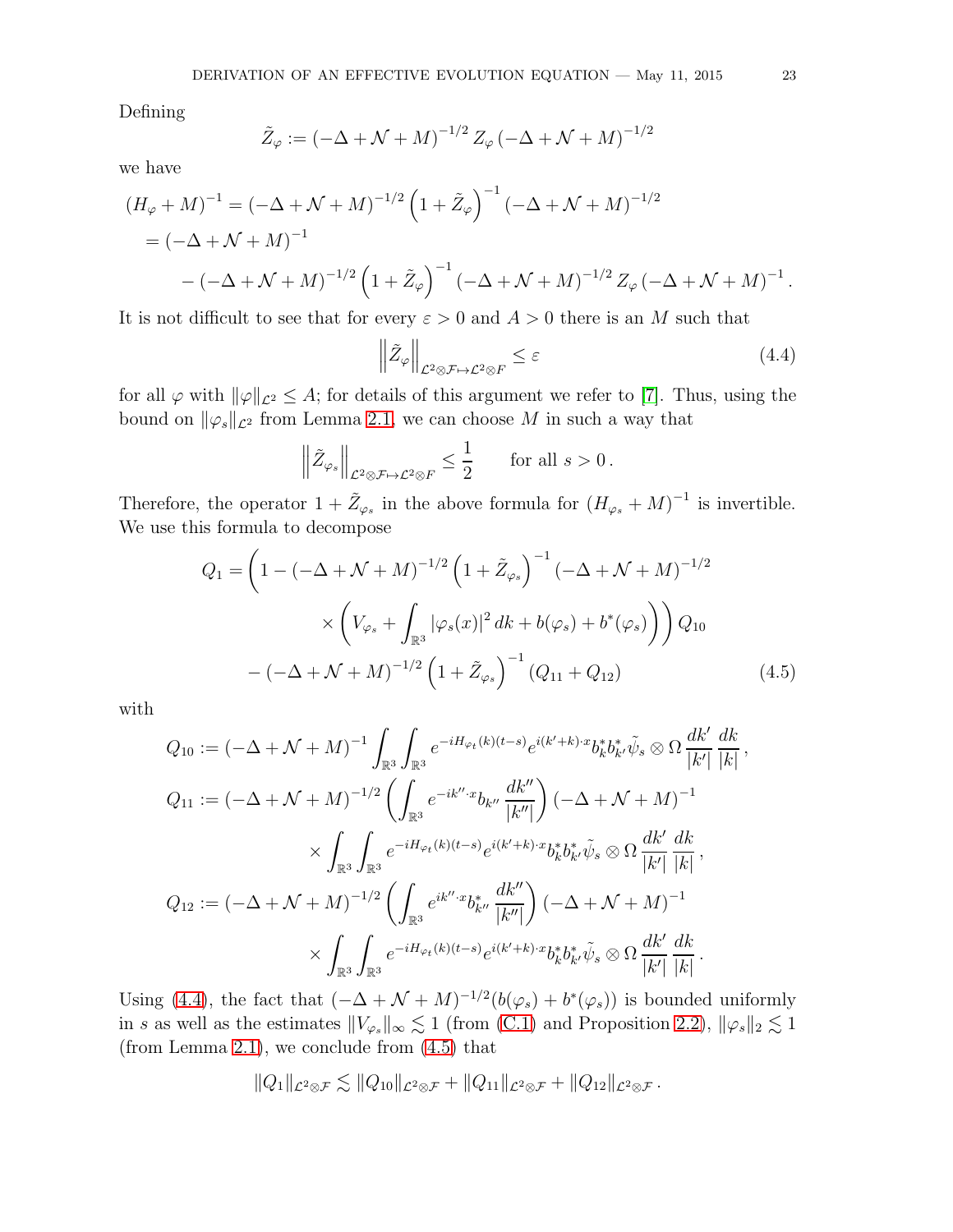We now bound the three terms on the right side separately.

**Bound on**  $Q_{10}$ . In order to control  $Q_{10}$  we prove an analogue of Lemma [3.1](#page-17-0) for the case of two singularities.

<span id="page-23-0"></span>**Lemma 4.1.** For  $u \in \mathcal{H}^2(\mathbb{R}^3)$ ,  $f \in \mathcal{L}^2(\mathbb{R}^3)$  and  $s \in \mathbb{R}$ ,

$$
\left\|(-\Delta+1)^{-1}\int_{\mathbb{R}^3}\int_{\mathbb{R}^3}e^{-iH_{\varphi_t}(k)s}e^{i(k+k')\cdot x}b_k^*b_{k'}^*u\otimes\Omega\frac{dk'\,dk}{|k'|\,|k|}\right\|_{\mathcal{L}^2\otimes\mathcal{F}}\lesssim\alpha^{-2}\|u\|_{\mathcal{H}^2}.
$$

Before proving this lemma we show how to use it to bound  $Q_{10}$ . Note that, since  $Q_{10}$ involves only  $b_k^* b_{k'}^* \Omega$ , the operator  $(-\Delta + \mathcal{N} + M)^{-1}$  in its definition can be replaced by  $(-\Delta + 2\alpha^{-2} + M)^{-1}$ . This observation, together with Lemma [4.1](#page-23-0) and the uniform boundedness of  $\tilde{\psi}_s$  in  $\mathcal{H}^2$  for  $s \in [0, \alpha^2]$  (see Proposition [2.2\)](#page-8-0), proves that

$$
||Q_{10}||_{\mathcal{L}^2 \otimes \mathcal{F}} \lesssim \alpha^{-2}.
$$
\n(4.6)

*Proof of Lemma [4.1.](#page-23-0)* We shall show that for any  $\gamma \in \mathcal{L}^2(\mathbb{R}^3) \otimes \mathcal{F}$ 

$$
\left|\left\langle \gamma, (-\Delta+1)^{-1} \int_{\mathbb{R}^3}\int_{\mathbb{R}^3} e^{-iH_{\varphi_t}(k)s} e^{i(k+k')\cdot x} b_k^* b_{k'}^* u \otimes \Omega \frac{dk'\,dk}{|k'||k|} \right\rangle\right| \lesssim \alpha^{-2} \|\gamma\|_{\mathcal{L}^2 \otimes \mathcal{F}} \|u\|_{\mathcal{H}^2} \,.
$$

We integrate by parts twice in x and use  $(3.1)$  with k replaced by  $k + k'$ . A typical term that is obtained in this way in the inner product on the left side is

$$
\left\langle e^{iH_{\varphi_t}(k)s} \partial_{x_i} \partial_{x_j} \left( -\Delta + 1 \right)^{-1} \gamma, \int_{\mathbb{R}^3} \int_{\mathbb{R}^3} e^{i(k+k') \cdot x} b_k^* b_{k'}^* u \otimes \Omega \frac{(k_i + k'_i)(k_j + k'_j) \, dk' \, dk}{|k| \, |k'| \, (1 + |k + k'|^2)^2} \right\rangle.
$$

Since  $\partial_{x_i}\partial_{x_j}(-\Delta+1)^{-1}$  is bounded and  $e^{iH_{\varphi_t}(k)s}$  is unitary, the vector on the left side of the inner product is bounded in norm by  $\|\gamma\|_{\mathcal{L}^2\otimes\mathcal{F}}$ . We now show that the vector on the right side of the inner product is bounded as well. We compute

$$
\left\| \int_{\mathbb{R}^3} \int_{\mathbb{R}^3} e^{i(k+k') \cdot x} b_k^* b_{k'}^* u \otimes \Omega \frac{(k_i + k'_i)(k_j + k'_j)}{|k| |k'| (1 + |k + k'|^2)^2} dk' dk \right\|_{\mathcal{L}^2 \otimes \mathcal{F}}^2
$$
  
=  $2\alpha^{-4} \|u\|_2^2 \int_{\mathbb{R}^3} \int_{\mathbb{R}^3} \frac{(k_i + k'_i)^2 (k_j + k'_j)^2}{|k|^2 |k'|^2 (1 + |k + k'|^2)^4} dk' dk.$ 

The desired bound now follows from the fact that the double integral on the right side is finite. Other terms that arise in the integration by parts are controlled similarly and we omit the details. This proves the lemma.  $\Box$ 

**Bound on**  $Q_{11}$ . By considering the number of involved field particles we can replace  $\mathcal N$  in the definition of  $Q_{11}$  by numbers and obtain

$$
Q_{11} = \left(-\Delta + \alpha^{-2} + M\right)^{-1/2} \left(\int_{\mathbb{R}^3} e^{-ik'' \cdot x} b_{k''} \frac{dk''}{|k''|}\right) \left(-\Delta + 2\alpha^{-2} + M\right)^{-1} \times \int_{\mathbb{R}^3} \int_{\mathbb{R}^3} e^{-iH_{\varphi_t}(k)(t-s)} e^{i(k'+k)\cdot x} b_k^* b_{k'}^* \tilde{\psi}_s \otimes \Omega \frac{dk'}{|k'|} \frac{dk}{|k|}.
$$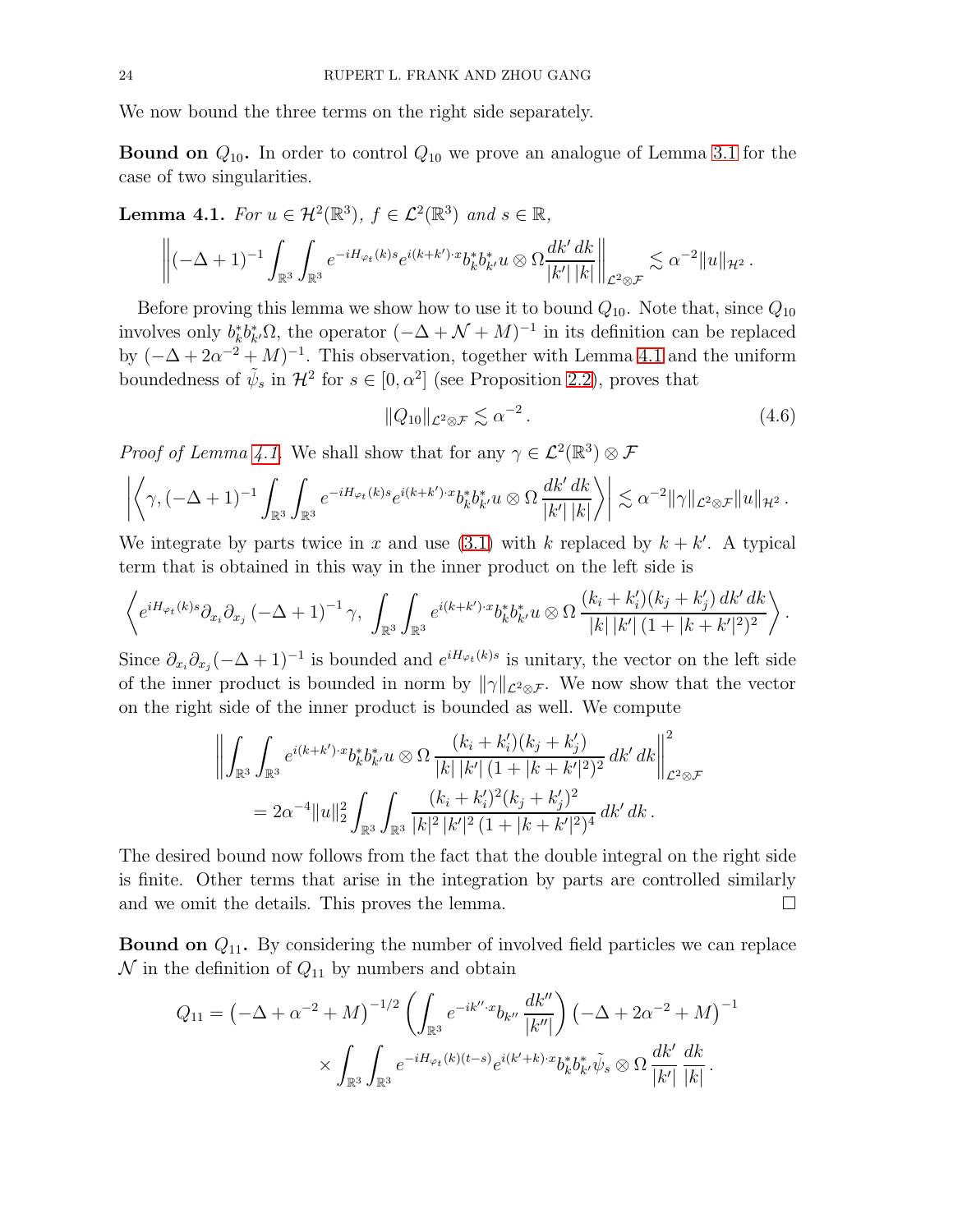Next, by commuting  $b_{k''}$  to the right,

$$
Q_{11} = \alpha^{-2} \left( -\Delta + \alpha^{-2} + M \right)^{-1/2} \int_{\mathbb{R}^3} \left( (i\nabla - k')^2 + 2\alpha^{-2} + M \right)^{-1} \times \int_{\mathbb{R}^3} e^{-ik' \cdot x} e^{-iH_{\varphi_t}(k)(t-s)} e^{i(k'+k) \cdot x} b_k^* \tilde{\psi}_s \otimes \Omega \frac{dk'}{|k'|^2} \frac{dk}{|k|} + \alpha^{-2} \left( -\Delta + \alpha^{-2} + M \right)^{-1/2} \int_{\mathbb{R}^3} \left( (i\nabla - k)^2 + 2\alpha^{-2} + M \right)^{-1} \times \int_{\mathbb{R}^3} e^{-ik \cdot x} e^{-iH_{\varphi_t}(k)(t-s)} e^{i(k'+k) \cdot x} b_{k'}^* \tilde{\psi}_s \otimes \Omega \frac{dk'}{|k'|} \frac{dk}{|k|^2} .
$$

It remains to compute the norm of this expression. Since this is considerably easier than for  $Q_{12}$  we omit the details and only state the final result,

$$
||Q_{11}||_{\mathcal{L}^2 \otimes \mathcal{F}} \lesssim \alpha^{-3} \,. \tag{4.7}
$$

**Bound on**  $Q_{12}$ . In the same way as for  $Q_{11}$ , we can replace N by a number, so that

$$
Q_{12} = \left(-\Delta + 3\alpha^{-2} + M\right)^{-1/2} \int_{\mathbb{R}^3} e^{ik'' \cdot x} b^*_{k''} \left(-\Delta + 2\alpha^{-2} + M\right)^{-1} \times \int_{\mathbb{R}^3} \int_{\mathbb{R}^3} e^{-iH_{\varphi_t}(k)(t-s)} e^{i(k'+k)\cdot x} b^*_{k'} b^*_{k} \tilde{\psi}_s \otimes \Omega \frac{dk'}{|k'|} \frac{dk}{|k|}.
$$

Next, we commute  $e^{ik'' \cdot x}$  and  $e^{i(k'+k)\cdot x}$  to the right and obtain

$$
Q_{12} = \int_{\mathbb{R}^3} \int_{\mathbb{R}^3} b_k^* b_{k'}^* b_{k''}^* e^{i(k+k'+k'')\cdot x} \left( (i\nabla - k - k' - k'')^2 + 3\alpha^{-2} + M \right)^{-1/2} \times \left( (i\nabla - k - k')^2 + 2\alpha^{-2} + M \right)^{-1} e^{-iH_{\varphi_t}(-k')(t-s)} \tilde{\psi}_s \otimes \Omega \frac{dk''}{|k''|} \frac{dk'}{|k'|} \frac{dk}{|k|}.
$$

We now compute the norm of this expression. For the part of the norm over  $\mathcal{F}$ , we use the fact that

$$
\alpha^{6}\langle\Omega,b_{k_{1}}b_{k_{2}}b_{k_{3}}b_{k_{4}}^{*}b_{k_{5}}^{*}\Omega\rangle
$$
\n
$$
= \delta(k_{1} - k_{4})\delta(k_{2} - k_{5})\delta(k_{3} - k_{6}) + \delta(k_{1} - k_{4})\delta(k_{2} - k_{6})\delta(k_{3} - k_{5})
$$
\n
$$
+ \delta(k_{1} - k_{5})\delta(k_{2} - k_{4})\delta(k_{3} - k_{6}) + \delta(k_{1} - k_{5})\delta(k_{2} - k_{6})\delta(k_{3} - k_{4})
$$
\n
$$
+ \delta(k_{1} - k_{6})\delta(k_{2} - k_{4})\delta(k_{3} - k_{5}) + \delta(k_{1} - k_{6})\delta(k_{2} - k_{4})\delta(k_{3} - k_{6})
$$

to write

<span id="page-24-0"></span>
$$
||Q_{12}||_{\mathcal{L}^2 \otimes \mathcal{F}}^2 = \alpha^{-6} (X_1 + \ldots + X_6), \qquad (4.8)
$$

where, for instance,

6

$$
X_1 := \int_{\mathbb{R}^3} \int_{\mathbb{R}^3} \int_{\mathbb{R}^3} \left\langle e^{-iH_{\varphi_t}(-k')(t-s)} \tilde{\psi}_s, \left( (i\nabla - k - k' - k'')^2 + 3\alpha^{-2} + M \right)^{-1} \right\rangle \times \left( (i\nabla - k - k')^2 + 2\alpha^{-2} + M \right)^{-2} e^{-iH_{\varphi_t}(-k')(t-s)} \tilde{\psi}_s \right\rangle \frac{dk''}{|k''|^2} \frac{dk'}{|k'|^2} \frac{dk'}{|k|^2}
$$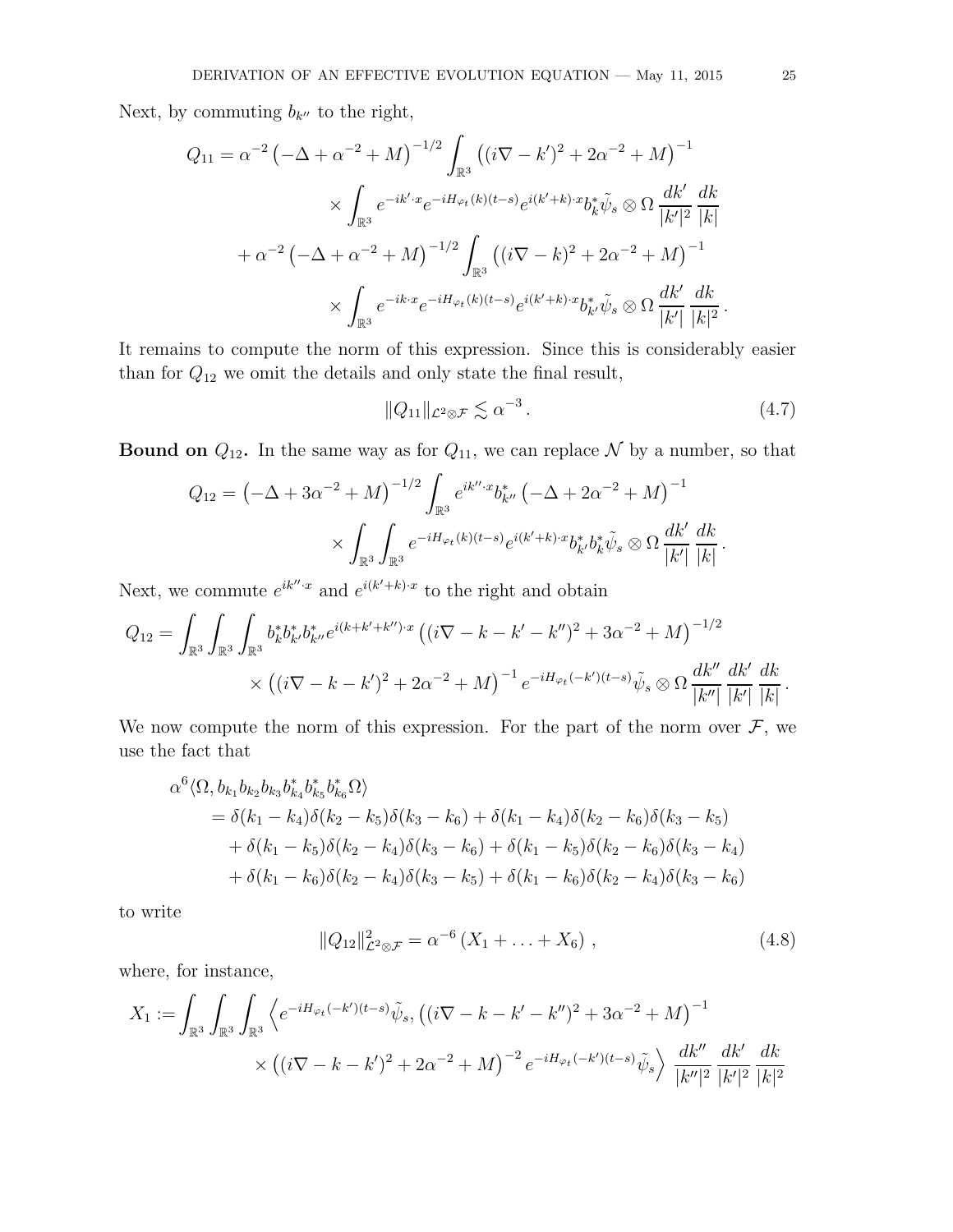and

$$
X_2 := \int_{\mathbb{R}^3} \int_{\mathbb{R}^3} \int_{\mathbb{R}^3} \left\langle e^{-iH_{\varphi_t}(-k'') (t-s)} \tilde{\psi}_s, \left( (i\nabla - k - k' - k'')^2 + 3\alpha^{-2} + M \right)^{-1} \right. \\ \times \left( (i\nabla - k - k'')^2 + 2\alpha^{-2} + M \right)^{-1} \left( (i\nabla - k - k')^2 + 2\alpha^{-2} + M \right)^{-1} \\ \times e^{-iH_{\varphi_t}(-k')(t-s)} \tilde{\psi}_s \right\rangle \frac{dk''}{|k''|^2} \frac{dk'}{|k'|^2} \frac{dk}{|k|^2}.
$$

By the Schwarz inequality we have  $|X_2| \leq X_1$  and, similarly,

<span id="page-25-4"></span>
$$
|X_j| \le X_1 \qquad \text{for all } j = 1, ..., 6. \tag{4.9}
$$

Thus it suffices to control  $X_1$ .

We first perform the  $k''$  integral and then the  $k$  integral. We make use of the following bounds.

<span id="page-25-5"></span>Lemma 4.2. One has

<span id="page-25-0"></span>
$$
\int_{\mathbb{R}^3} \left( (i\nabla - k'')^2 + 1 \right)^{-1} \frac{dk''}{|k''|^2} \lesssim 1 ,\tag{4.10}
$$

<span id="page-25-1"></span>
$$
\int_{\mathbb{R}^3} \left( (i\nabla_x - k)^2 + 1 \right)^{-2} \frac{dk}{|k|^2} \lesssim \left( -\Delta + 1 \right)^{-1} . \tag{4.11}
$$

Before proving the lemma, let us see that they provide the desired bounds on  $X_1$ . First, conjugating [\(4.10\)](#page-25-0) with  $e^{i(k+k')\cdot x}$  and assuming that  $M + 3\alpha^2 \geq 1$ , we obtain, uniformly in  $k, k' \in \mathbb{R}^3$ ,

<span id="page-25-2"></span>
$$
\int_{\mathbb{R}^3} \left( (i\nabla - k - k' - k'')^2 + 3\alpha^{-2} + M \right)^{-1} \frac{dk''}{|k''|^2} \lesssim 1. \tag{4.12}
$$

Similarly, conjugating [\(4.11\)](#page-25-1) with  $e^{ik' \cdot x}$ , we obtain, uniformly in  $k' \in \mathbb{R}^3$ ,

<span id="page-25-3"></span>
$$
\int_{\mathbb{R}^3} \left( (i\nabla_x - k - k')^2 + 2\alpha^{-2} + M \right)^{-2} \frac{dk}{|k|^2} \lesssim \left( (i\nabla - k')^2 + 1 \right)^{-1} . \tag{4.13}
$$

Inserting  $(4.12)$  and  $(4.13)$  into the definition of  $X_1$ , we obtain

$$
X_1 \lesssim \int_{\mathbb{R}^3} \left\langle e^{-iH_{\varphi_t}(-k')(t-s)}\tilde{\psi}_s, \left( (i\nabla - k')^2 + 1 \right)^{-1} e^{-iH_{\varphi_t}(-k')(t-s)}\tilde{\psi}_s \right\rangle \frac{dk'}{|k'|^2}
$$

Since  $(-\Delta + 1)^{-1/2} (H_{\varphi_t} + M)^{1/2}$  is bounded, uniformly in t (by Corollary [B.2](#page-38-1) and Lemma [2.1\)](#page-7-0), we also know that  $((i\nabla - k')^{2} + 1)^{-1/2} (H_{\varphi_{t}}(-k') + M)^{1/2}$  is bounded, uniformly in  $t$ . Thus,

$$
X_1 \lesssim \int_{\mathbb{R}^3} \left\langle e^{-iH_{\varphi_t}(-k')(t-s)} \tilde{\psi}_s, (H_{\varphi_t}(-k') + M)^{-1} e^{-iH_{\varphi_t}(-k')(t-s)} \tilde{\psi}_s \right\rangle \frac{dk'}{|k'|^2}
$$
  
= 
$$
\int_{\mathbb{R}^3} \left\langle \tilde{\psi}_s, (H_{\varphi_t}(-k') + M)^{-1} \tilde{\psi}_s \right\rangle \frac{dk'}{|k'|^2}
$$
  

$$
\lesssim \int_{\mathbb{R}^3} \left\langle \tilde{\psi}_s, ((i\nabla - k')^2 + M)^{-1} \tilde{\psi}_s \right\rangle \frac{dk'}{|k'|^2}.
$$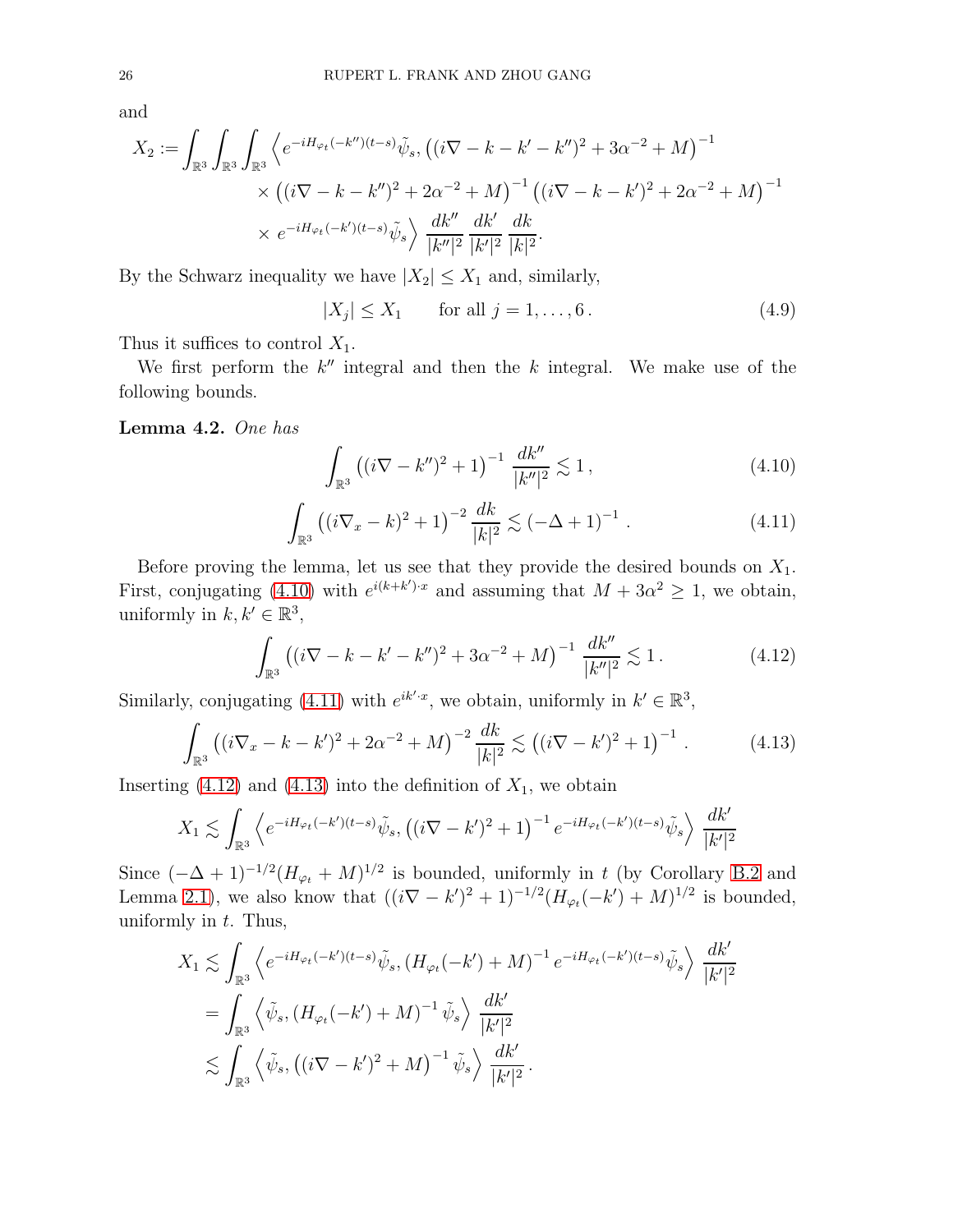Applying [\(4.11\)](#page-25-1) again, we see that the latter expression is bounded by a constant times  $\|\tilde{\psi}_s\|_{\mathcal{L}^2}^2 = 1$  by Lemma [2.1.](#page-7-0) This, together with [\(4.8\)](#page-24-0) and [\(4.9\)](#page-25-4), implies that

$$
||Q_{12}||_{\mathcal{L}^2 \otimes \mathcal{F}} \lesssim \alpha^{-3} \,. \tag{4.14}
$$

*Proof of Lemma [4.2.](#page-25-5)* We only prove  $(4.11)$ , since the proof of  $(4.10)$  is similar and simpler. By applying a Fourier transform we see that we need to prove

$$
\int_{\mathbb{R}^3} ((p+k)^2 + 1)^{-2} \frac{dk}{|k|^2} \lesssim (p^2 + 1)^{-1} \quad \text{for } p \in \mathbb{R}^3.
$$

We split the integral into the regions  $4|k| > |p| + 1$  and  $4|k| \leq |p| + 1$ . In the first region we bound  $|k|^{-2} \leq 16/(|p|+1)^2$  and note that

$$
\int_{\{4|k|>|p|+1\}} \left( (p+k)^2 + 1 \right)^{-2} dk \le \int_{\mathbb{R}^3} \left( (p+k)^2 + 1 \right)^{-2} dk = \int_{\mathbb{R}^3} \left( k^2 + 1 \right)^{-2} dk < \infty.
$$

In the second region we distinguish the cases  $|p| < 1$  and  $|p| \geq 1$ . In the first case we bound

$$
\int_{\{4|k|\leq |p|+1\}} \left((p+k)^2+1\right)^{-2}\frac{dk}{|k|^2}\leq \int_{\{4|k|\leq |p|+1\}} \frac{dk}{|k|^2}\leq \int_{\{|k|\leq 1/2\}} \frac{dk}{|k|^2}<\infty\,.
$$

For  $|p| \geq 1$  we note that in the second region we have  $2|k| \leq |p|$  and therefore  $(p+k)^2 \ge p^2/4 \ge k^2$ . Thus,

$$
((p+k)^2+1)^{-2} \le (p^2/4+1)^{-1}(k^2+1)^{-1}.
$$

Since  $(k^2 + 1)^{-1} |k|^{-2}$  is integrable, we obtain again a bound of the required form.  $\Box$ 

**Bounds on**  $Q_2, \ldots, Q_5$ . The terms  $Q_2, \ldots, Q_4$  are controlled in exactly the same way as  $Q_1$ . (For  $Q_4$  we use the fact that  $\|\partial_s\tilde{\psi}_s\|_{\mathcal{H}^2} \lesssim 1$  for  $t \leq \alpha^2$  by Proposition [2.2.](#page-8-0)) The argument for  $Q_5$  is also similar. In fact, the term involving Im( $\varphi_s, \alpha^2 \partial_s \varphi_s$ ) is controlled as before. For the term involving  $b^*(\alpha^2 \partial_s \varphi_s)$  we have to prove a simple extension of Lemma [4.1](#page-23-0) where we have operators  $b^*(f)b^*_kb^*_{k'}$  with  $f \in \mathcal{L}^2$  (similarly as the second part in Lemma [3.1\)](#page-17-0). Finally, the term involving  $b(\alpha^2 \partial_s \varphi_s)$  can commuted to the right and therefore becomes a less singular term which can be controlled already with Lemma [3.1.](#page-17-0) These arguments prove  $(4.2)$  and complete the proof of  $(4.3)$ .

**Bound on**  $D_{112}$ . The term  $D_{112}$  in [\(2.34\)](#page-14-2) contains only one factor  $|k'|^{-1}$  and can therefore be controlled essentially by the same method as  $D_{01}$ , based on Lemma [3.1.](#page-17-0) In order to create a factor of  $(H_{\varphi_t} + M)^{-1}$ , we integrate by parts in  $s_1$ . This, however, will create a factor of  $\tilde{H}_{\varphi_t}$  in one of the terms. When dealing with  $D_{211}$  we will explain how to remove this term by integrating by parts in s. Since  $||g_{s,t}||_{\infty} \lesssim \alpha^{-2}|t-s|$  and  $\|\partial_s g_{s,t}\|_{\infty} = \|g_s\|_{\infty} \lesssim \alpha^{-2}$  by Proposition [2.2,](#page-8-0) this factor behaves will in the bounds. When applying Lemma [3.1](#page-17-0) we also use  $\|\partial_s \tilde{\psi}_s\|_{\mathcal{H}^1} \lesssim 1$  from Proposition [2.2;](#page-8-0) see also the remark at the beginning of Subsection [2.2](#page-8-5) concerning the bounds on  $\partial_t \tilde{\psi}_t$ . Without going into details we state the final result,

$$
||D_{112}||_{\mathcal{L}^2 \otimes \mathcal{F}} \lesssim \alpha^{-3} t^2 (1+t). \tag{4.15}
$$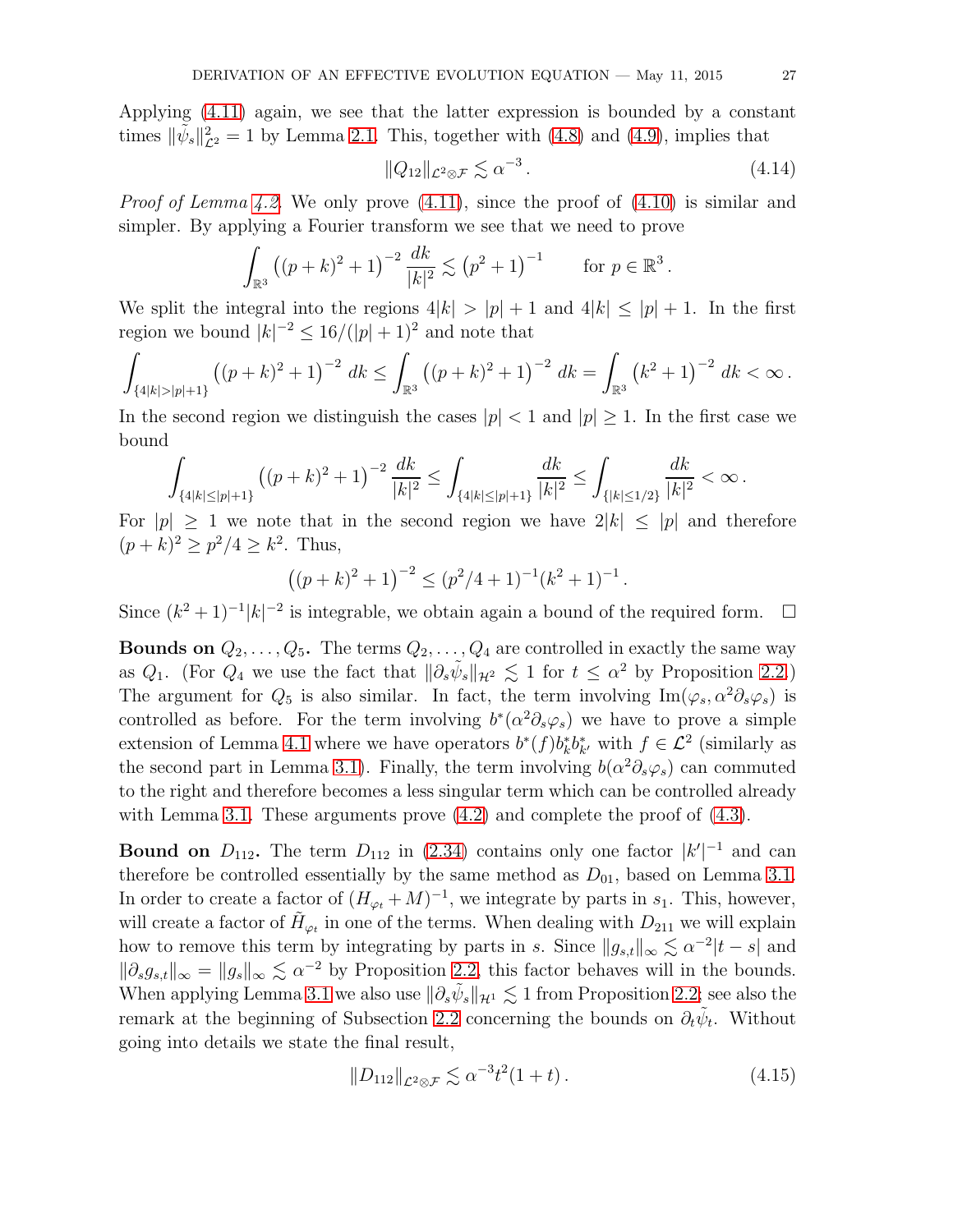**Bound on**  $D_{121}$ . Also the term  $D_{121}$  in [\(2.31\)](#page-13-1) contains only one factor of  $|k|^{-1}$  and can be controlled as just sketched for  $D_{112}$  and as explained in detail for  $D_{211}$ . In order to control the terms that appear when integrating by parts in s we make use of  $\|\partial_s \sigma_{\tilde{\psi}_s}\|_{\mathcal{L}^2} \lesssim 1$  and  $\|\partial_s \tilde{\psi}_s\|_{\mathcal{H}^1} \lesssim$  from Proposition [2.2](#page-8-0) in addition to the bounds from Lemma [2.1.](#page-7-0) Moreover, we need an obvious extension of Lemma [3.1](#page-17-0) to the case with  $b^{*}(f_{1})b^{*}(f_{2})b_{k}^{*}$ , which is proved in the same way. Combining all this, we end up with

$$
||D_{121}||_{\mathcal{L}^2 \otimes \mathcal{F}} \lesssim \alpha^{-2} t(1+t). \tag{4.16}
$$

**Bound on**  $D_{122}$ . The term  $D_{122}$  contains no  $|k|^{-1}$  term. Using  $||g_{s,t}||_{\infty} \lesssim \alpha^{-2}|t-s|$ for  $0 \le s \le t \le \alpha^2$  by Proposition [2.2](#page-8-0) and  $||b(\sigma_{\tilde{\psi}_s})\Omega||_{\mathcal{F}} = \alpha^{-1} ||\sigma_{\tilde{\psi}_s}||_2 \lesssim \alpha^{-1}$  by Lemma [2.1](#page-7-0) we obtain immediately

$$
||D_{122}||_{\mathcal{L}^2 \otimes \mathcal{F}} \lesssim \alpha^{-3} t^3. \tag{4.17}
$$

## 5. ESTIMATION ON  $D_2$

<span id="page-27-0"></span>**Bound on**  $D_{211}$ . We recall equation [\(2.32\)](#page-13-2) for  $D_{211}$ . In this equation we commute  $e^{-ik\cdot x}$  through  $e^{-iH_{\varphi_t} s_1}$ , which introduces again the operator  $H_{\varphi_t}(k)$  from [\(4.1\)](#page-19-1), and we commute  $b_k$  with  $b_{k'}^*$ . In this way, we obtain

$$
D_{211} = \alpha^{-2} \int_0^t \int_0^{t-s} \int_{\mathbb{R}^3} e^{i\tilde{H}_{\varphi_t}(s+s_1)} e^{-iH_{\varphi_t}(k)s_1} W^*(\alpha^2 \varphi_t) W(\alpha^2 \varphi_s) \tilde{\psi}_s \otimes \Omega \frac{dk}{|k|^2} ds_1 ds.
$$

The difficulty in controlling  $D_{211}$  comes again from the k-integral. It is not enough to bound the norm of the integrand as it stands, since  $|k|^{-2}$  is not integrable. Thus, we need to gain some extra decay from  $e^{-iH_{\varphi_t}(k)s_1}$ . To get this decay, we integrate by parts in  $s_1$  using

<span id="page-27-1"></span>
$$
e^{-iH_{\varphi_t}(k)s_1} = ie^{iMs_1} \left(H_{\varphi_t}(k) + M\right)^{-1} \partial_{s_1} e^{-i[H_{\varphi_t}(k) + M]s_1}
$$
(5.1)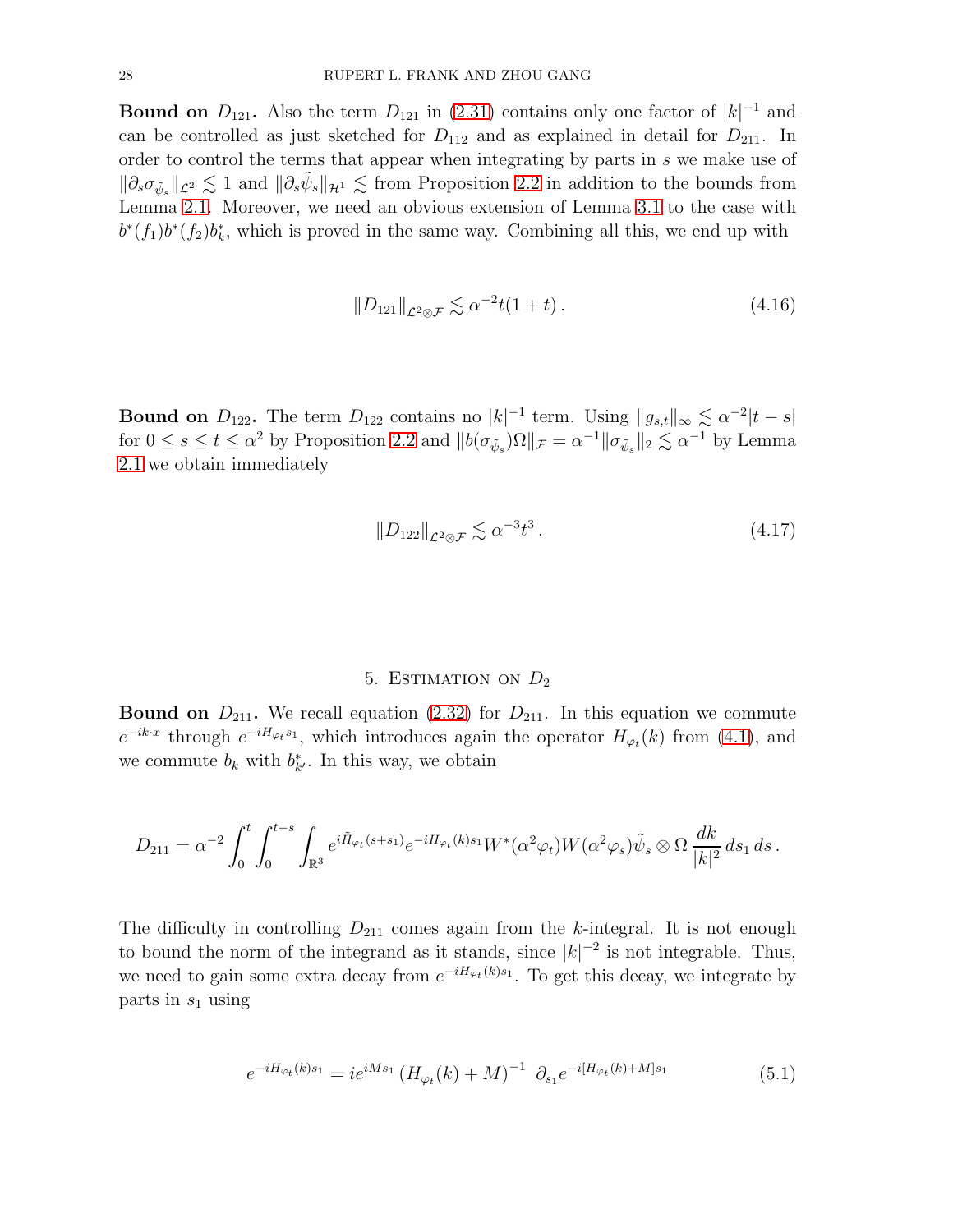with a large constant  $M > 0$  independent of  $\alpha$  and t. We obtain

$$
D_{211} = i\alpha^{-2} \int_0^t \int_{\mathbb{R}^3} e^{i\tilde{H}_{\varphi_t}t} (H_{\varphi_t}(k) + M)^{-1} e^{-iH_{\varphi_t}(k)(t-s)}
$$
  
\n
$$
\times W^*(\alpha^2 \varphi_t) W(\alpha^2 \varphi_s) \tilde{\psi}_s \otimes \Omega \frac{dk}{|k|^2} ds
$$
  
\n
$$
- i\alpha^{-2} \int_0^t \int_{\mathbb{R}^3} e^{i\tilde{H}_{\varphi_t}s} (H_{\varphi_t}(k) + M)^{-1} W^*(\alpha^2 \varphi_t)
$$
  
\n
$$
\times W(\alpha^2 \varphi_s) \tilde{\psi}_s \otimes \Omega \frac{dk}{|k|^2} ds
$$
  
\n
$$
+ \alpha^{-2} M \int_0^t \int_0^{t-s} \int_{\mathbb{R}^3} e^{i\tilde{H}_{\varphi_t}(s+s_1)} (H_{\varphi_t}(k) + M)^{-1} e^{-iH_{\varphi_t}(k)s_1}
$$
  
\n
$$
\times W^*(\alpha^2 \varphi_t) W(\alpha^2 \varphi_s) \tilde{\psi}_s \otimes \Omega \frac{dk}{|k|^2} ds_1 ds
$$
  
\n
$$
+ \alpha^{-2} \int_0^t \int_0^{t-s} \int_{\mathbb{R}^3} e^{i\tilde{H}_{\varphi_t}(s+s_1)} \tilde{H}_{\varphi_t} (H_{\varphi_t}(k) + M)^{-1} e^{-iH_{\varphi_t}(k)s_1}
$$
  
\n
$$
\times W^*(\alpha^2 \varphi_t) W(\alpha^2 \varphi_s) \tilde{\psi}_s \otimes \Omega \frac{dk}{|k|^2} ds_1 ds
$$
  
\n
$$
= D_{2111} + D_{2112} + D_{2113} + D_{2114},
$$

where  $D_{211k}$ ,  $k = 1, \ldots, 4$ , are naturally defined.

We first show how to deal with the terms  $D_{2111}$ ,  $D_{2112}$  and  $D_{2113}$ . The term  $D_{2114}$ is harder because of the additional factor of  $\tilde{H}_{\varphi_t}$ .

The following lemma quantifies in which sense the operator  $(H_{\varphi_t} + M)^{-1}$  leads to additional decay in k.

<span id="page-28-0"></span>**Lemma 5.1.** For  $u \in \mathcal{H}^2(\mathbb{R}^3)$ ,

$$
\int_{\mathbb{R}^3} \left\| \left( |i \nabla + k|^2 + 1 \right)^{-1} u \right\|_2 \frac{dk}{|k|^2} \lesssim \| u \|_{\mathcal{H}^2} \,. \tag{5.2}
$$

Proof. By Fourier transform, we have

$$
\left\| (|\mathbf{i}\nabla + \mathbf{k}|^2 + 1)^{-1} u \right\|_2^2 = \int_{\mathbb{R}^3} \frac{1}{(1+|p+\mathbf{k}|^2)^2 (1+|p|^2)^2} (1+|p|^2)^2 |\hat{u}(p)|^2 \, dp
$$

We now observe that

$$
\frac{1}{(1+|p+k|^2)^2(1+|p|^2)^2} \lesssim \frac{1}{(1+|k|^2)^2}.
$$

This can be proved by considering separately the regions where  $|p| \leq \frac{1}{2}|k|$  and  $|p| \geq$ 1  $\frac{1}{2}|k|$ . Thus,

$$
\left\| \left( |i\nabla + k|^2 + 1 \right)^{-1} u \right\|_2^2 \lesssim \frac{1}{(1+|k|^2)^2} \| u \|_{\mathcal{H}^2}^2 \, ,
$$

and the claimed bound follows by integration over  $k$ .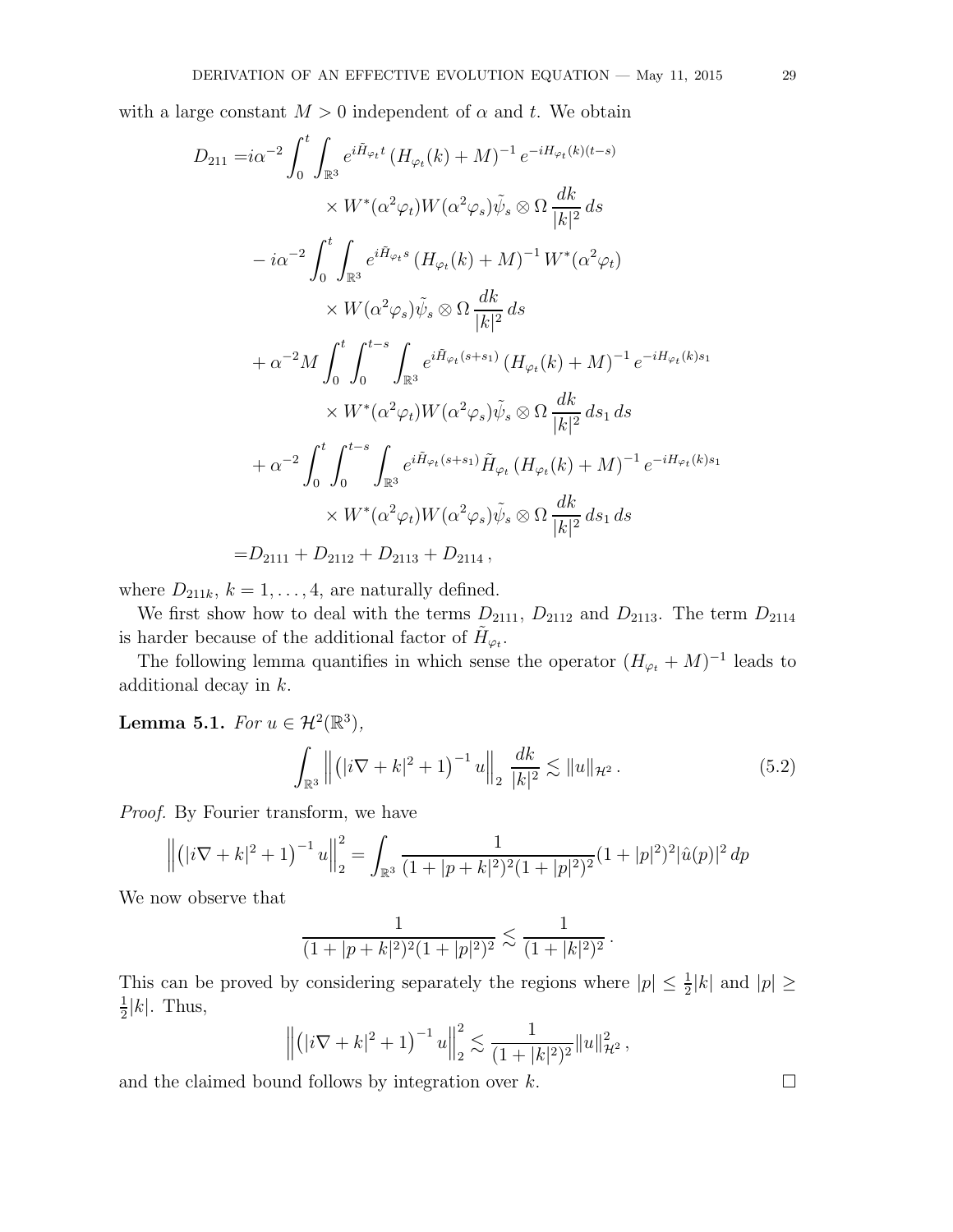Let us return to the terms  $D_{2111}$ ,  $D_{2112}$  and  $D_{2113}$ . It follows from Corollary [B.2](#page-38-1) by conjugating with the unitary  $e^{ik \cdot x}$  that there is an  $M > 0$  such that the operator  $(H_{\varphi_t}(k) + M)^{-1}(|i\nabla + k|^2 + 1)$  is uniformly bounded in  $\alpha$  and t. This, together with the boundedness of  $\psi_s$  in  $\mathcal{H}^2$  for  $s \in [0, \alpha^2]$  from Proposition [2.2,](#page-8-0) yields

$$
\int_{\mathbb{R}^3} \left\| (H_{\varphi_t}(k) + M)^{-1} \tilde{\psi}_s \right\|_2 \frac{dk}{|k|^2} \lesssim 1,
$$

and therefore

<span id="page-29-0"></span>
$$
||D_{2111}||_{\mathcal{L}^2 \otimes \mathcal{F}} \lesssim \alpha^{-2}t, \qquad ||D_{2112}||_{\mathcal{L}^2 \otimes \mathcal{F}} \lesssim \alpha^{-2}t, \qquad ||D_{2113}||_{\mathcal{L}^2 \otimes \mathcal{F}} \lesssim \alpha^{-2}t^2. \tag{5.3}
$$

We now turn to the term  $D_{2114}$ , which contains the operator  $H_{\varphi_t}$ . The idea is to remove this operator by integrating by parts in s using

<span id="page-29-1"></span>
$$
\tilde{H}_{\varphi_t}e^{i\tilde{H}_{\varphi_t}s} = -i\partial_s e^{i\tilde{H}_{\varphi_t}s}.
$$
\n(5.4)

This leads to

$$
D_{2114} = -i\alpha^{-2} \int_0^t \int_{\mathbb{R}^3} e^{i\tilde{H}_{\varphi_t}t} (H_{\varphi_t}(k) + M)^{-1} e^{-iH_{\varphi_t}(k)(t-s_1)}
$$
  
\n
$$
\times W^*(\alpha^2 \varphi_t) W(\alpha^2 \varphi_{s_1}) \tilde{\psi}_{s_1} \otimes \Omega \frac{dk}{|k|^2} ds_1
$$
  
\n
$$
+i\alpha^{-2} \int_0^t \int_{\mathbb{R}^3} e^{i\tilde{H}_{\varphi_t}s_1} (H_{\varphi_t}(k) + M)^{-1} e^{-iH_{\varphi_t}(k)s_1}
$$
  
\n
$$
\times W^*(\alpha^2 \varphi_t) W(\alpha^2 \varphi_0) \tilde{\psi}_0 \otimes \Omega \frac{dk}{|k|^2} ds_1
$$
  
\n
$$
+i\alpha^{-2} \int_0^t \int_0^{t-s} \int_{\mathbb{R}^3} e^{i\tilde{H}_{\varphi_t}(s+s_1)} (H_{\varphi_t}(k) + M)^{-1} e^{-iH_{\varphi_t}(k)s_1}
$$
  
\n
$$
\times W^*(\alpha^2 \varphi_t) W(\alpha^2 \varphi_s) \partial_s \tilde{\psi}_s \otimes \Omega \frac{dk}{|k|^2} ds_1 ds
$$
  
\n
$$
+i\alpha^{-2} \int_0^t \int_0^{t-s} \int_{\mathbb{R}^3} e^{i\tilde{H}_{\varphi_t}(s+s_1)} (H_{\varphi_t}(k) + M)^{-1} e^{-iH_{\varphi_t}(k)s_1}
$$
  
\n
$$
\times W^*(\alpha^2 \varphi_t) (\partial_s W(\alpha^2 \varphi_s)) \tilde{\psi}_s \otimes \Omega \frac{dk}{|k|^2} ds_1 ds.
$$

The first three terms on the right side can be bounded by Lemma [5.1](#page-28-0) together with the uniform boundedness in  $\mathcal{H}^2$  of  $\tilde{\psi}_s$  and  $\partial_s \tilde{\psi}_s$  in  $[0, \alpha^2]$  from Proposition [2.2;](#page-8-0) see also the remark at the beginning of Subsection [2.2](#page-8-5) concerning the bounds on  $\partial_t \tilde{\psi}_t$ . For the fourth term on the right side we use the formula [\(A.4\)](#page-36-0) for  $\partial_s W(\alpha^2 \varphi_s)$ . Then the term can be bounded by proceeding in the same way as for  $D_{015}$  and using Lemma [5.1](#page-28-0) together with the fact that  $\alpha^2 \partial_s \varphi_s$  is uniformly bounded in  $\mathcal{L}^2$  for all times by Lemma [2.1.](#page-7-0) To summarize, we obtain

$$
||D_{2114}||_{\mathcal{L}^2 \otimes \mathcal{F}} \lesssim \alpha^{-2} t(1+t), \qquad (5.5)
$$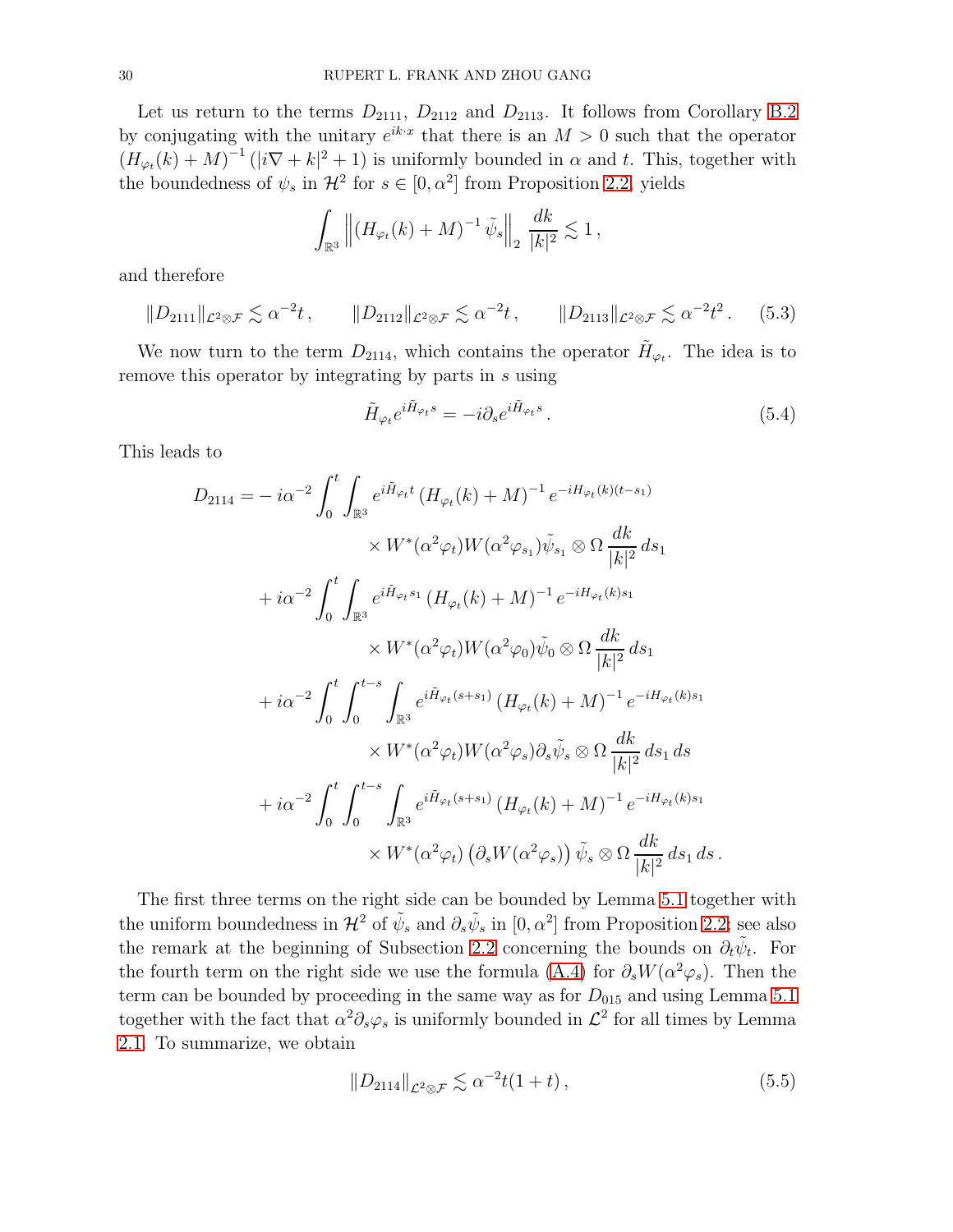and, because of [\(5.3\)](#page-29-0),

$$
||D_{211}||_{\mathcal{L}^2 \otimes \mathcal{F}} \lesssim \alpha^{-2} t(1+t). \tag{5.6}
$$

**Bound on**  $D_{212}$ . The term  $D_{212}$  involves a single difficult operator  $\int b^*_{k'} e^{ik' \cdot x} |k'|^{-1} dk'$ and can be controlled using the technique from bounding  $D_{01}$ . We first integrate by parts with respect to  $s_1$  using [\(5.1\)](#page-27-1) (with  $k = 0$ ) to create a factor of  $(H_{\varphi_t} + M)^{-1}$ . Using this factor we can apply Lemma [3.1](#page-17-0) as in the bound of  $D_{01}$ . In one of the terms, however, the integration by parts creates a factor  $H_{\varphi_t}$ . We remove this operator via [\(5.4\)](#page-29-1) by integrating by parts in s. The factor  $g_{s,t}$  and its derivative  $\partial_s g_{s,t} = -g_s$  are bounded by Proposition [2.2](#page-8-0) and do not create any problems. Eventually, this shows that

$$
||D_{212}||_{\mathcal{L}^2 \otimes \mathcal{F}} \lesssim \alpha^{-3} t^2 (1+t). \tag{5.7}
$$

**Bound on**  $D_{221}$ . The term  $D_{221}$  appears in [\(2.33\)](#page-13-3). We use  $b_k b^* (\sigma_{\tilde{\psi}_s}) \Omega = \alpha^{-2} \sigma_{\tilde{\psi}_s}(k) \Omega$ . By the Schwarz inequality, [\(C.2\)](#page-38-3) and Lemma [2.1](#page-7-0) we have  $|||k|^{-1}\sigma_{\tilde{\psi}_s}(k)\Omega||_1 \lesssim \|\sigma_{\tilde{\psi}_s}\|_{\mathcal{L}^2_{(1)}}$  $\lesssim \|\psi_s\|_{H^1}^2 \lesssim 1$ . From this one easily concludes that

$$
||D_{221}||_{\mathcal{L}^2 \otimes \mathcal{F}} \lesssim \alpha^{-2} t^2.
$$

**Bound on**  $D_{222}$ . The term  $D_{222}$  appears in [\(2.37\)](#page-14-3). Using the bound on  $g_{s,t}$  from Proposition [2.2](#page-8-0) and the fact that  $b(\sigma_{\tilde{\psi}_s})\Omega$  has norm of order  $\alpha^{-1}$  by Lemma [2.1](#page-7-0) one obtains

$$
||D_{222}||_{\mathcal{L}^2 \otimes \mathcal{F}} \lesssim \alpha^{-3} t^3.
$$

6. BOUNDS ON 
$$
D_3
$$
,  $D_4$  AND  $D_5$ 

<span id="page-30-0"></span>We recall that we have already controlled  $D_{32}$ ,  $D_{42}$  and  $D_{52}$  in [\(2.39\)](#page-15-1), [\(2.40\)](#page-15-2) and [\(2.42\)](#page-16-2). The remaining terms  $D_{31}$ ,  $D_{41}$  and  $D_{51}$  have at most a single term  $|k|^{-1}$  and can be bounded using the methods we have already developed. Therefore we will be rather brief.

For each of the terms  $D_{311}$ ,  $D_{312}$ ,  $D_{412}$ ,  $D_{511}$  and  $D_{512}$  we first integrate by parts in  $s_1$  to generate a factor of  $(H_{\varphi_t} + M)^{-1}$  which allows us to apply Lemma [3.1.](#page-17-0) One of the terms, however, will involve a  $\tilde{H}_{\varphi_t}$ , which we have to remove by integrating by parts in s. Using the bounds from Lemma [2.1](#page-7-0) and Proposition [2.2](#page-8-0) we obtain

$$
||D_{311}||_{\mathcal{L}^{2}\otimes\mathcal{F}} \lesssim \alpha^{-2}t(1+t), \qquad ||D_{312}||_{\mathcal{L}^{2}\otimes\mathcal{F}} \lesssim \alpha^{-3}t^{2}(1+t),
$$
  

$$
||D_{412}||_{\mathcal{L}^{2}\otimes\mathcal{F}} \lesssim \alpha^{-3}t^{2}(1+t)
$$
  

$$
||D_{511}||_{\mathcal{L}^{2}\otimes\mathcal{F}} \lesssim \alpha^{-3}t(1+t), \qquad ||D_{512}||_{\mathcal{L}^{2}\otimes\mathcal{F}} \lesssim \alpha^{-4}t^{2}(1+t+\alpha^{-1}t^{2}),
$$

The remaining term  $D_{411}$  can be immediately bounded by

$$
||D_{411}||_{\mathcal{L}^2 \otimes \mathcal{F}} \lesssim \alpha^{-2} t^2.
$$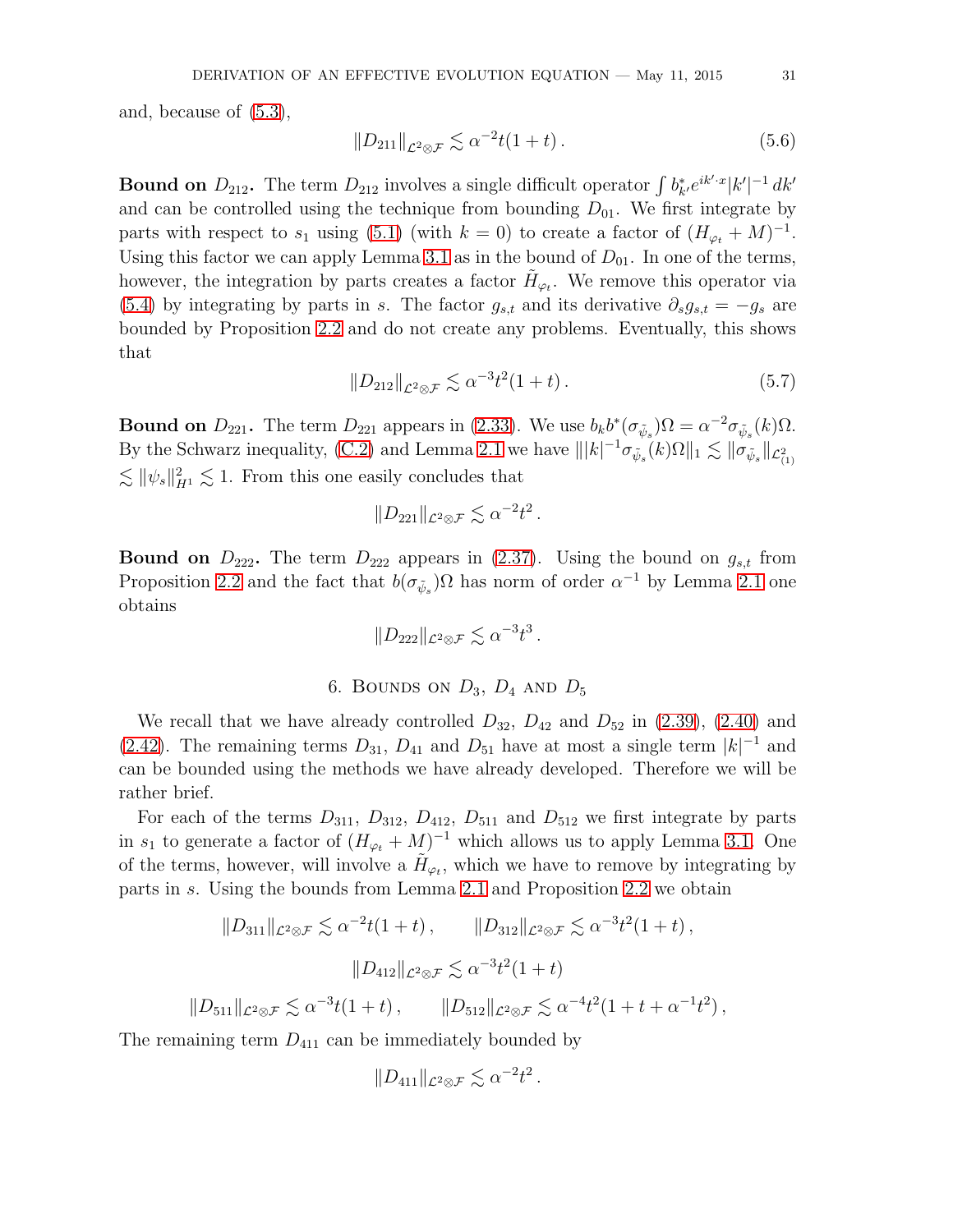#### 7. Proof of the almost orthogonality relations

<span id="page-31-0"></span>7.1. **Proof of**  $(2.28)$ . We recall that

$$
\langle \Omega, e^{-iH_{\varphi_t}t} D_0 \rangle_{\mathcal{F}}
$$
  
=  $\langle \Omega, \int_0^t e^{-iH_{\varphi_t}(t-s)} P_{\tilde{\psi}_s}^{\perp} \int_{\mathbb{R}^3} \left( e^{ik \cdot x} W^*(\alpha^2 \varphi_t) W(\alpha^2 \varphi_s) b_k^* \tilde{\psi}_s \otimes \Omega \right) \frac{dk}{|k|} ds \rangle_{\mathcal{F}}.$ 

We commute the operator  $b_k^*$  to the left and use  $b_k\Omega = 0$ . For the commutator we obtain from Corollary [A.2](#page-36-1) (with the definition  $(2.5)$  of  $g_{s,t}$ )

$$
\langle \Omega, e^{-iH_{\varphi_t}t} D_0 \rangle_{\mathcal{F}} = \langle \Omega, \int_0^t e^{-iH_{\varphi_t}(t-s)} P_{\tilde{\psi}_s}^{\perp} g_{s,t} W^*(\alpha^2 \varphi_t) W(\alpha^2 \varphi_s) \tilde{\psi}_s \otimes \Omega ds \rangle_{\mathcal{F}}
$$
  
= 
$$
\int_0^t e^{-iH_{\varphi_t}(t-s)} P_{\tilde{\psi}_s}^{\perp} g_{s,t} \tilde{\psi}_s \langle \Omega, W^*(\alpha^2 \varphi_t) W(\alpha^2 \varphi_s) \Omega \rangle_{\mathcal{F}} ds.
$$

Thus,

$$
\left\| \left\langle \Omega, e^{-iH_{\varphi_t}t} D_0 \right\rangle_{\mathcal{F}} \right\|_{\mathcal{L}^2} \leq t \sup_{0 \leq s \leq t} \left\| g_{s,t} \right\|_{\infty} \left\| \tilde{\psi}_s \right\|_2.
$$

Thus, by the bound on  $g_{s,t}$  from Proposition [2.2](#page-8-0) and the conservation of the  $\mathcal{L}^2$  norm of  $\tilde{\psi}_s$ , we obtain the claimed bound [\(2.28\)](#page-12-3).

# <span id="page-31-1"></span>7.2. **Proof of** [\(2.29\)](#page-12-4). For  $\Phi \in \mathcal{F}$ , let

$$
\Theta_{\Phi}(t) := \left\langle \tilde{\psi}_t \otimes \Phi, e^{-iH_{\varphi_t}t} D_0 \right\rangle_{\mathcal{L}^2 \otimes \mathcal{F}}
$$
  
=  $\left\langle \tilde{\psi}_t \otimes \Phi, \int_0^t e^{-iH_{\varphi_t}(t-s)} P_{\tilde{\psi}_s}^{\perp} \int_{\mathbb{R}^3} \left( e^{ik \cdot x} W^*(\alpha^2 \varphi_t) W(\alpha^2 \varphi_s) b_k^* \tilde{\psi}_s \otimes \Omega \right) \frac{dk}{|k|} ds \right\rangle_{\mathcal{L}^2 \otimes \mathcal{F}}.$ 

We shall show that

<span id="page-31-2"></span>
$$
|\Theta_{\Phi}(t)| \lesssim \alpha^{-2} t^2 \left(1 + \alpha^{-2} t^2\right) \|\Phi\|_{\mathcal{F}},\tag{7.1}
$$

which by duality implies  $(2.29)$ .

Our goal will be to derive an ordinary differential equation for  $\Theta_{\Phi}$ . We use the presence of the operator  $P_{\psi_s}^{\perp}$  to obtain (with inner products in  $\mathcal{L}^2 \otimes \mathcal{F}$ )

$$
\partial_t \Theta_{\Phi} = \left\langle \partial_t \tilde{\psi}_t \otimes \Phi, \int_0^t e^{-iH_{\varphi_t}(t-s)} P_{\tilde{\psi}_s}^{\perp} \int_{\mathbb{R}^3} \left( e^{ik \cdot x} W^*(\alpha^2 \varphi_t) W(\alpha^2 \varphi_s) b_k^* \tilde{\psi}_s \otimes \Omega \right) \frac{dk}{|k|} ds \right\rangle + \left\langle \tilde{\psi}_t \otimes \Phi, \int_0^t \left( \partial_t e^{-iH_{\varphi_t}(t-s)} \right) P_{\tilde{\psi}_s}^{\perp} \int_{\mathbb{R}^3} \left( e^{ik \cdot x} W^*(\alpha^2 \varphi_t) W(\alpha^2 \varphi_s) b_k^* \tilde{\psi}_s \otimes \Omega \right) \frac{dk}{|k|} ds \right\rangle + \left\langle \tilde{\psi}_t \otimes \Phi, \int_0^t e^{-iH_{\varphi_t}(t-s)} P_{\tilde{\psi}_s}^{\perp} \int_{\mathbb{R}^3} \left( e^{ik \cdot x} \left( \partial_t W^*(\alpha^2 \varphi_t) \right) W(\alpha^2 \varphi_s) b_k^* \tilde{\psi}_s \otimes \Omega \right) \frac{dk}{|k|} ds \right\rangle.
$$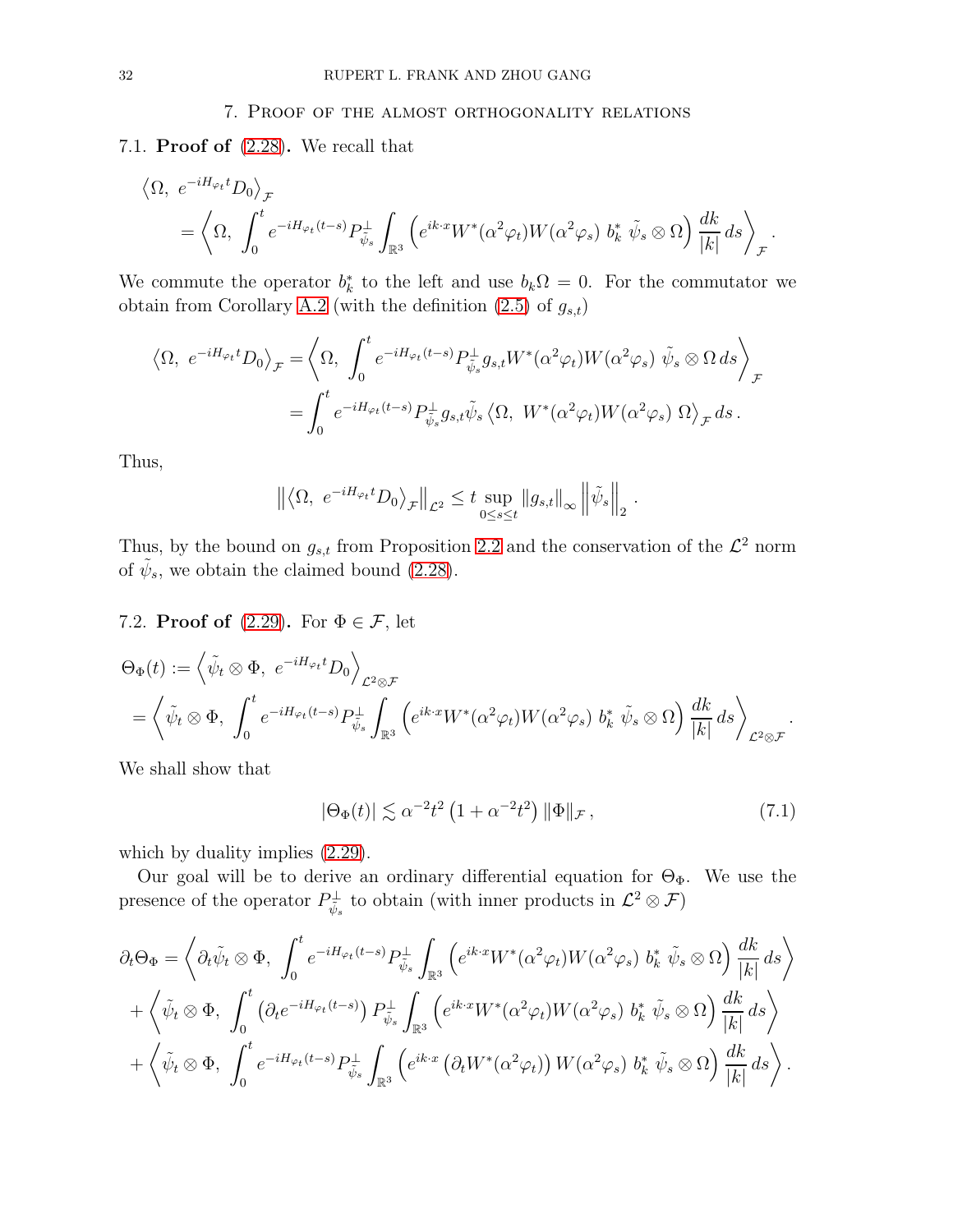For the first term we use equation [\(2.10\)](#page-8-1) for  $\partial_t \tilde{\psi}_t$ . In the second term, we compute, using Duhamel's formula,

$$
\partial_t e^{-iH_{\varphi_t}(t-s)} = -iH_{\varphi_t}e^{-iH_{\varphi_t}(t-s)} - i\int_0^{t-s} e^{-iH_{\varphi_t}(t-s-s_1)} (\partial_t H_{\varphi_t}) e^{-iH_{\varphi_t}s_1} ds_1
$$
  
=  $-i(H_{\varphi_t} + (t-s)\partial_t ||\varphi_t||_2^2) e^{-iH_{\varphi_t}(t-s)} - i\int_0^{t-s} e^{-iH_{\varphi_t}(t-s-s_1)} (\partial_t V_{\varphi_t}) e^{-iH_{\varphi_t}s_1} ds_1.$ 

Note that the part involving  $H_{\varphi_t}$  will cancel the contribution from the first term, except for part of the constant  $\omega(t)$ . Finally, for the third term we use Lemma [A.3](#page-36-2) and Lemma [A.1](#page-35-0) to obtain

$$
\partial_t W^*(\alpha^2 \varphi_t) W(\alpha^2 \varphi_s) = \alpha^2 W^*(\alpha^2 \varphi_t) \left[ b(\partial_t \varphi_t) - b^*(\partial_t \varphi_t) + i \operatorname{Im}(\varphi_t, \partial_t \varphi_t) \right] W(\alpha^2 \varphi_s)
$$
  
\n
$$
= \alpha^2 W^*(\alpha^2 \varphi_t) W(\alpha^2 \varphi_s) \left[ b(\partial_t \varphi_t) - b^*(\partial_t \varphi_t) \right]
$$
  
\n
$$
+ 2i \operatorname{Im}(\partial_t \varphi_t, \varphi_s) + i \operatorname{Im}(\varphi_t, \partial_t \varphi_t) \right]
$$
  
\n
$$
= \alpha^2 W^*(\alpha^2 \varphi_t) W(\alpha^2 \varphi_s) \left[ b(\partial_t \varphi_t) - b^*(\partial_t \varphi_t) \right]
$$
  
\n
$$
+ 2i \operatorname{Im}(\partial_t \varphi_t, \varphi_s - \varphi_t) + i \operatorname{Im}(\partial_t \varphi_t, \varphi_t) \right].
$$

Putting all this into the above formula, we obtain

$$
\partial_t \Theta_{\Phi} = M_1 + M_2 + M_3 \,,
$$

where the terms  $M_1$ ,  $M_2$  and  $M_3$  are defined, using the notation

$$
\Phi_{s,t} := W^*(\alpha^2 \varphi_s) W(\alpha^2 \varphi_t) \Phi,
$$

by

$$
M_1(t) := -i \int_0^t \int_0^{t-s} \left\langle \tilde{\psi}_t \otimes \Phi_{s,t}, e^{-iH_{\varphi_t}(t-s-s_1)} (\partial_t V_{\varphi_t}) e^{-iH_{\varphi_t}s_1} \right\rangle
$$
  
\n
$$
P_{\tilde{\psi}_s}^{\perp} \int_{\mathbb{R}^3} \left( e^{ik \cdot x} b_k^* \tilde{\psi}_s \otimes \Omega \right) \frac{dk}{|k|} \right\rangle ds_1 ds,
$$
  
\n
$$
M_2(t) := \alpha^2 \int_0^t \left\langle \tilde{\psi}_t \otimes \Phi_{s,t}, e^{-iH_{\varphi_t}(t-s)} \right\rangle
$$
  
\n
$$
P_{\tilde{\psi}_s}^{\perp} \int_{\mathbb{R}^3} \left( e^{ik \cdot x} (b(\partial_t \varphi_t) - b^*(\partial_t \varphi_t)) b_k^* \tilde{\psi}_s \otimes \Omega \right) \frac{dk}{|k|} \right\rangle ds,
$$
  
\n
$$
M_3(t) := \int_0^t m(s,t) \left\langle \tilde{\psi}_t \otimes \Phi_{s,t}, e^{-iH_{\varphi_t}(t-s)} P_{\tilde{\psi}_s}^{\perp} \int_{\mathbb{R}^3} \left( e^{ik \cdot x} b_k^* \tilde{\psi}_s \otimes \Omega \right) \frac{dk}{|k|} \right\rangle ds
$$

with

$$
m(s,t) := -i(t-s)\partial_t \|\varphi_t\|_2^2 + 2i\alpha^2 \operatorname{Im}(\partial_t \varphi_t, \varphi_s - \varphi_t) .
$$

Since  $\Theta_{\Phi}(0) = 0$ , we conclude that

<span id="page-32-0"></span>
$$
\Theta_{\Phi}(t) = \int_0^t \left( M_1(s) + M_2(s) + M_3(s) \right) ds. \tag{7.2}
$$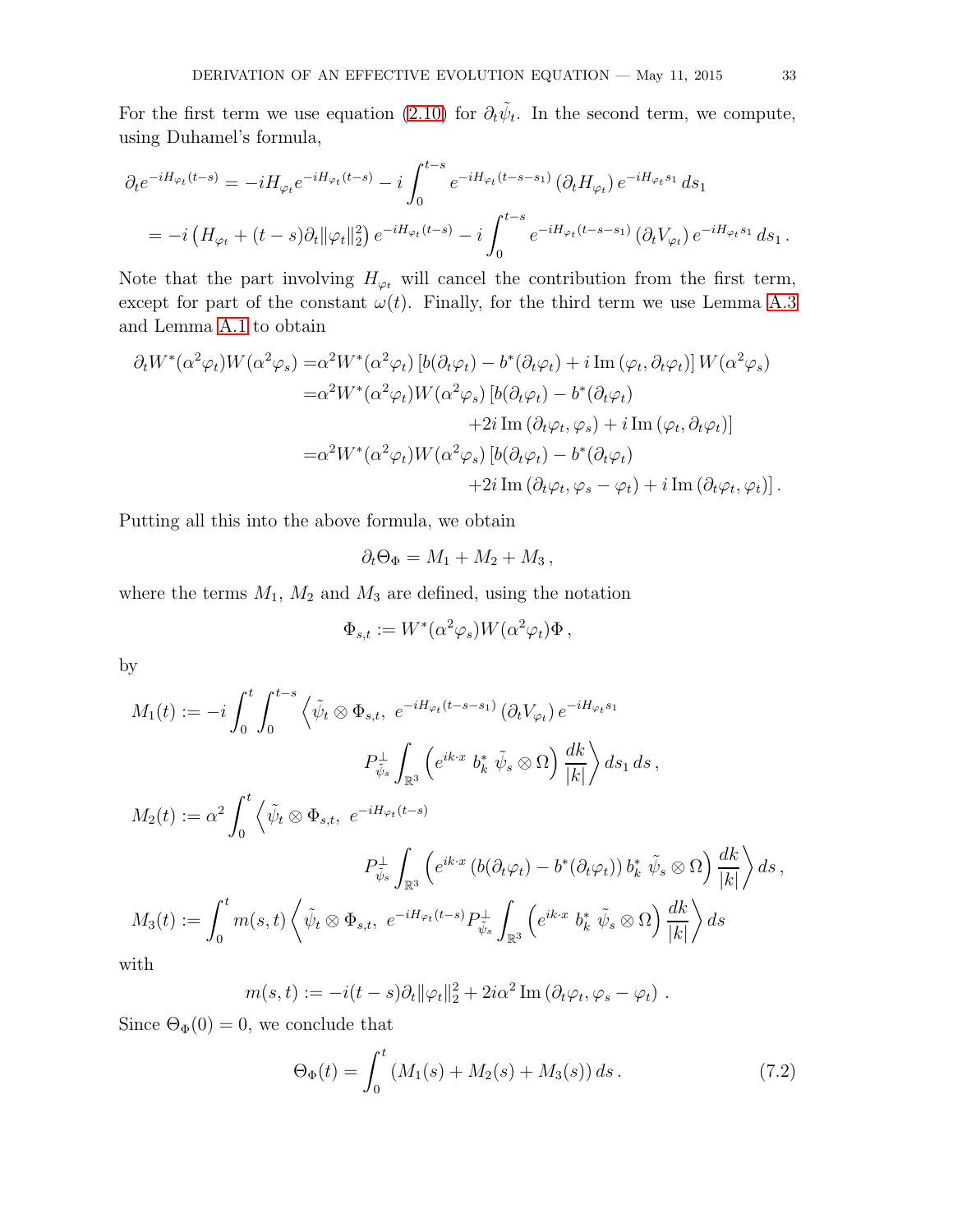Below we shall show that

<span id="page-33-0"></span>
$$
|M_1(t)| \lesssim \alpha^{-3} t^2 \|\Phi\|_{\mathcal{F}}, \quad |M_2(t)| \lesssim \alpha^{-2} t \|\Phi\|_{\mathcal{F}}, \quad |M_3(t)| \lesssim \alpha^{-3} t^2 \|\Phi\|_{\mathcal{F}}.
$$
 (7.3)

Together with [\(7.2\)](#page-32-0) this will prove [\(7.1\)](#page-31-2) and therefore [\(2.29\)](#page-12-4).

**Bound on**  $M_1$ . Using the fact that  $P_{\tilde{\psi}_s}^{\perp} = 1 - |\tilde{\psi}_s\rangle\langle\tilde{\psi}_s|$  (see the proof of Lemma [2.4\)](#page-10-0) we decompose

$$
M_1 = M_{11} - M_{12} \,,
$$

where

$$
M_{11}(t) := -i \int_0^t \int_0^{t-s} \left\langle \tilde{\psi}_t \otimes \Phi_{s,t}, e^{-iH_{\varphi_t}(t-s-s_1)} (\partial_t V_{\varphi_t}) e^{-iH_{\varphi_t s_1}} \right\rangle \times \int_{\mathbb{R}^3} \left( e^{ik \cdot x} b_k^* \tilde{\psi}_s \otimes \Omega \right) \frac{dk}{|k|} \right\rangle_{\mathcal{L}^2 \otimes \mathcal{F}} ds_1 ds
$$

and, with  $\sigma_{\tilde{\psi}_s}$  from  $(2.2)$ ,

$$
M_{12}(t) := -i \int_0^t \int_0^{t-s} \langle \tilde{\psi}_t, e^{-iH_{\varphi_t}(t-s-s_1)} (\partial_t V_{\varphi_t}) e^{-iH_{\varphi_t}s_1} \tilde{\psi}_s \rangle_{\mathcal{L}^2} \langle \Phi_{s,t}, b^*(\sigma_{\tilde{\psi}_s}) \Omega \rangle_{\mathcal{F}} ds_1 ds.
$$

The second term is easy to control. In fact, the a-priori bounds from Lemma [2.1](#page-7-0) together with  $\|\partial_t V_{\varphi_t}\|_{\infty} \lesssim \alpha^{-2}$  from [\(C.8\)](#page-42-0) imply

$$
\left| \left\langle \tilde{\psi}_t, e^{-iH_{\varphi_t}(t-s-s_1)} \left( \partial_t V_{\varphi_t} \right) e^{-iH_{\varphi_t}s_1} \tilde{\psi}_s \right\rangle_{\mathcal{L}^2} \right| \lesssim \alpha^{-2}
$$

and

$$
\left| \left\langle \Phi_{s,t}, b^*(\sigma_{\tilde{\psi}_s}) \; \Omega \right\rangle_{\mathcal{F}} \right| \lesssim \alpha^{-1} \|\Phi\|_{\mathcal{F}}.
$$

This yields a bound of the form [\(7.3\)](#page-33-0).

We now bound the integrand in  $M_{11}$ . We have

$$
\left| \left\langle \tilde{\psi}_t \otimes \Phi_{s,t}, e^{-iH_{\varphi_t}(t-s-s_1)} (\partial_t V_{\varphi_t}) e^{-iH_{\varphi_t}s_1} \int_{\mathbb{R}^3} \left( e^{ik \cdot x} b_k^* \tilde{\psi}_s \otimes \Omega \right) \frac{dk}{|k|} \right\rangle_{\mathcal{L}^2 \otimes \mathcal{F}} \right|
$$
  
\n
$$
\leq \left| \left( H_{\varphi_t} + M \right)^{1/2} \tilde{\psi}_t \otimes \Phi_{s,t} \right| \left| \left| \left( H_{\varphi_t} + M \right)^{-1/2} (\partial_t V_{\varphi_t}) \left( H_{\varphi_t} + M \right)^{1/2} \right| \right|
$$
  
\n
$$
\times \left| \left| \left( H_{\varphi_t} + M \right)^{-1/2} \int_{\mathbb{R}^3} \left( e^{ik \cdot x} b_k^* \tilde{\psi}_s \otimes \Omega \right) \frac{dk}{|k|} \right| \right|
$$

By Corollary [B.2](#page-38-1) and an easy modification of its proof, for M sufficiently large (but independent of t and  $\alpha$ ), the operators  $(H_{\varphi_t} + M)^{\pm 1/2}(-\Delta + 1)^{\mp 1/2}$  are both bounded uniformly in  $t$ . Therefore Lemma [3.1](#page-17-0) and the a-priori bounds from Lemma [2.1](#page-7-0) yield

$$
\left| \left\langle \tilde{\psi}_t \otimes \Phi_{s,t}, e^{-iH_{\varphi_t}(t-s-s_1)} (\partial_t V_{\varphi_t}) e^{-iH_{\varphi_t}s_1} \int_{\mathbb{R}^3} \left( e^{ik \cdot x} b_k^* \tilde{\psi}_s \otimes \Omega \right) \frac{dk}{|k|} \right\rangle_{\mathcal{L}^2 \otimes \mathcal{F}} \right|
$$
  

$$
\lesssim \alpha^{-1} \|\tilde{\psi}_t\|_{\mathcal{H}^1} \|\Phi\|_{\mathcal{F}} \left\| (-\Delta + 1)^{-1/2} (\partial_t V_{\varphi_t}) (-\Delta + 1)^{1/2} \right\| \|\psi_s\|_{\mathcal{H}^1}
$$
  

$$
\lesssim \alpha^{-1} \|\Phi\|_{\mathcal{F}} \left\| (-\Delta + 1)^{-1/2} (\partial_t V_{\varphi_t}) (-\Delta + 1)^{1/2} \right\|.
$$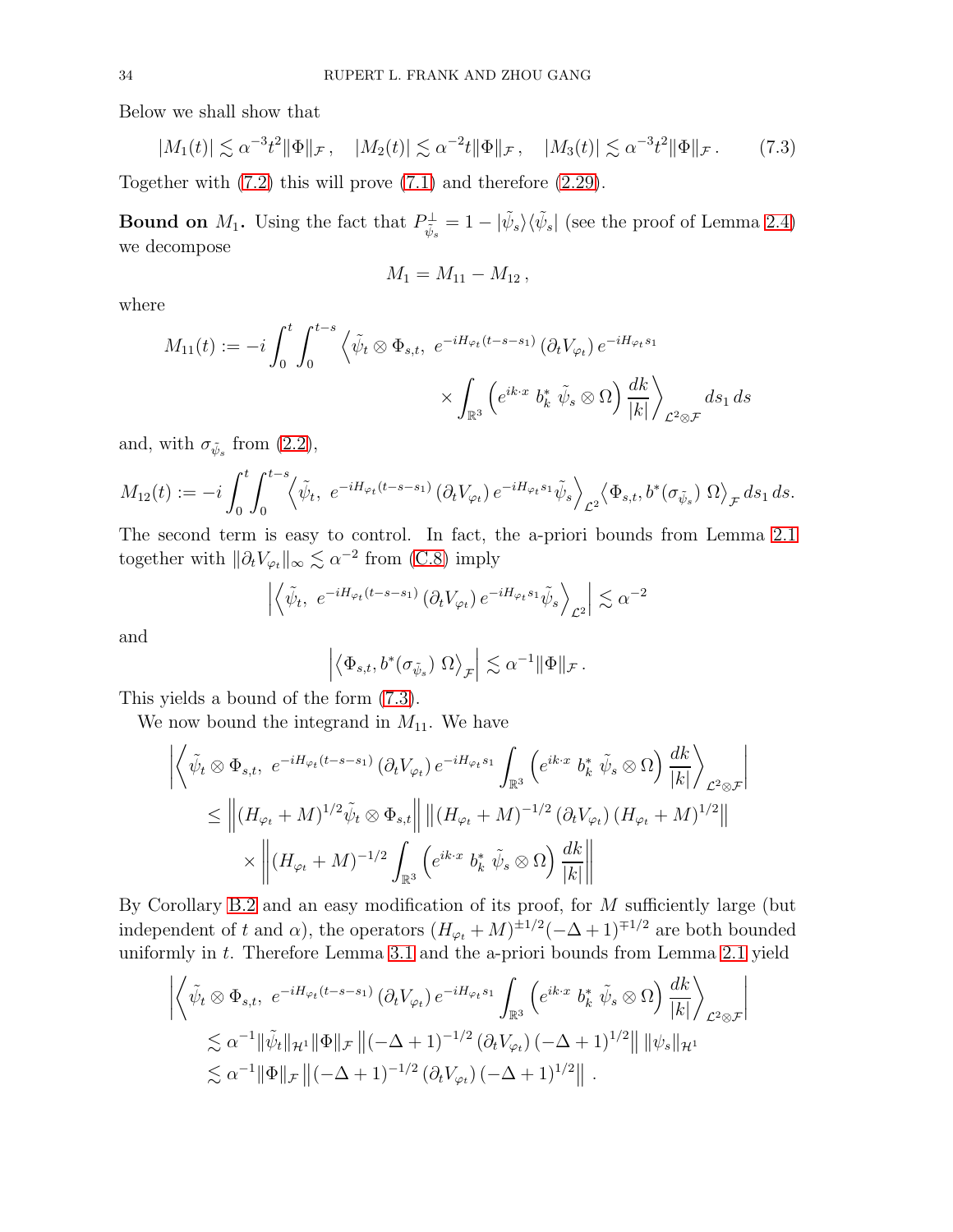Finally, using the fact that  $\|\nabla \partial_t V_{\varphi_t}\|_{\infty} \lesssim \alpha^{-2}$  (see [\(C.8\)](#page-42-0)), we obtain that the operator appearing in this bound has norm  $\lesssim \alpha^{-2}$ . Thus, we finally obtain

$$
\left| \left\langle \tilde{\psi}_t \otimes \Phi_{s,t}, e^{-iH_{\varphi_t}(t-s-s_1)} \left( \partial_t V_{\varphi_t} \right) e^{-iH_{\varphi_t}s_1} \int_{\mathbb{R}^3} \left( e^{ik \cdot x} b_k^* \tilde{\psi}_s \otimes \Omega \right) \frac{dk}{|k|} \right\rangle_{\mathcal{L}^2 \otimes \mathcal{F}} \right| \lesssim \alpha^{-3},
$$

which, when integrated over  $s_1$  and s, leads to the bound in [\(7.3\)](#page-33-0).

Bound on  $M_2$ . As for  $M_1$ , we use  $P_{\tilde{\psi}_s}^{\perp} = 1 - |\tilde{\psi}_s\rangle\langle\tilde{\psi}_s|$  to decompose  $M_2 = M_{21} - M_{22}$ 

with

$$
M_{21}(t) := \alpha^2 \int_0^t \left\langle \tilde{\psi}_t \otimes \Phi_{s,t}, e^{-iH_{\varphi_t}(t-s)} \int_{\mathbb{R}^3} \left( e^{ik \cdot x} \left( b(\partial_t \varphi_t) - b^*(\partial_t \varphi_t) \right) b_k^* \tilde{\psi}_s \otimes \Omega \right) \frac{dk}{|k|} \right\rangle ds
$$

and, with  $\sigma_{\tilde{\psi}_s}$  from  $(2.2)$ ,

$$
M_{22}(t) := \alpha^2 \int_0^t \left\langle \tilde{\psi}_t, e^{-iH_{\varphi_t}(t-s)} \tilde{\psi}_s \right\rangle_{\mathcal{L}^2} \left\langle \Phi_{s,t}, \left( b(\partial_t \varphi_t) - b^*(\partial_t \varphi_t) \right) b^*(\sigma_{\tilde{\psi}_s}) \Omega \right\rangle_{\mathcal{F}} ds.
$$

Once again the bound on  $M_{22}$  is straightforward. Namely, we commute  $b^*(\sigma_{\tilde{\psi}_s})$  to the left through  $b(\partial_t \varphi_t) - b^*(\partial_t \varphi_t)$  and obtain

$$
\langle \Phi_{s,t}, (b(\partial_t \varphi_t) - b^*(\partial_t \varphi_t)) b^*(\sigma_{\tilde{\psi}_s}) \Omega \rangle_{\mathcal{F}}
$$
  
= -\langle \Phi\_{s,t}, b^\*(\sigma\_{\tilde{\psi}\_s}) b^\*(\partial\_t \varphi\_t) \Omega \rangle\_{\mathcal{F}} + \alpha^{-2} (\partial\_t \varphi\_t, \sigma\_{\tilde{\psi}\_s}) \langle \Phi\_{s,t}, \Omega \rangle\_{\mathcal{F}}.

By similar computations as for instance in the bound on  $D_{32}$  and by the a-priori bounds from Lemma [2.1](#page-7-0) we obtain

$$
\left| \left\langle \Phi_{s,t}, \left( b(\partial_t \varphi_t) - b^*(\partial_t \varphi_t) \right) b^*(\sigma_{\tilde{\psi}_s}) \Omega \right\rangle_{\mathcal{F}} \right| \lesssim \alpha^{-2} \|\Phi\|_{\mathcal{F}} \|\sigma_{\tilde{\psi}_s}\| \|\partial_t \varphi_t\| \lesssim \alpha^{-4} \|\Phi\|_{\mathcal{F}}.
$$

By the conservation of the  $\mathcal{L}^2$  norm of  $\tilde{\psi}_t$  we conclude

$$
|M_{22}(t)| \lesssim \alpha^{-2} t ||\Phi||_{\mathcal{F}},
$$

which is of the form claimed in [\(7.3\)](#page-33-0).

We now discuss  $M_{21}$ . Again we commute  $b_k^*$  to the left through  $b(\partial_t \varphi_t) - b^*(\partial_t \varphi_t)$ and obtain

$$
M_{21}=M_{211}+M_{212},
$$

where

$$
M_{211}(t) := -\alpha^2 \int_0^t \left\langle \tilde{\psi}_t \otimes \Phi_{s,t}, e^{-iH_{\varphi_t}(t-s)} \int_{\mathbb{R}^3} \left( e^{ik \cdot x} b_k^* b^* (\partial_t \varphi_t) \tilde{\psi}_s \otimes \Omega \right) \frac{dk}{|k|} \right\rangle_{\mathcal{L}^2 \otimes \mathcal{F}} ds
$$

and, with  $g_s$  from  $(2.6)$ ,

$$
M_{212}(t) := \int_0^t \left\langle \tilde{\psi}_t, e^{-iH_{\varphi_t}(t-s)} g_s \tilde{\psi}_s \right\rangle_{\mathcal{L}^2} \left\langle \Phi_{s,t}, \Omega \right\rangle_{\mathcal{F}} ds.
$$

Since  $||g_s||_{\infty} \lesssim \alpha^{-2}$  by Proposition [2.2,](#page-8-0) we obtain immediately

$$
|M_{212}(t)| \lesssim \alpha^{-2} t ||\Phi||_{\mathcal{F}}.
$$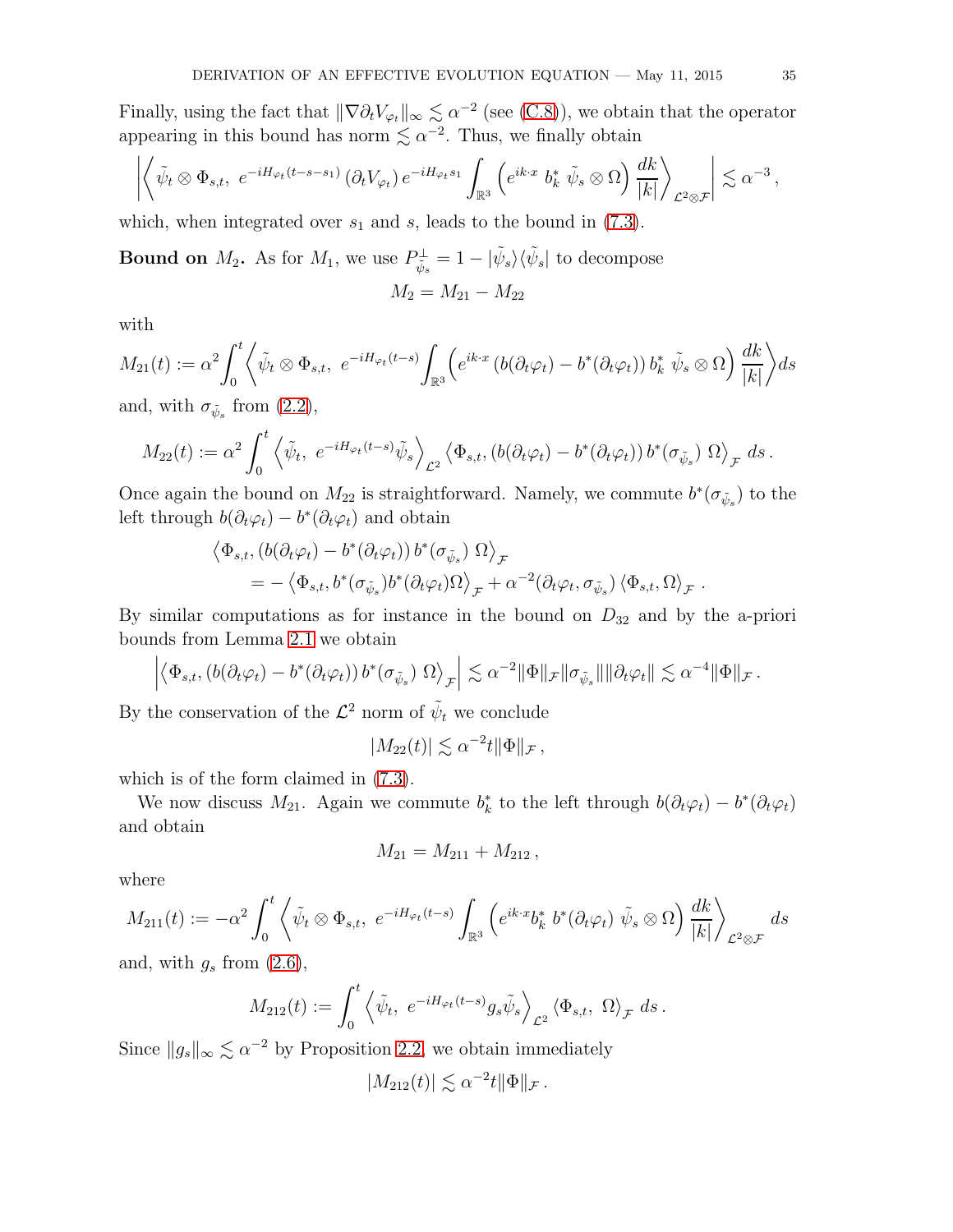To control  $M_{211}$  we bound

$$
\left| \left\langle \tilde{\psi}_t \otimes \Phi_{s,t}, e^{-iH_{\varphi_t}(t-s)} \int_{\mathbb{R}^3} \left( e^{ik \cdot x} b_k^* b^* (\partial_t \varphi_t) \tilde{\psi}_s \otimes \Omega \right) \frac{dk}{|k|} \right\rangle_{\mathcal{L}^2 \otimes \mathcal{F}} \right|
$$
  

$$
\leq \left\| (H_{\varphi_t} + M)^{1/2} \tilde{\psi}_t \otimes \Phi_{s,t} \right\| \left\| (H_{\varphi_t} + M)^{-1/2} \int_{\mathbb{R}^3} \left( e^{ik \cdot x} b_k^* b^* (\partial_t \varphi_t) \tilde{\psi}_s \otimes \Omega \right) \frac{dk}{|k|} \right\|.
$$

As for  $M_{11}$  we use Lemma [2.1](#page-7-0) and Corollary [B.2](#page-38-1) (and a simple extension of its proof) to choose M large enough, but independent of t and  $\alpha$ , so that  $(H_{\varphi_t}+M)^{\pm 1/2}(-\Delta+1)^{\mp 1/2}$ are both bounded uniformly in t. Therefore Lemma [3.1](#page-17-0) and the a-priori bounds from Lemma [2.1](#page-7-0) yield

$$
\left| \left\langle \tilde{\psi}_t \otimes \Phi_{s,t}, e^{-iH_{\varphi_t}(t-s)} \int_{\mathbb{R}^3} \left( e^{ik \cdot x} b_k^* b^* (\partial_t \varphi_t) \tilde{\psi}_s \otimes \Omega \right) \frac{dk}{|k|} \right\rangle_{\mathcal{L}^2 \otimes \mathcal{F}} \right|
$$
  

$$
\lesssim \alpha^{-2} \|\tilde{\psi}_t\|_{\mathcal{H}^1} \|\Phi\|_{\mathcal{F}} \|\partial_t \varphi_t\|_{\mathcal{L}^2} \|\tilde{\psi}_s\|_{\mathcal{H}^1}
$$
  

$$
\lesssim \alpha^{-4} \|\Phi\|_{\mathcal{F}}.
$$

This, when integrated over s and multiplied by  $\alpha^2$ , leads to the bound in [\(7.3\)](#page-33-0).

**Bound on**  $M_3$ . The a-priori bounds from Lemma [2.1](#page-7-0) yield

$$
|m(s,t)| \lesssim \alpha^{-2}|t-s|.
$$

Moreover, applying Lemma [3.1](#page-17-0) as in the bound on  $M_{21}$  we find that the absolute value of the inner product in the integral defining  $M_3$  is bounded by a constant times  $\alpha^{-1} \|\Phi\|_{\mathcal{F}}$ . This yields the bound in [\(7.3\)](#page-33-0).

This concludes the proof of [\(2.29\)](#page-12-4).

#### Appendix A. Some Properties of the Weyl operators

In this appendix we collect some standard properties of the Weyl operators  $W(f)$ defined in [\(1.7\)](#page-1-3) in terms of  $b(f)$  and  $b^*(f)$ . They are well-known, but we provide proofs for the sake of completeness. We recall that the commutation relations for  $b_k$ and  $b_k^*$  involve a factor  $\alpha^{-2}$ .

<span id="page-35-0"></span>**Lemma A.1.**  $b_k$ ,  $b_k^*$  and  $W(f)$  satisfy the following relations,

$$
b_k W(f) = W(f) \left( b_k + \alpha^{-2} f(k) \right) \qquad and \qquad b_k^* W(f) = W(f) \left( b_k^* + \alpha^{-2} \bar{f}(k) \right). \tag{A.1}
$$

*Proof.* For  $t > 0$  we consider the operators

<span id="page-35-1"></span>
$$
F_t := W(t\varphi) = e^{t(b^*(f) - b(f))}, \qquad (A.2)
$$

which satisfy

$$
\partial_t F_t = (b^*(f) - b(f)) F_t, \qquad F_0 = \mathrm{Id}.
$$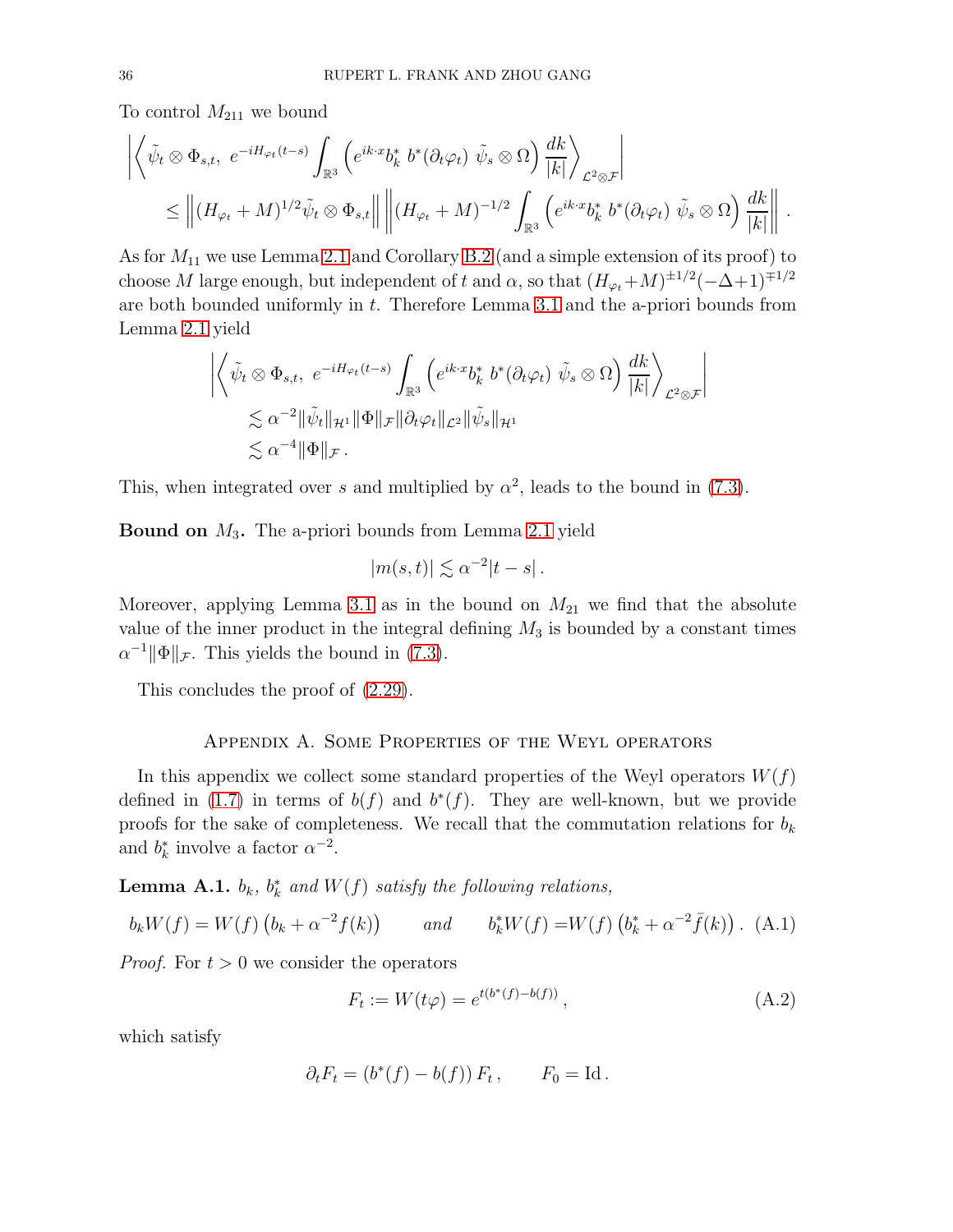Multiplying by  $b_k$  and using the commutation relations we obtain the following equation for  $b_k F_t$ ,

$$
\partial_t b_k F_t = (b^*(f) - b(f)) b_k F_t + f(k) F_t, \qquad b_k F_0 = b_k.
$$

Therefore, by Duhamel's principle applied to the latter equation,

$$
b_k F_t = e^{t(b^*(f) - b(f))} b_k + f(k) \int_0^t e^{(t-s)(b^*(f) - b(f))} F_s ds.
$$

Recalling the definition of  $F_t$  in  $(A.2)$  we can rewrite this as

$$
b_k F_t = F_t b_k + t f(k) F_t. \tag{A.3}
$$

At  $t = 1$  we obtain the first identity in the lemma. The second one is proved similarly.  $\Box$ 

By applying Lemma [A.1](#page-35-0) twice, we obtain

## <span id="page-36-1"></span>Corollary A.2.

$$
[b_k^*, W^*(f)W(g)] = -\alpha^{-2} (\bar{f}(k) - \bar{g}(k)) W^*(f)W(g),
$$
  
\n
$$
[b_k, W^*(f)W(g)] = \alpha^{-2} (f(k) - g(k)) W^*(f)W(g).
$$

Next, we'll consider the case where  $f$  depends (differentiably) on a parameter.

## <span id="page-36-2"></span>Lemma A.3.

$$
\partial_t W(f_t) = \frac{\alpha^{-2}}{2} \left( (f_t, \partial_t f_t) - (\partial_t f_t, f_t) \right) W(f_t) + W(f_t) \left( b^*(\partial_t f_t) - b(\partial_t f_t) \right), \tag{A.4}
$$

$$
\partial_t W(f_t) = -\frac{\alpha^{-2}}{2} \left( (f_t, \partial_t f_t) - (\partial_t f_t, f_t) \right) W(f_t) + \left( b^*(\partial_t f_t) - b(\partial_t f_t) \right) W(f_t). \tag{A.5}
$$

*Proof.* For  $s > 0$  we consider the operators

<span id="page-36-0"></span>
$$
F(s,t) := W(s f_t), \qquad (A.6)
$$

which satisfy

$$
\partial_s F(s,t) = (b^*(f_t) - b(f_t)) F(s,t), \qquad F(0,t) = \text{Id}.
$$

We differentiate this equation with respect to  $t$  and obtain

$$
\partial_s \partial_t F(s,t) = (b^*(f_t) - b(f_t)) \partial_t F(s,t) + (b^*(\partial_t f_t) - b(\partial_t f_t)) F(s,t),
$$
  

$$
\partial_t F(0,t) = 0.
$$

Therefore, by Duhamel's principle,

$$
\partial_t F(s,t) = \int_0^s e^{(b^*(f_t) - b(f_t))(s - s_1)} (b^*(\partial_t f_t) - b(\partial_t f_t)) F(s_1, t) ds_1
$$
  
= 
$$
\int_0^s W((s - s_1)f_t) (b^*(\partial_t f_t) - b(\partial_t f_t)) W(s_1 f_t) ds_1.
$$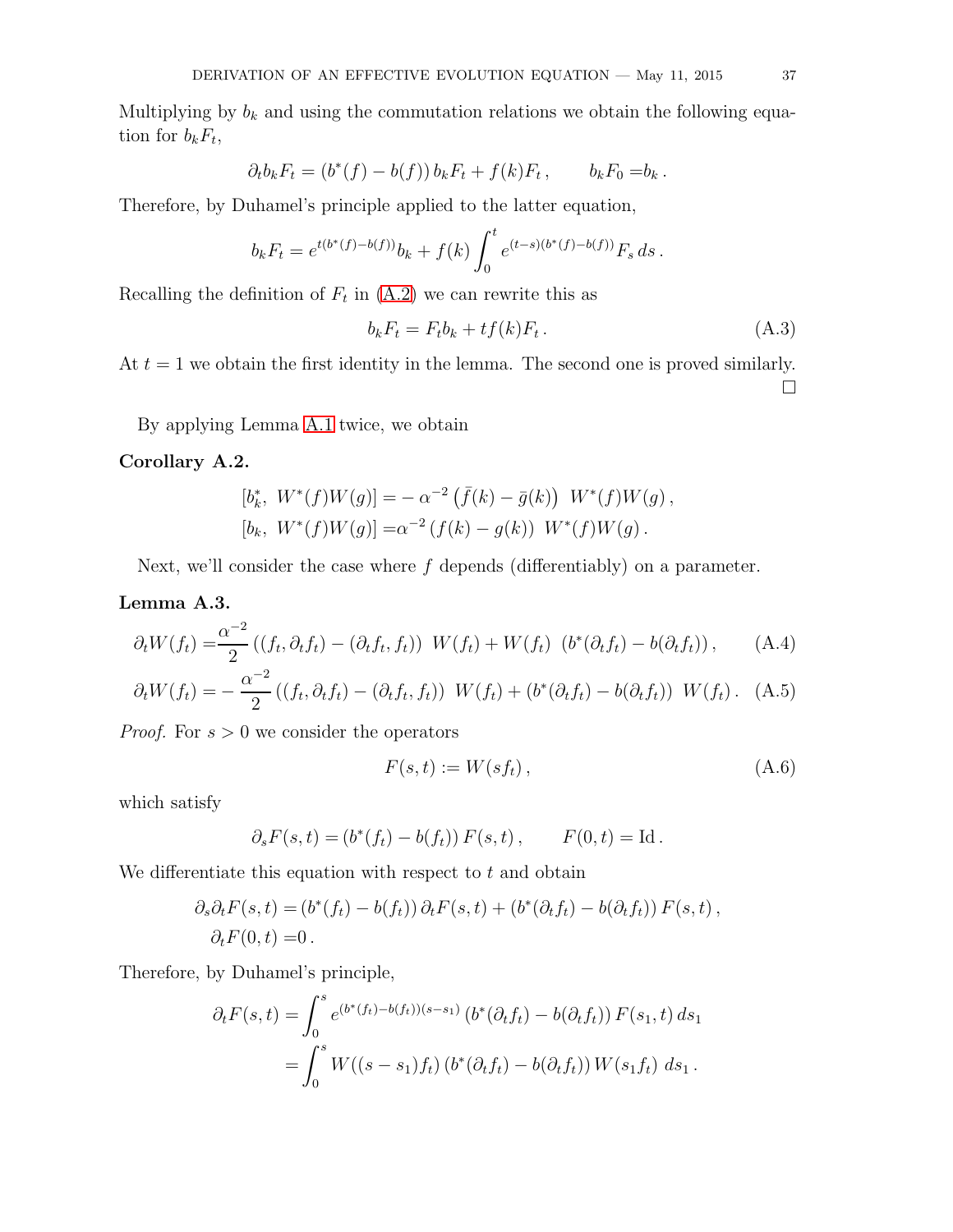In order to simplify the integrand we now use Lemma [A.1](#page-35-0) and obtain

$$
(b^*(\partial_t f_t) - b(\partial_t f_t)) W(s_1 f_t) = \alpha^{-2} W(s_1 f_t) s_1 ((f_t, \partial_t f_t) - (\partial_t f_t, f_t))
$$
  
+ 
$$
W(s_1 f_t) (b^*(\partial_t f_t) - b(\partial_t f_t)) .
$$

If we insert this into the above formula for  $\partial_t F(s, t)$ , we obtain

$$
\partial_t F(s,t) = \alpha^{-2} \frac{s^2}{2} W(st_t) \left( (f_t, \partial_t f_t) - (\partial_t f_t, f_t) \right) + sW(st_t) \left( b^*(\partial_t f_t) - b(\partial_t f_t) \right).
$$

At  $s = 1$  we obtain the first identity in the lemma. The second one is proved similarly.  $\Box$ 

<span id="page-37-1"></span>Lemma A.4. For any  $f, g \in \mathcal{F}$ ,

$$
\langle \Omega, W^*(g)W(f)\Omega\rangle = e^{i\alpha^{-2}\text{Im}(g,f) - \alpha^{-2}\|f-g\|^2/2}.
$$

*Proof.* Let  $f_t := tf + (1-t)g$  and  $F(t) := \langle \Omega, W^*(g)W(f_t)\Omega \rangle$ . By Lemma [A.3,](#page-36-2) using that  $\text{Im}(f_t, \partial_t f_t) = \text{Im}(f_t, f - g) = \text{Im}(g, f),$ 

$$
\partial_t F(t) = \langle \Omega, W^*(g) W(f_t) (b^*(f-g) + i\alpha^{-2} \operatorname{Im}(g, f)) \Omega \rangle.
$$

Next, by Corollary [A.2,](#page-36-1) since  $(g - f_t, f - g) = -t||f - g||^2$ ,

$$
W^*(g)W(f_t)b^*(f-g) = b^*(f-g)W^*(g)W(f_t) + \alpha^{-2}(g-f_t,f-g)W^*(g)W(f_t),
$$

so

$$
\partial_t F(t) = \left(-\alpha^{-2}t \|f - g\|^2 + i\alpha^{-2} \text{Im}(g, f)\right) F(t).
$$

Since  $F(0) = 1$ , we conclude that

$$
F(t) = e^{-\alpha^{-2}t^2||f-g||^2/2 + i\alpha^{-2}t \operatorname{Im}(g,f)},
$$

which, at  $t = 1$ , gives the assertion.

#### APPENDIX B. THE EFFECTIVE SCHRÖDINGER OPERATOR

In this appendix we investigate the operator and form domains of the effective Schrödinger operator  $H_{\varphi}$  from [\(2.12\)](#page-8-7) with potential  $V_{\varphi}$  from [\(2.1\)](#page-7-2).

<span id="page-37-0"></span>**Lemma B.1.** For every  $A > 0$  and  $\varepsilon > 0$  there is an  $M > 0$  such that if  $\|\varphi\| \leq A$ , then for all  $\psi \in \mathcal{H}^1(\mathbb{R}^3)$ 

$$
\left\| |V_{\varphi}|^{1/2} \psi \right\| \leq \varepsilon \left\| (-\Delta + M)^{1/2} \psi \right\|
$$

and for all  $\psi \in \mathcal{H}^2(\mathbb{R}^3)$ 

$$
||V_{\varphi}\psi|| \leq \varepsilon ||(-\Delta + M)\psi||.
$$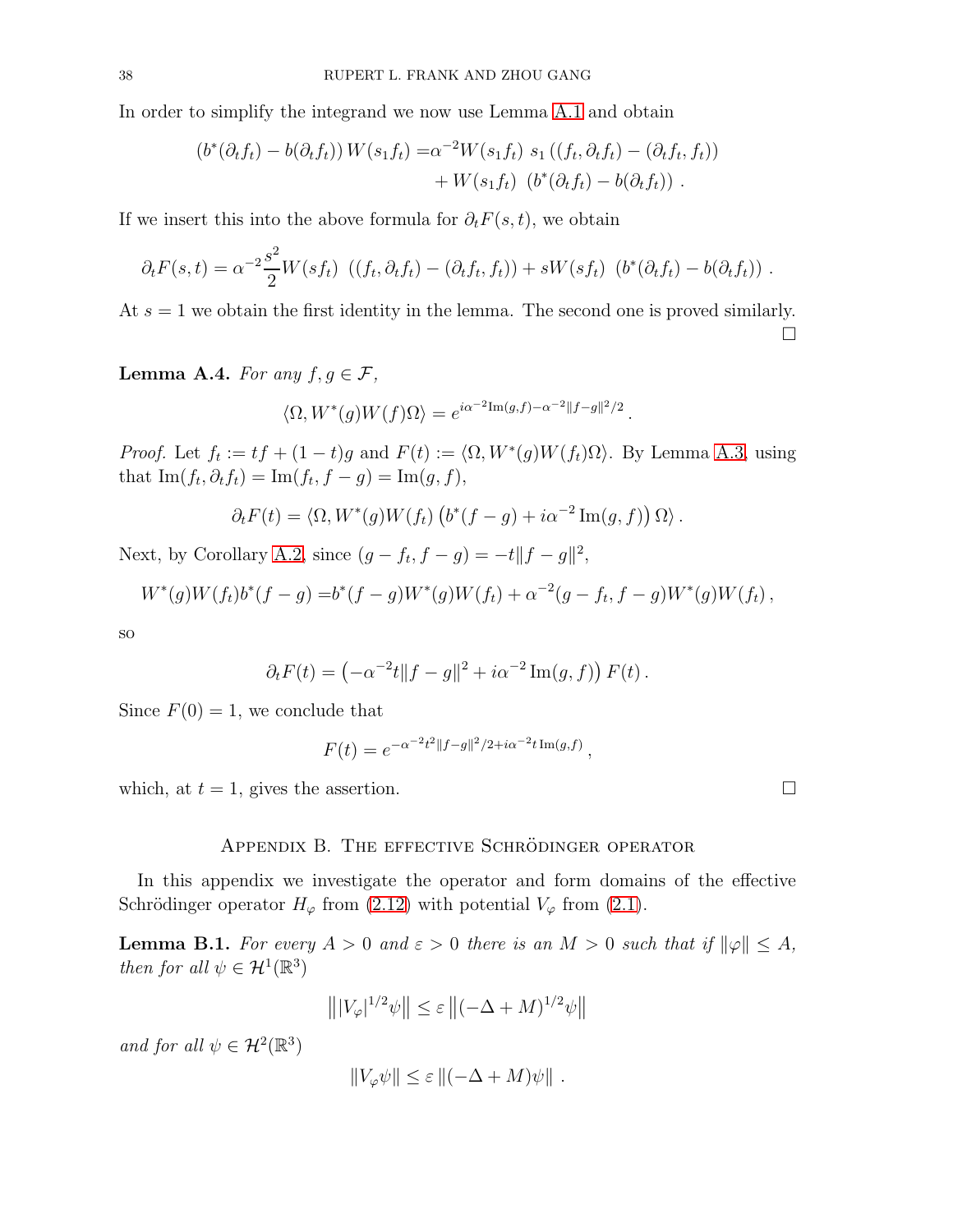Proof. As in [\[7,](#page-45-3) Sec. 2.1], the Hardy–Littlewood–Sobolev inequality implies that

<span id="page-38-4"></span>
$$
||V_{\varphi}||_6 \lesssim ||\varphi||_2. \tag{B.1}
$$

This implies, by the Hölder and Sobolev inequalities,

$$
\int_{\mathbb{R}^3} |V_{\varphi}||\psi|^2 dx \le ||V_{\varphi}||_6 ||\psi||_{12/5}^2 \lesssim ||\varphi||_2 ||\nabla \psi||_2^{1/2} ||\psi||_2^{3/2}
$$

and

$$
\int_{\mathbb{R}^3} |V_\varphi|^2 |\psi|^2 dx \leq \|V_\varphi\|_6^2 \|\psi\|_3^2 \lesssim \|\varphi\|_2^2 \|\Delta\psi\|_2^{1/2} \|\psi\|_2^{3/2}.
$$

These bounds easily imply the assertions of the lemma.  $\Box$ 

<span id="page-38-1"></span>**Corollary B.2.** For every  $A > 0$  there are  $M > 0$  and  $C > 0$  such that if  $\|\varphi\|_2 \leq A$ then for all  $f \in \mathcal{L}^2(\mathbb{R}^3)$ 

$$
\left\| \left( H_{\varphi} + M \right)^{-1/2} f \right\|_{2} \le C \left\| \left( -\Delta + 1 \right)^{-1/2} f \right\|_{2}
$$

and

$$
\left\| \left(H_{\varphi} + M\right)^{-1} f \right\|_2 \le C \left\| \left(-\Delta + 1\right)^{-1} f \right\|_2.
$$

Proof. To prove the first assertion, we write

$$
(H_{\varphi} + M)^{-1} = (-\Delta + M)^{-\frac{1}{2}} \left( 1 + (-\Delta + M)^{-\frac{1}{2}} V_{\varphi} (-\Delta + M)^{-\frac{1}{2}} \right)^{-1} (-\Delta + M)^{-\frac{1}{2}}
$$

and note that according to Lemma [B.1](#page-37-0) we can choose M such that  $\|\varphi\| \leq A$  implies  $\|(-\Delta + M)^{-1/2}V_{\varphi}(-\Delta + M)^{-1/2}\| \leq \varepsilon^2$ . Similarly, for the second assertion we write

$$
(H_{\varphi} + M)^{-1} = (1 + (-\Delta + M)^{-1} V_{\varphi})^{-1} (-\Delta + M)^{-1}
$$

<span id="page-38-0"></span>and choose M such that  $\|\varphi\| \le A$  implies  $\|(-\Delta + M)^{-1}V_{\varphi}\| \le \varepsilon$ .

#### Appendix C. Well-posedness of the Landau–Pekar equations

In this appendix we prove Lemma [2.1](#page-7-0) and Proposition [2.2.](#page-8-0) Recall that the weighted spaces  $\mathcal{L}_{(m)}^2 = \mathcal{L}^2(\mathbb{R}^3; (1+k^2)^m dk)$  were introduced in [\(1.11\)](#page-2-2). We begin with some bounds on the coupling terms  $V_{\varphi}$  and  $\sigma_{\psi}$  introduced in [\(2.1\)](#page-7-2) and [\(2.2\)](#page-7-1).

### Lemma C.1. We have

<span id="page-38-2"></span>
$$
\left\|\partial^{\beta}V_{\varphi}\right\|_{\infty} \lesssim \|\varphi\|_{\mathcal{L}^{2}_{|\beta|+1}} \qquad \text{for all } \beta \in \mathbb{N}^{3}_{0},\tag{C.1}
$$

<span id="page-38-3"></span> $\|\sigma_{\psi}\|_{L^2_{(1)}} \lesssim \|\psi\|_{\mathcal{H}^1}^2$ ,  $\|\sigma_{\psi}\|_{L^2_{(3)}} \lesssim \|\psi\|_{\mathcal{H}^1}^2$  $(C.2)$ 

Proof. By the Schwarz inequality,

$$
|\partial^{\beta}V_{\varphi}(x)| \le 2 \int_{\mathbb{R}^3} |k|^{|\beta|-1} |\varphi(k)| \, dk \le 2 \|\varphi\|_{\mathcal{L}^2_{|\beta|+1}} \left( \int_{\mathbb{R}^3} \frac{|k|^{2(|\beta|-1)} \, dk}{(1+k^2)^{2(|\beta|+1)}} \right)^{1/2}
$$

and the last integral is finite.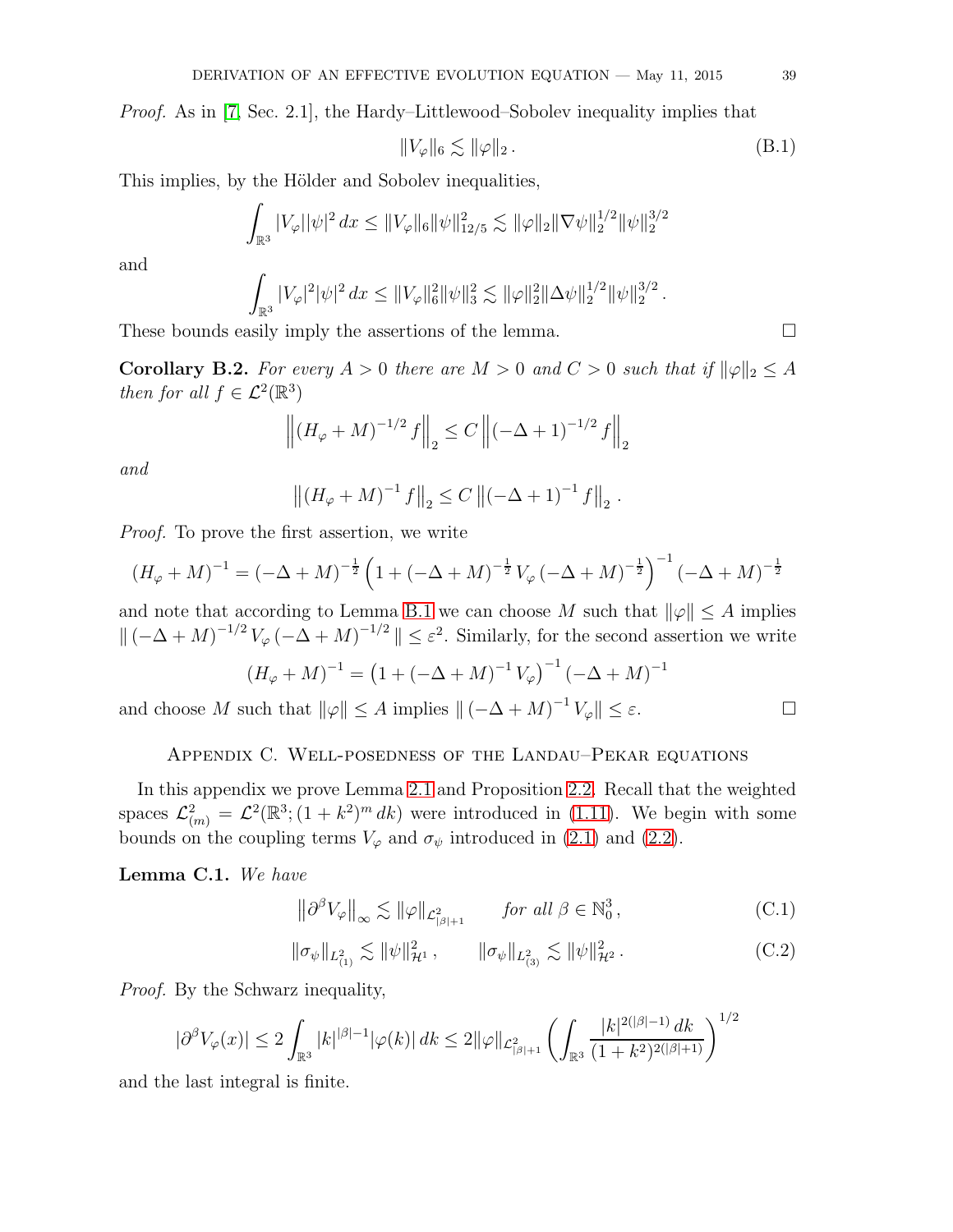We have

$$
\|\sigma_{\psi}\|_{2}^{2} = \left\|\frac{1}{|k|}\int_{\mathbb{R}^{3}}|\psi(x)|^{2}e^{ik\cdot x}dx\right\|_{2}^{2} = 2\pi^{2}\iint_{\mathbb{R}^{3}\times\mathbb{R}^{3}}\frac{|\psi(x)|^{2}|\psi(y)|^{2}}{|x-y|}dx dy.
$$

By the Hardy–Littlewood–Sobolev inequality, this is bounded by a constant times  $\|\psi\|^2\|_{6/5}^2 = \|\psi\|_{12/5}^4$ , which, by the Sobolev embedding theorem, is bounded by a constant times  $\|\psi\|_{\mathcal{H}^1}^4$ . Moreover, by Plancherel,

$$
\|\sigma_{\psi}\|_{\mathcal{L}^{2}(|k|^{2m})}^{2} = \int_{\mathbb{R}^{3}} |k|^{2(m-1)} \left| \int_{\mathbb{R}^{3}} |\psi|^{2} e^{ik \cdot x} dx \right|^{2} dk = (2\pi)^{3} (|\psi|^{2}, (-\Delta)^{m-1} |\psi|^{2}).
$$

In particular, for  $m = 1$  we get  $\|\psi\|_4^4$ , which by Sobolev is controlled by  $\|\psi\|_{\mathcal{H}^1}^2$ . For  $m = 3$ , the claimed bound follows easily using  $\|\psi\|_{\infty} \lesssim \|\psi\|_{\mathcal{H}^2}$  and again Sobolev.  $\square$ 

*Proof of Lemma [2.1.](#page-7-0)* Local well-posedness in  $\mathcal{H}^1 \times \mathcal{L}^2$  follows by a standard fixed-point argument and one sees that  $\|\psi_t\|_2$  and  $\mathcal{E}(\psi_t, \varphi_t)$  are conserved. One can use [\(B.1\)](#page-38-4) and the Sobolev inequality to show that [\[7,](#page-45-3) Sec. 2.1],

$$
\mathcal{E}(\psi,\varphi) \ge ||\nabla\psi||_2^2 + ||\varphi||_2^2 - C||\varphi||_2 ||\nabla\psi||_2^{1/2} ||\psi||_2^{3/2}
$$
 (C.3)

for some universal constant  $C > 0$ . This, together with conservation of  $\mathcal{E}(\psi_t, \varphi_t)$ , yields global well-posedness as well as the uniform bounds [\(2.3\)](#page-7-3).

According to [\(C.2\)](#page-38-3) and the first bound in [\(2.3\)](#page-7-3) we have  $\|\sigma_{\psi_t}\| \lesssim \|\psi_t\|_{\mathcal{H}^1}^2 \lesssim 1$ , which is the third bound in [\(2.4\)](#page-7-4).

By equation [\(1.9\)](#page-1-1) for  $\varphi_t$  we have

$$
\|\alpha^2 \partial_t \varphi_t\|_2 \le \|\varphi_t\|_2 + \|\sigma_{\psi_t}\|_2
$$

and therefore, by the second bound in  $(2.3)$  and the third bound in  $(2.4)$  we obtain the first bound in [\(2.4\)](#page-7-4).

Finally,  $\varphi_t - \varphi_s = \int_s^t \partial_{s_1} \varphi_{s_1} ds_1$ , so for  $t > s$  by the first bound in [\(2.4\)](#page-7-4)

$$
\|\varphi_t - \varphi_s\|_2 \le \int_s^t \|\partial_{s_1} \varphi_{s_1}\|_2 \, ds_1 \lesssim \alpha^{-2} |t - s| \, .
$$

This proves the second bound in [\(2.4\)](#page-7-4) and completes the proof of the lemma.  $\square$ 

Before dealing with  $\mathcal{H}^4 \times \mathcal{L}_{(3)}^2$ -regularity in Proposition [2.2,](#page-8-0) we need to establish  $\mathcal{H}^2 \times \mathcal{L}^2_{(1)}$ -regularity.

<span id="page-39-1"></span>**Proposition C.2.** If  $(\psi_0, \varphi_0) \in \mathcal{H}^2(\mathbb{R}^3) \times \mathcal{L}^2_{(1)}(\mathbb{R}^3)$ , then  $(\psi_t, \varphi_t) \in \mathcal{H}^2(\mathbb{R}^3) \times \mathcal{L}^2_{(1)}(\mathbb{R}^3)$ for all  $t \in \mathbb{R}$  and

$$
\|\psi_t\|_{\mathcal{H}^2} \lesssim 1 + \alpha^{-2}|t| \,, \qquad \|\varphi_t\|_{\mathcal{L}^2_{(1)}(\mathbb{R}^3)} \lesssim 1 + \alpha^{-2}|t|
$$

with implicit constants depending only on the initial data. Moreover,

<span id="page-39-0"></span>
$$
\|\partial_t \psi_t\|_{\mathcal{L}^2} \lesssim 1 + \alpha^{-2}|t| \,, \qquad \|\partial_t \sigma_{\psi_t}\|_{\mathcal{L}^2} \lesssim 1 + \alpha^{-2}|t| \,.
$$
 (C.4)

If, in addition,  $\varphi_0 \in \mathcal{L}_{(m)}^2(\mathbb{R}^3)$ ,  $m = 2, 3$ , then  $\varphi_t \in \mathcal{L}_{(m)}^2(\mathbb{R}^3)$  for all  $t \in \mathbb{R}$  and  $\|\varphi_t\|_{\mathcal{L}^2_{(m)}(\mathbb{R}^3)} \lesssim 1 + \alpha^{-6} |t|^3$ .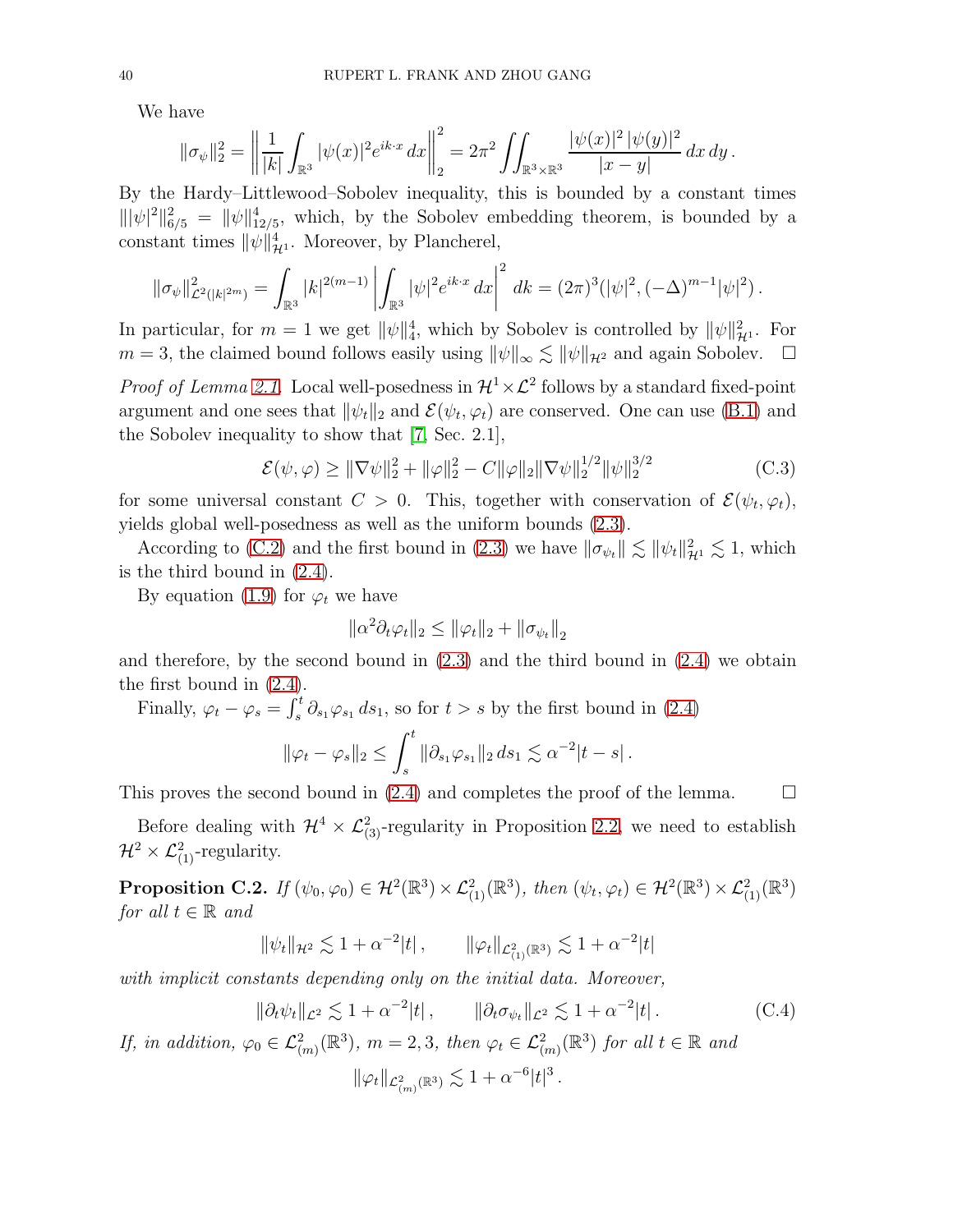Proof. By a standard fixed point argument one can show local existence of solutions in  $\mathcal{H}^2 \times \mathcal{L}_{(1)}^2$ . In the following we will construct an functional, which is equivalent to the  $\mathcal{H}^2$  norm of  $\psi$  and which grows in a controlled way as time increases. This will prove, in particular, that  $\psi_t$  belongs to  $\mathcal{H}^2$  for all times.

We claim that for every  $A > 0$  there is a constant  $M > 0$  such that

$$
\mathcal{E}^{(2)}(\psi,\varphi) := \left\|(-\Delta + V_{\varphi} + M)\psi\right\|_{2}^{2}
$$

satisfies

<span id="page-40-0"></span>
$$
(1/2)\|\psi\|_{\mathcal{H}^2} \le \left(\mathcal{E}^{(2)}(\psi,\varphi)\right)^{1/2} \le (3/2)\|\psi\|_{\mathcal{H}^2}
$$
 (C.5)

for all  $\psi \in \mathcal{H}^2$  and all  $\varphi$  satisfying  $\|\varphi\|_2 \leq A$ . In fact, similarly as in the proof of Corollary [B.2,](#page-38-1) we have

$$
\left| \| ( -\Delta + V_{\varphi} + M) \psi \|_2 - \| ( -\Delta + M) \psi \|_2 \right| \leq \left\| V_{\varphi} ( -\Delta + M)^{-1} \right\| \| ( -\Delta + M) \psi \|_2
$$

and according to Lemma [B.1](#page-37-0) we can choose  $M$  such that the first factor on the right side is less than  $\varepsilon$  for  $\|\varphi\|_2 \leq A$ .

According to Lemma [2.1](#page-7-0) there is an  $A > 0$  (depending only on  $\|\psi_0\|_{\mathcal{H}^1}$  and  $\|\varphi_0\|_{\mathcal{L}^2}$ ) such that  $\|\varphi_t\|_{\mathcal{L}^2} \leq A$  for all t. We choose M corresponding to this value of A and compute, using the equation for  $\psi_t$ ,

$$
\partial_t \mathcal{E}^{(2)}(\psi_t, \varphi_t) = 2 \operatorname{Re} \left( (-\Delta + V_{\varphi_t} + M) \psi_t, (-\Delta + V_{\varphi_t} + M) \partial_t \psi_t \right) + 2 \operatorname{Re} \left( (-\Delta + V_{\varphi_t} + M) \psi_t, (\partial_t V_{\varphi_t}) \psi_t \right) = 2 \operatorname{Re} \left( (-\Delta + V_{\varphi_t} + M) \psi_t, (\partial_t V_{\varphi_t}) \psi_t \right).
$$

By the Schwarz and the Hölder inequality,

$$
\partial_t \mathcal{E}^{(2)}(\psi_t, \varphi_t) \leq 2 \left( \mathcal{E}^{(2)}(\psi_t, \varphi_t) \right)^{1/2} \|\partial_t V_{\varphi_t}\|_6 \|\psi_t\|_3
$$

By [\(B.1\)](#page-38-4) and Lemma [2.1,](#page-7-0)  $\|\partial_t V_{\varphi_t}\|_6 \lesssim \|\partial_t \varphi_t\|_2 \lesssim \alpha^{-2}$ , and by the Sobolev inequality and Lemma [2.1,](#page-7-0)  $\|\psi_t\|_3 \lesssim \|\psi_t\|_{\mathcal{H}^1} \lesssim 1$ . Thus,

$$
\partial_t \mathcal{E}^{(2)}(\psi_t, \varphi_t) \lesssim \alpha^{-2} \left(\mathcal{E}^{(2)}(\psi_t, \varphi_t)\right)^{1/2},
$$

which implies that  $(\mathcal{E}^{(2)}(\psi_t, \varphi_t))^{1/2} \lesssim 1 + \alpha^{-2}|t|$ . According to [\(C.5\)](#page-40-0) this implies the claimed bound on  $\|\psi_t\|_{\mathcal{H}^2}$ .

The remaining bounds are proved in a straightforward way. We have

$$
\|\partial_t \psi_t\|_2 \leq \|\theta - \Delta \psi_t\|_2 + \|V_{\varphi_t} \psi_t\|_2 \leq \|\psi_t\|_{\mathcal{H}^2} + \|V_{\varphi_t}\|_6 \|\psi_t\|_3
$$

By the bound on  $\|\psi_t\|_{\mathcal{H}^2}$  together with [\(B.1\)](#page-38-4) and the bounds from Lemma [2.1](#page-7-0) we obtain the first bound in [\(C.4\)](#page-39-0). Moreover,

$$
\partial_t \sigma_{\psi_t} = 2|k|^{-1} \int_{\mathbb{R}^3} \text{Re} \left( \overline{\psi_t} \partial_t \psi_t \right) e^{ik \cdot x} dx
$$

and so, by the Hardy–Littlewood–Sobolev inequality as in [\(B.1\)](#page-38-4),

$$
\|\partial_t \sigma_{\psi_t}\|_2 \lesssim \|\psi_t \partial_t \psi_t\|_{6/5} \le \|\psi_t\|_3 \|\partial_t \psi_t\|_2.
$$

By the first bound in [\(C.4\)](#page-39-0) and Lemma [2.1](#page-7-0) we obtain the second bound in [\(C.4\)](#page-39-0).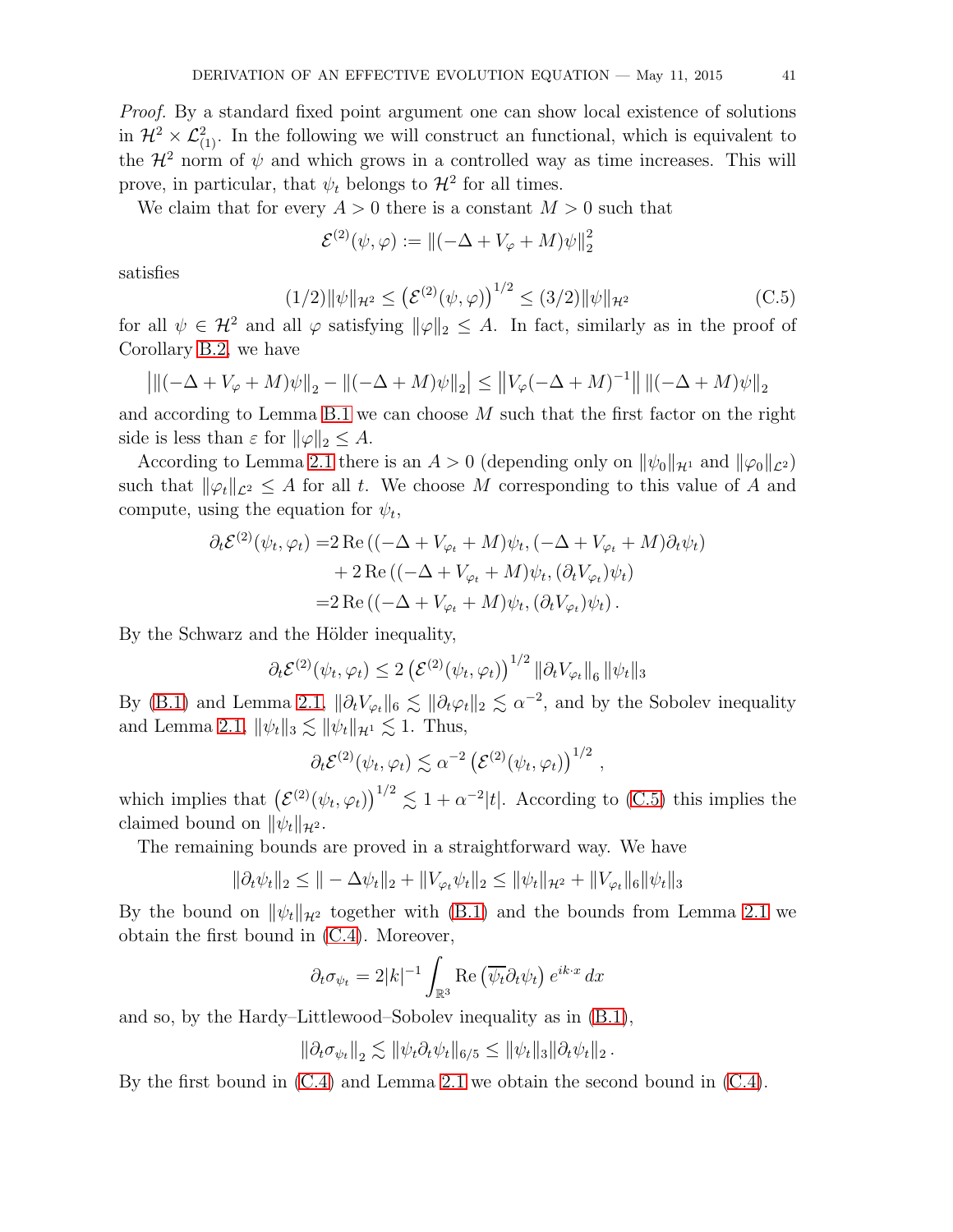In order to deduce the bounds on  $\varphi_t$  we use Duhamel's formula

$$
\varphi_t(k) = e^{-it/\alpha^2} \varphi_0(k) - i\alpha^{-2} \int_0^t e^{-i(t-s)/\alpha^2} \sigma_{\psi_s}(k) ds.
$$
 (C.6)

If  $\varphi_0 \in \mathcal{L}^2_{(m)}, m = 1, 2, 3$ , we deduce that  $\varphi_t \in \mathcal{L}^2_{(m)}$  provided we can bound  $\|\sigma_{\psi_s}\|_{\mathcal{L}^2_{(m)}}$ . This quantity can by controlled by Sobolev norms of  $\psi_s$  according to [\(C.2\)](#page-38-3). This proves the proposition.  $\Box$ 

*Proof of Proposition [2.2.](#page-8-0)* The basic strategy is the same as in the proof of Lemma [C.2,](#page-39-1) except that verifying the properties of the functional is more complicated in this case. Again we do not give the details of the local existence via a fixed point argument.

We claim that for every  $A > 0$  there is a constant  $M > 0$  such that

$$
\mathcal{E}^{(4)}(\psi,\varphi) := ||(-\Delta + V_{\varphi} + M)^2 \psi||_2^2
$$

satisfies

<span id="page-41-0"></span>
$$
(1/2)\|\psi\|_{\mathcal{H}^4} \le \left(\mathcal{E}^{(4)}(\psi,\varphi)\right)^{1/2} \le (3/2)\|\psi\|_{\mathcal{H}^4}
$$
 (C.7)

for all  $\psi \in \mathcal{H}^4$  and all  $\varphi$  satisfying  $\|\varphi\|_{\mathcal{L}_{(3)}^2} \leq A$ . To show this, we first observe that, as in the proof of Lemma [C.2,](#page-39-1)

$$
\left\| \| ( -\Delta + V_{\varphi} + M)^2 \psi \|_2 - \| ( -\Delta + M ) ( -\Delta + V_{\varphi} + M ) \psi \|_2 \right\|
$$
  
\$\leq\$ 
$$
\left\| V_{\varphi} ( -\Delta + M)^{-1} \right\| \| ( -\Delta + M ) ( -\Delta + V_{\varphi} + M ) \psi \|_2
$$

and that  $||V_\varphi(-\Delta + M)^{-1}||$  can be made arbitrarily small for  $||\varphi||_{\mathcal{L}^2}$  bounded by choosing M large. Thus, it suffices to show that  $\|(-\Delta + M)(-\Delta + V_{\varphi} + M)\psi\|_2$  is equivalent to  $\|(-\Delta + M)^2 \psi\|_2$ . We compute

$$
\left| \| ( -\Delta + M ) ( -\Delta + V_{\varphi} + M ) \psi \|_2 - \| ( -\Delta + V_{\varphi} + M ) ( -\Delta + M ) \psi \|_2 \right|
$$
  
\$\leq\$ 
$$
\left\| (2\nabla V_{\varphi} \cdot \nabla + \Delta V_{\varphi}) ( -\Delta + M )^{-1} \right\| \| ( -\Delta + M ) \psi \|_2 .
$$

According to [\(C.1\)](#page-38-2), the first factor on the right side can be made arbitrarily small for  $\|\varphi\|_{\mathcal{L}_{(3)}^2}$  bounded by choosing M large. We finally apply the argument in Lemma [C.2](#page-39-1) again to compare  $\|(-\Delta + V_{\varphi} + M)(-\Delta + M)\psi\|_2$  to  $\|(-\Delta + M)^2\psi\|_2$ . This proves the claim.

According to Lemma [C.2](#page-39-1) for every  $\tau > 0$  there is an  $A > 0$  (depending only on  $\|\psi_0\|_{\mathcal{H}^2}$ ,  $\|\varphi_0\|_{\mathcal{L}_{(3)}^2}$  and  $\tau$ ) such that  $\|\varphi_t\|_{\mathcal{L}_{(3)}^2} \leq A$  for all  $|t| \leq \tau \alpha^2$ . We choose M corresponding to this value of A and compute, using the equation for  $\psi_t$ ,

$$
\partial_t \mathcal{E}^{(4)}(\psi_t, \varphi_t) = 2 \operatorname{Re} \left( (-\Delta + V_{\varphi_t} + M)^2 \psi_t, (-\Delta + V_{\varphi_t} + M)^2 \partial_t \psi_t \right) \n+ 2 \operatorname{Re} \left( (-\Delta + V_{\varphi_t} + M)^2 \psi_t, (\partial_t V_{\varphi_t}) (-\Delta + V_{\varphi_t} + M) \psi_t \right) \n+ 2 \operatorname{Re} \left( (-\Delta + V_{\varphi_t} + M)^2 \psi_t, (-\Delta + V_{\varphi_t} + M) (\partial_t V_{\varphi_t}) \psi_t \right) \n= 4 \operatorname{Re} \left( (-\Delta + V_{\varphi_t} + M)^2 \psi_t, (\partial_t V_{\varphi_t}) (-\Delta + V_{\varphi_t} + M) \psi_t \right) \n- 2 \operatorname{Re} \left( (-\Delta + V_{\varphi_t} + M)^2 \psi_t, (2\nabla \partial_t V_{\varphi_t} \cdot \nabla + \Delta \partial_t V_{\varphi_t}) \psi_t \right).
$$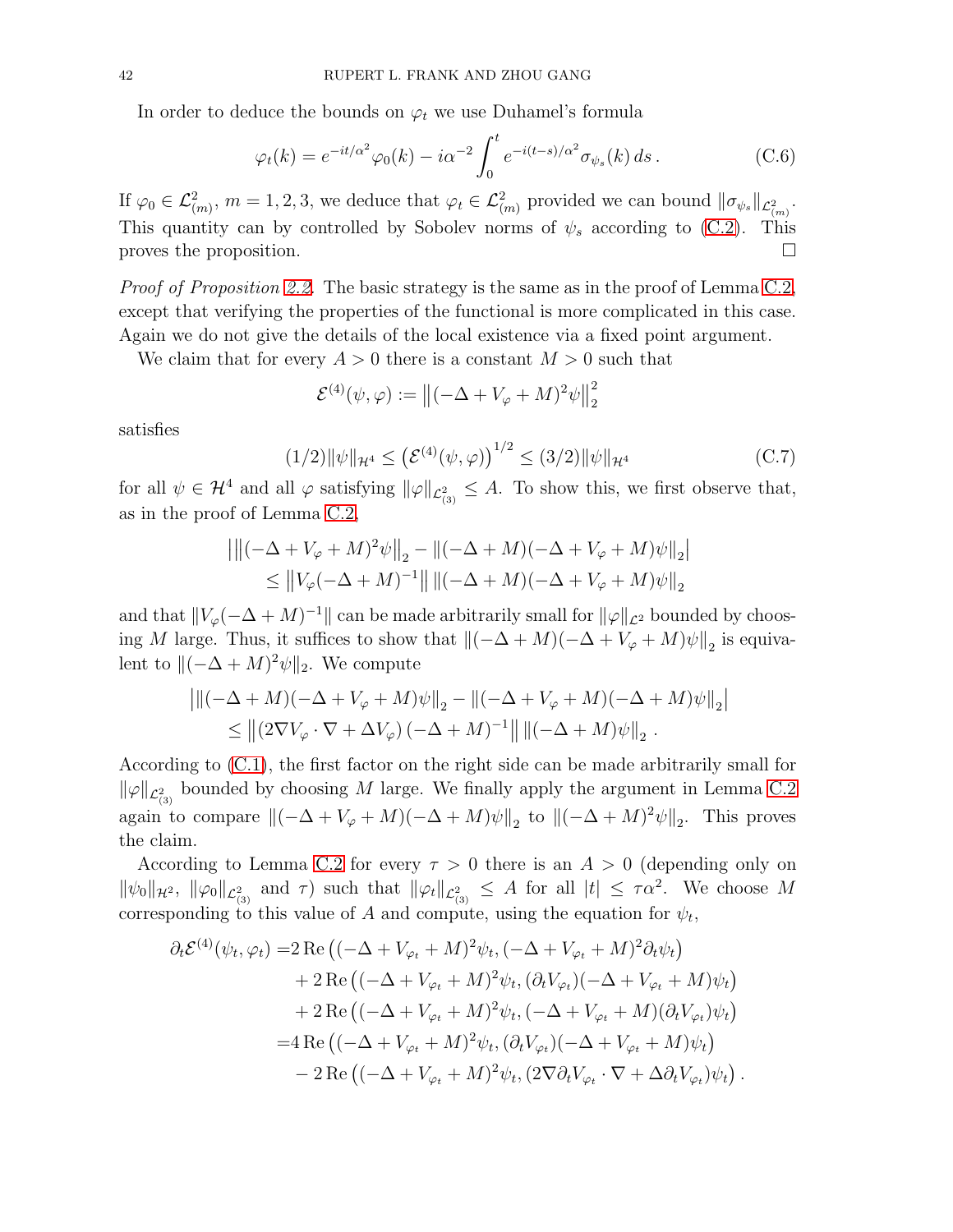Therefore, by the Schwarz inequality,

$$
\partial_t \mathcal{E}^{(4)}(\psi_t, \varphi_t) \leq 2 \left( \mathcal{E}^{(4)}(\psi_t, \varphi_t) \right)^{1/2} (2 \|\partial_t V_{\varphi_t}\|_{\infty} \|(-\Delta + V_{\varphi_t} + M)\psi_t\|_2 + 2 \|\nabla \partial V_{\varphi_t}\|_{\infty} \|\nabla \psi_t\|_2 + \|\nabla \partial_t V_{\varphi_t}\|_{\infty} \|\psi_t\|_2)
$$

According to Lemma [C.2](#page-39-1) and [\(C.5\)](#page-40-0) all terms involving  $\psi_t$  here are bounded by a constant for  $|t| \leq \tau \alpha^2$ . Assume that we can prove that all terms involving  $\varphi_t$  here are bounded by a constant times  $\alpha^{-2}$  for  $|t| \leq \tau \alpha^2$ . Then we will have shown that

$$
\partial_t \mathcal{E}^{(4)}(\psi_t, \varphi_t) \lesssim \alpha^{-2} \left( \mathcal{E}^{(4)}(\psi_t, \varphi_t) \right)^{1/2}
$$

for  $|t| \leq \tau \alpha^2$ , which implies that  $(\mathcal{E}^{(4)}(\psi_t, \varphi_t))^{1/2} \lesssim 1 + \alpha^{-2}|t| \lesssim 1$  for  $|t| \leq \tau \alpha^2$ . According to [\(C.7\)](#page-41-0), this proves that  $\|\psi_t\|_{\mathcal{H}^4} \lesssim 1$  for  $|t| \leq \tau \alpha^2$ .

Thus, it remains to prove that

<span id="page-42-0"></span>
$$
\|\partial_x^{\beta}\partial_t V_{\varphi_t}\|_{\infty} \lesssim \alpha^{-2} \qquad \text{for } |t| \le \tau \alpha^{-2} \,. \tag{C.8}
$$

If we insert the equation of  $\varphi_t$  into the definition of  $V_{\varphi_t}$ , we find

$$
\partial_t V_{\varphi_t}(x) = -i\alpha^{-2} \int_{\mathbb{R}^3} \left( e^{-ik \cdot x} \varphi_t(k) - e^{ik \cdot x} \overline{\varphi_t(k)} \right) \frac{dk}{|k|} . \tag{C.9}
$$

(Note that the contribution from  $\sigma_{\psi_t}$  cancels.) Using this formula, we obtain

$$
\|\partial_x^{\beta}\partial_t V_{\varphi_t}\|_{\infty} \lesssim \alpha^{-2} \|\varphi_t\|_{\mathcal{L}^2_{|\beta|+1}}
$$

in the same way as we obtained [\(C.1\)](#page-38-2). This implies [\(C.8\)](#page-42-0) in view of the bounds on  $\varphi_t$ from Lemma [C.2.](#page-39-1)

It is straightforward to deduce the remaining bounds claimed in the proposition. The bound on  $\|\varphi_t\|_{\mathcal{L}_{(3)}^2}$  follows from Proposition [C.2.](#page-39-1) Because of the equation for  $\psi_t$ , we have

$$
\|\partial_t \psi_t\|_{\mathcal{H}^2} \leq \| - \Delta \psi_t \|_{\mathcal{H}^2} + \|V_{\varphi_t} \psi_t\|_{\mathcal{H}^2} \lesssim \|\psi_t\|_{\mathcal{H}^4} + \sum_{|\beta| \leq 2} \|\partial^\beta V_{\varphi_t}\|_{\infty} \|\psi_t\|_{\mathcal{H}^2}
$$

Using the fact that  $\|\psi_t\|_{\mathcal{H}^4} \lesssim 1$  and  $\|\varphi_t\|_{\mathcal{L}_{(3)}^2} \lesssim 1$ , which by [\(C.1\)](#page-38-2) controls  $\|\partial^\beta V_{\varphi_t}\|_{\infty}$ for  $|\beta| \leq 2$ , we conclude that  $\|\partial_t \psi_t\|_{\mathcal{H}^2} \lesssim 1$ . The second bound in [\(2.8\)](#page-8-8) follows from Proposition [C.2.](#page-39-1)

Finally, we need to prove the bounds on  $g_s$  and  $g_{s,t}$ . By the Schwarz inequality as in the proof of [\(C.1\)](#page-38-2) together with the equation for  $\varphi_s$  we find

$$
||g_s||_{\infty} \lesssim ||\partial_s \varphi_s||_{\mathcal{L}_{(1)}^2} \leq \alpha^{-2} \left( ||\varphi_s||_{\mathcal{L}_{(1)}^2} + ||\sigma_{\psi_s}||_{\mathcal{L}_{(1)}^2} \right).
$$

According to [\(C.2\)](#page-38-3) and Lemma [2.1](#page-7-0) we have  $\|\sigma_{\psi_s}\|_{\mathcal{L}_{(1)}^2} \lesssim \|\psi_s\|_{H^1}^2 \lesssim 1$ . Moreover, if  $|t|, |s| \leq \tau \alpha^2$ , then Proposition [C.2](#page-39-1) implies  $\|\varphi_s\|_{\mathcal{L}_{(1)}^2} \lesssim 1$ . Thus,

$$
||g_s||_{\infty} \lesssim \alpha^{-2},
$$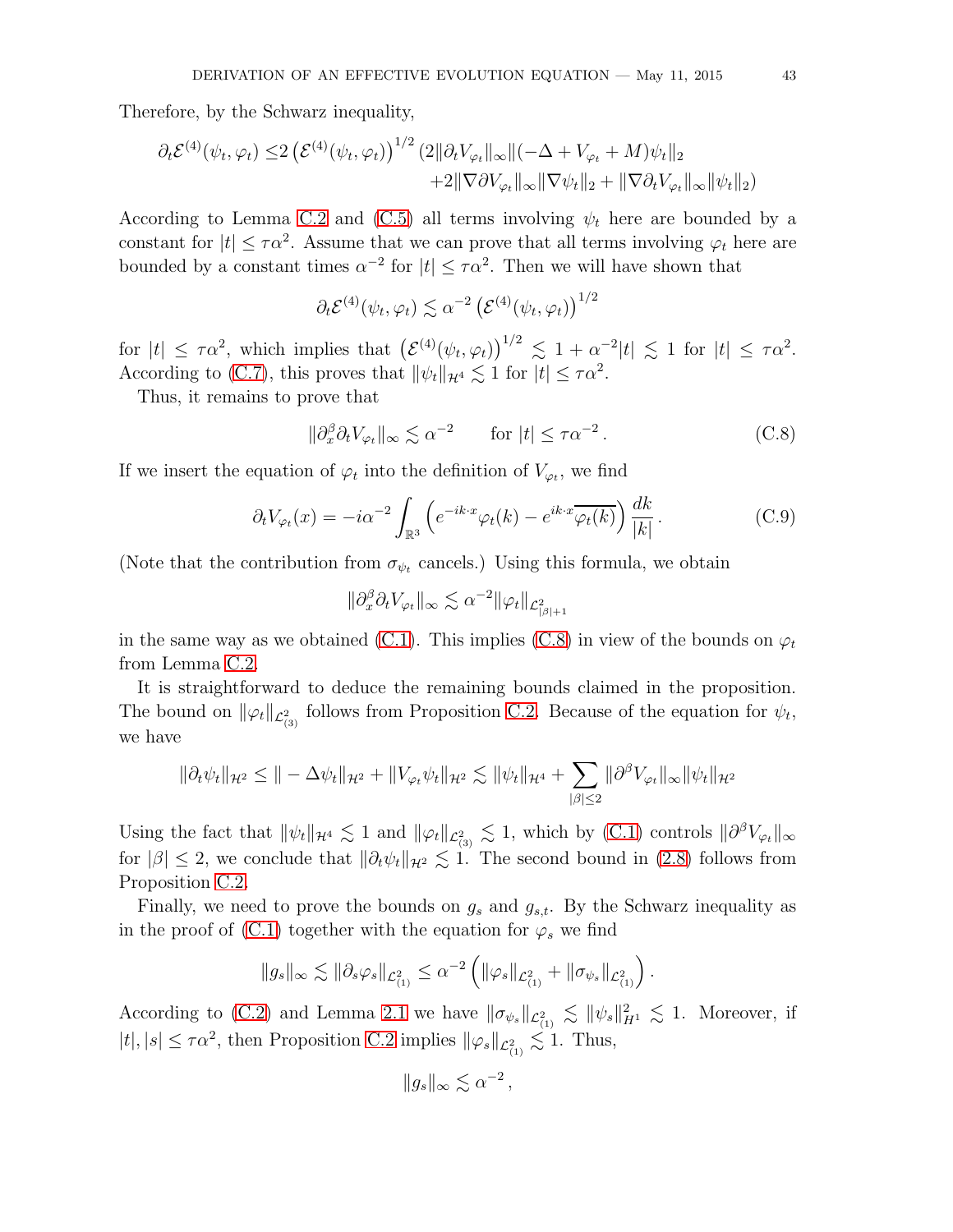as claimed. Moreover,  $g_{s,t} = \int_s^t g_{s_1} ds_1$ , so for  $t > s$ 

$$
||g_{s,t}||_{\infty} \le \int_s^t ||g_{s_1}||_{\infty} ds_1 \lesssim \alpha^{-2}(t-s).
$$

<span id="page-43-0"></span>This proves  $(2.9)$ .

## Appendix D. Reduced density matrices

Here we show how the approximation of  $e^{-i\hat{H}_\alpha^F t}\psi_0\otimes W(\alpha^2\varphi_0)\Omega$  in Theorem [1.3](#page-3-1) yields approximations to its reduced density matrices in Theorem [1.2.](#page-2-1) The argument relies on the following abstract lemma.

**Lemma D.1.** Let  $\mathcal{H}_1$  and  $\mathcal{H}_2$  be Hilbert spaces, let  $\Psi, \Phi \in \mathcal{H}_1 \otimes \mathcal{H}_2$  and  $f \in \mathcal{H}_1$  and  $g \in \mathcal{H}_2$  such that

$$
\Psi = f \otimes g + \Phi
$$

and

$$
||f||_{\mathcal{H}_1} \leq C, \quad ||g||_{\mathcal{H}_2} \leq C, \quad ||\Phi||_{\mathcal{H}_1 \otimes \mathcal{H}_2} \leq C\varepsilon
$$

and

$$
\|\langle g, \Phi \rangle_{\mathcal{H}_2}\|_{\mathcal{H}_1} \leq C\varepsilon^2, \quad \|\langle f, \Phi \rangle_{\mathcal{H}_1}\|_{\mathcal{H}_2} \leq C\varepsilon^2
$$

for some  $C > 0$  and  $\varepsilon > 0$ . Define

$$
\gamma_1 = \mathrm{Tr}_{\mathcal{H}_2} |\Psi\rangle\langle\Psi| \,, \qquad \gamma_2 = \mathrm{Tr}_{\mathcal{H}_1} |\Psi\rangle\langle\Psi| \,.
$$

Then

$$
\operatorname{Tr}_{\mathcal{H}_1} \left| \gamma_1 - \|g\|_{\mathcal{H}_2}^2 |f\rangle\langle f| \right| \leq 3C^2 \varepsilon^2, \quad \operatorname{Tr}_{\mathcal{H}_2} \left| \gamma_2 - \|f\|_{\mathcal{H}_1}^2 |g\rangle\langle g| \right| \leq 3C^2 \varepsilon^2.
$$

Before proving this lemma, let us use it to derive Theorem [1.2](#page-2-1) from Theorem [1.3.](#page-3-1) We apply the lemma with  $\mathcal{H}_1 = \mathcal{L}^2(\mathbb{R}^3)$ ,  $\mathcal{H}_2 = \mathcal{F}$ ,  $f = e^{-i \int_0^t \omega(s) ds} \psi_t$ ,  $g = \Omega$ ,

$$
\Psi = W^*(\alpha^2 \varphi_t) e^{-i\tilde{H}_\alpha^F t} \psi_0 \otimes W(\alpha^2 \varphi_0) \Omega \,, \quad \Phi = W^*(\alpha^2 \varphi_t) R(t) \,.
$$

Then Theorem [1.3](#page-3-1) implies that the assumptions of the lemma are satisfied with  $\varepsilon =$  $\alpha^{-1}(1+|t|)$ . We have  $||f||^2 = ||\psi_t||^2 = ||\psi_0||^2 = 1$ ,  $||g||^2 = ||\Omega||^2 = 1$  and  $|f\rangle\langle f| =$  $|\psi_t\rangle\langle\psi_t|$ . Moreover,

$$
\text{Tr}_{\mathcal{H}_2} |\Psi\rangle \langle \Psi| = \gamma_t^{\text{particle}}, \qquad \text{Tr}_{\mathcal{H}_1} |\Psi\rangle \langle \Psi| = W^*(\alpha^2 \varphi_t) \gamma_t^{\text{field}} W(\alpha^2 \varphi_t).
$$

Thus, the conclusion of Theorem [1.2](#page-2-1) follows from the lemma.

We now turn to the proof of the lemma. It relies on the bound

<span id="page-43-1"></span>
$$
\operatorname{Tr}_{\mathcal{H}_1} |\operatorname{Tr}_{\mathcal{H}_2} |\Psi_1\rangle \langle \Psi_2| \leq \|\Psi_1\|_{\mathcal{H}_1 \otimes \mathcal{H}_2} \|\Psi_2\|_{\mathcal{H}_1 \otimes \mathcal{H}_2} \tag{D.1}
$$

valid for any vectors  $\Psi_1, \Psi_2 \in \mathcal{H}_1 \otimes \mathcal{H}_2$ . For the proof of [\(D.1\)](#page-43-1) recall the variational characterization of the trace norm,

$$
\text{Tr}_{\mathcal{H}_1} |K| = \sup_{(e_j), (e'_j)} \text{Re} \sum_j \langle e_j, K e'_j \rangle_{\mathcal{H}_1},
$$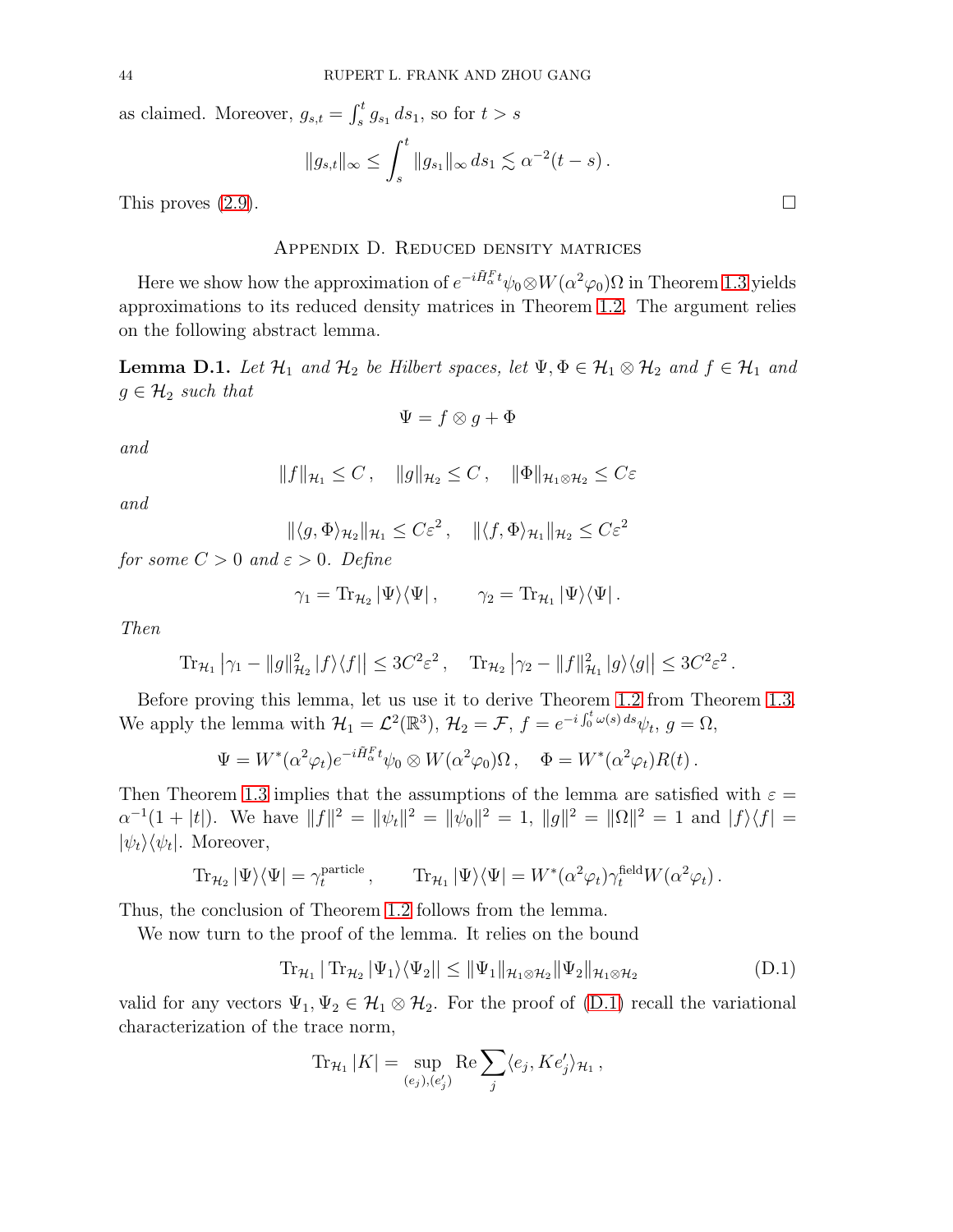where the supremum is over all orthonormal systems  $(e_j)$  and  $(e'_j)$  in  $\mathcal{H}_1$ . Thus, if  $(b_k)$ is an orthonormal basis in  $\mathcal{H}_2$ , then

$$
\operatorname{Re}\sum_{j}\left\langle e_{j},\left(\operatorname{Tr}_{\mathcal{H}_{2}}|\Psi_{1}\rangle\langle\Psi_{2}|\right)e'_{j}\right\rangle_{\mathcal{H}_{1}}=\sum_{j,k}\left\langle e_{j}\otimes b_{k},\Psi_{1}\right\rangle_{\mathcal{H}_{1}\otimes\mathcal{H}_{2}}\left\langle\Psi_{2},e'_{j}\otimes b_{k}\right\rangle_{\mathcal{H}_{1}\otimes\mathcal{H}_{2}}\leq\left(\sum_{j,k}|\langle e_{j}\otimes b_{k},\Psi_{1}\rangle_{\mathcal{H}_{1}\otimes\mathcal{H}_{2}}|^{2}\right)^{1/2}\left(\sum_{j,k}|\langle\Psi_{2},e'_{j}\otimes b_{k}\rangle_{\mathcal{H}_{1}\otimes\mathcal{H}_{2}}|^{2}\right)^{1/2}\leq\|\Psi_{1}\|_{\mathcal{H}_{1}\otimes\mathcal{H}_{2}}\|\Psi_{2}\|_{\mathcal{H}_{1}\otimes\mathcal{H}_{2}},
$$

where the last inequality comes from the orthonormality of  $(e_j \otimes b_k)$  and  $(e'_j \otimes b_k)$ . Therefore the variational characterization of the trace norm yields [\(D.1\)](#page-43-1).

*Proof.* Since  $\text{Tr}_{\mathcal{H}_2} | f \otimes g \rangle \langle \Phi | = | f \rangle \langle \langle g, \Phi \rangle_{\mathcal{H}_2} |$ , we have

$$
\gamma_1 - ||g||_{\mathcal{H}_2}^2 |f\rangle\langle f| = |f\rangle\langle\langle g, \Phi\rangle_{\mathcal{H}_2}| + |\langle \Phi, g\rangle_{\mathcal{H}_2}\rangle\langle f| + \text{Tr}_2 |\Phi\rangle\langle\Phi|.
$$

By [\(D.1\)](#page-43-1) and the assumptions the trace norm of each one of the three operators on the right side is bounded by  $C^2\varepsilon^2$ . This proves the first inequality in the lemma. The second one is proved similarly.

Finally, we show that the  $\alpha^{-2}$  error bound in Theorem [1.2](#page-2-1) (for times of order one) is due to the fact that  $\varphi_t$  is time-dependent. The proof makes use of the fact that for arbitrary normalized vectors a and b in a Hilbert space  $\mathcal H$  one has

<span id="page-44-0"></span>
$$
\operatorname{Tr}_{\mathcal{H}}||a\rangle\langle a|-|b\rangle\langle b||=2\left(1-|\langle a,b\rangle|^2\right)^{1/2},\tag{D.2}
$$

as is easily verified.

*Proof of Lemma [1.4.](#page-5-0)* Because of Theorem [1.2](#page-2-1) it suffices to prove that there are  $\varepsilon > 0$ and  $c > 0$  such that for all  $|t| \leq \varepsilon$  and all  $\alpha \geq 1$ ,

$$
\text{Tr}_{\mathcal{F}}\left|\left|W(\alpha^2\varphi_t)\Omega\right\rangle\left\langle W(\alpha^2\varphi_t)\Omega\right|-\left|W(\alpha^2\varphi_0)\Omega\right\rangle\left\langle W(\alpha^2\varphi_0)\Omega\right|\right|\geq c\alpha^{-1}|t|.
$$

According to Lemma [A.4](#page-37-1) and [\(D.2\)](#page-44-0) this is equivalent to

$$
1 - e^{-\alpha^2 \|\varphi_t - \varphi_0\|_2^2} = 1 - \left| \langle \Omega, W^*(\alpha^2 \varphi_0) W(\alpha^2 \varphi_t) \Omega \rangle \right|^2 \geq (c^2/4) \alpha^{-2} t^2.
$$

Since  $\|\varphi_t - \varphi_0\|_2 \lesssim \alpha^{-2}|t|$  by Lemma [2.1,](#page-7-0) it suffices to prove that there are  $\varepsilon > 0$  and  $c' > 0$  such that for all  $|t| \leq \varepsilon$  and all  $\alpha \geq 1$ ,

$$
\|\varphi_t - \varphi_0\|_2 \ge c'\alpha^{-2}|t|.
$$

Since  $\varphi_0 + \sigma_{\psi_0} \neq 0$ , this will clearly follow if we can prove that for all  $|t| \leq \alpha^2$  and  $\alpha \geq 1$ 

<span id="page-44-1"></span>
$$
\left\|\varphi_t - \varphi_0 + i\alpha^{-2}t\left(\varphi_0 + \sigma_{\psi_0}\right)\right\|_2 \le C\alpha^{-2}t^2.
$$
 (D.3)

To prove this, we use equation [\(1.8\)](#page-1-0) for  $\varphi_t$  to write

$$
\varphi_t - \varphi_0 = \int_0^t \partial_s \varphi_s \, ds = -i\alpha^{-2} \int_0^t (\varphi_s + \sigma_{\psi_s}) \, ds = -i\alpha^{-2} t (\varphi_0 + \sigma_{\psi_0}) + r_t
$$